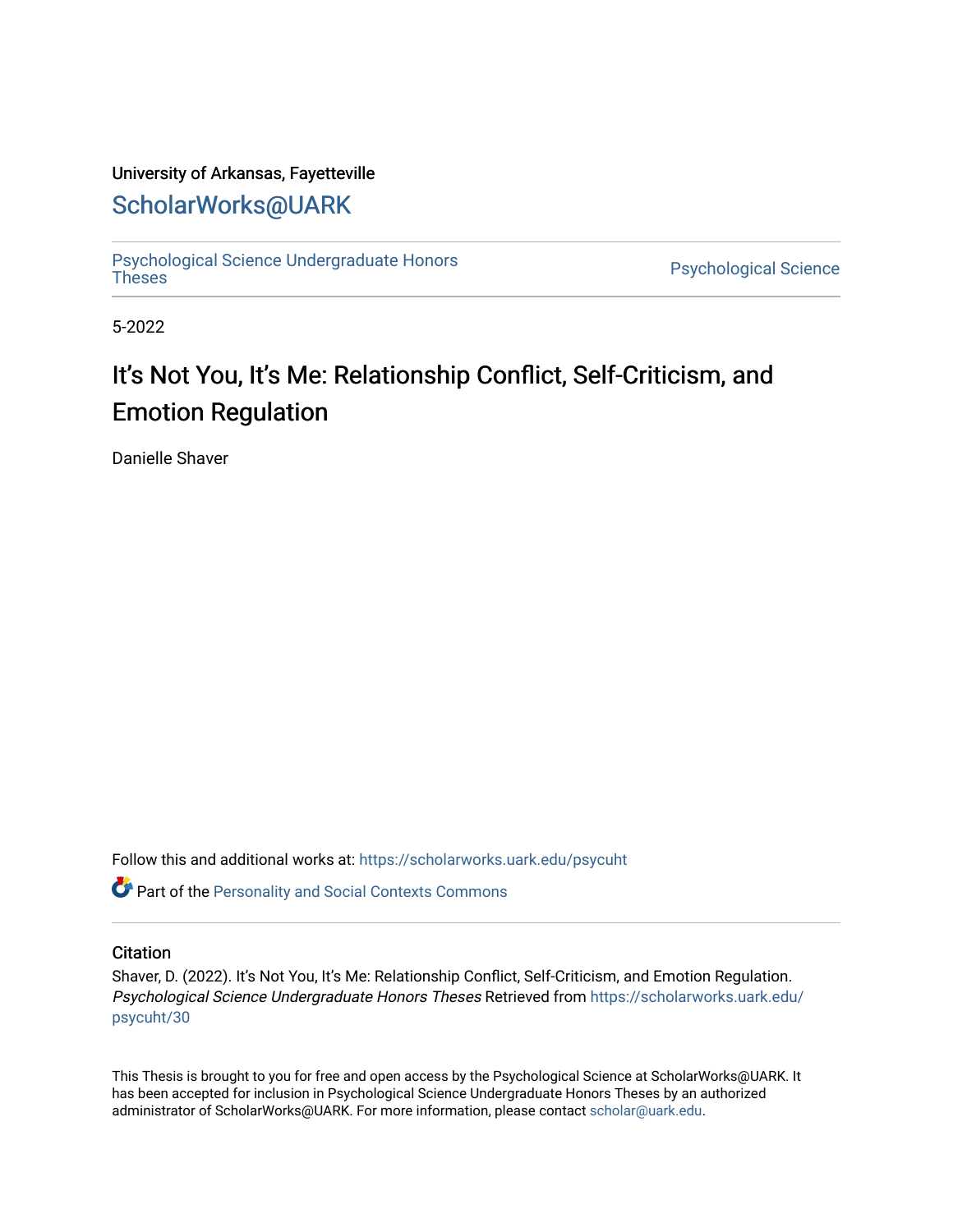## **It's Not You, It's Me: Relationship Conflict, Self-Criticism, and Emotion Regulation**

An Honors Thesis submitted to the faculty of the University of Arkansas in partial fulfillment of the requirements for Honors Studies in Psychological Science

By

Danielle A. Shaver

Spring 2022

Department of Psychological Science

J. William Fulbright College of Arts and Sciences

**The University of Arkansas**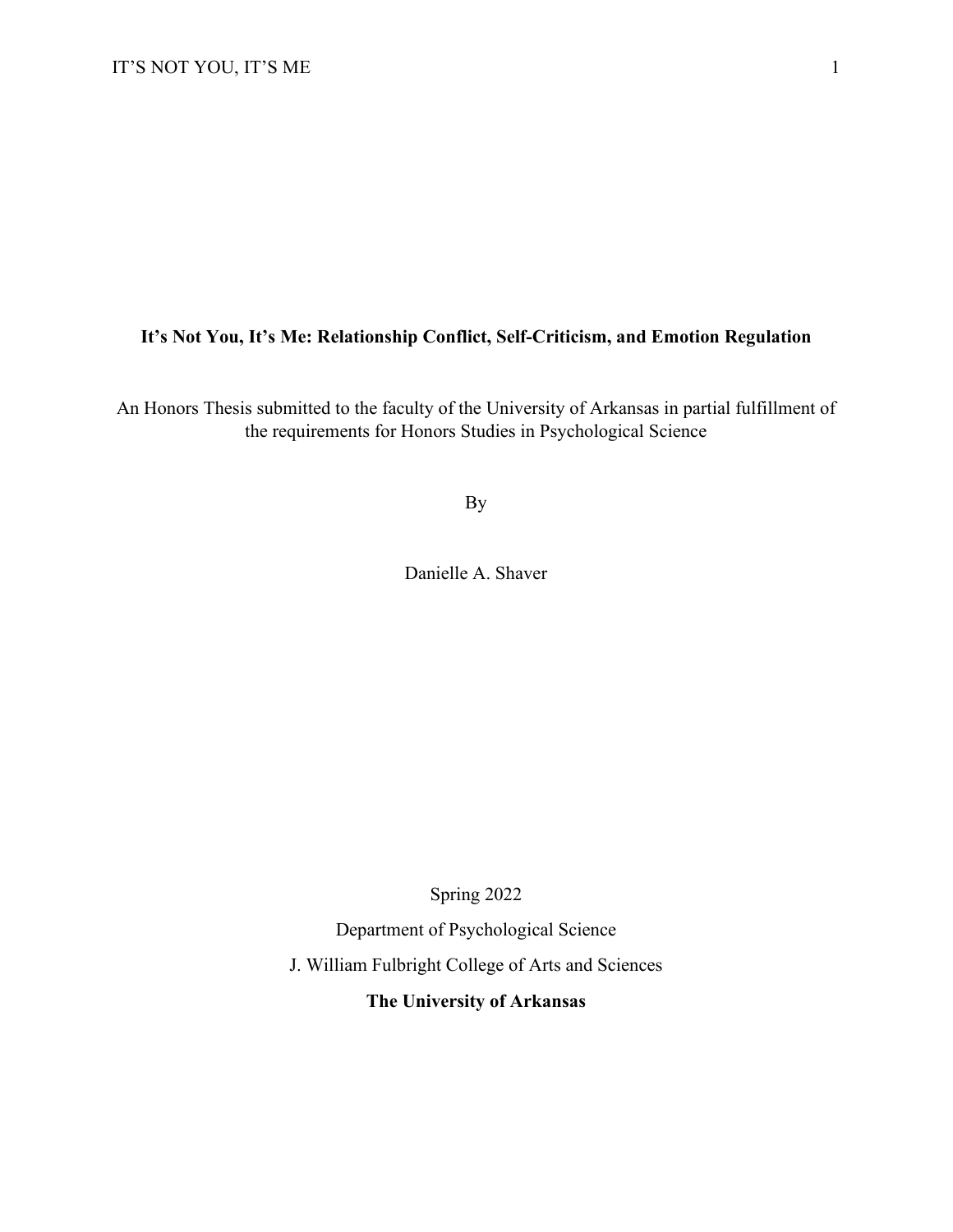#### **Acknowledgements**

First and foremost, I must express my sincere gratitude to my thesis mentor, Dr. Veilleux. In my first month of college, I made it a goal to join your lab, but my experience with you in the past three years has pushed me to grow exponentially—academically, professionally, and personally. Although this process involved being thrown into the deep end a couple of times, I would not have accomplished nearly as much without your consistency and support. You modeled what it looked like to exist confidently and unapologetically as a woman in academia, and for that, I am grateful.

Next, I would like to thank the other members of my thesis committee, Professor Whitney Payne and Dr. Anastasia Makhanova. Respectively, you introduced me to the fields of substance use disorders and social psychology while showing what it means to enthusiastically pursue your field of research and practice. I would also like to thank the University of Arkansas Honors College who supported this research with an Honors College Research Grant. This support allowed me to collect data unhindered and compile necessary materials for this project. I am beyond grateful for your continuous generosity.

Finally, I would like to thank the friends and family who have walked closely by my side, showing me unconditional support when this project felt impossible. You all listened as the phrase "maladaptive emotion regulation" became a part of my everyday vocabulary, and I have to express my thanks for that fact alone. You all know that I do not shy away from cheesy and cliché words of affirmation, so I'm here to say that I could not have done it without you.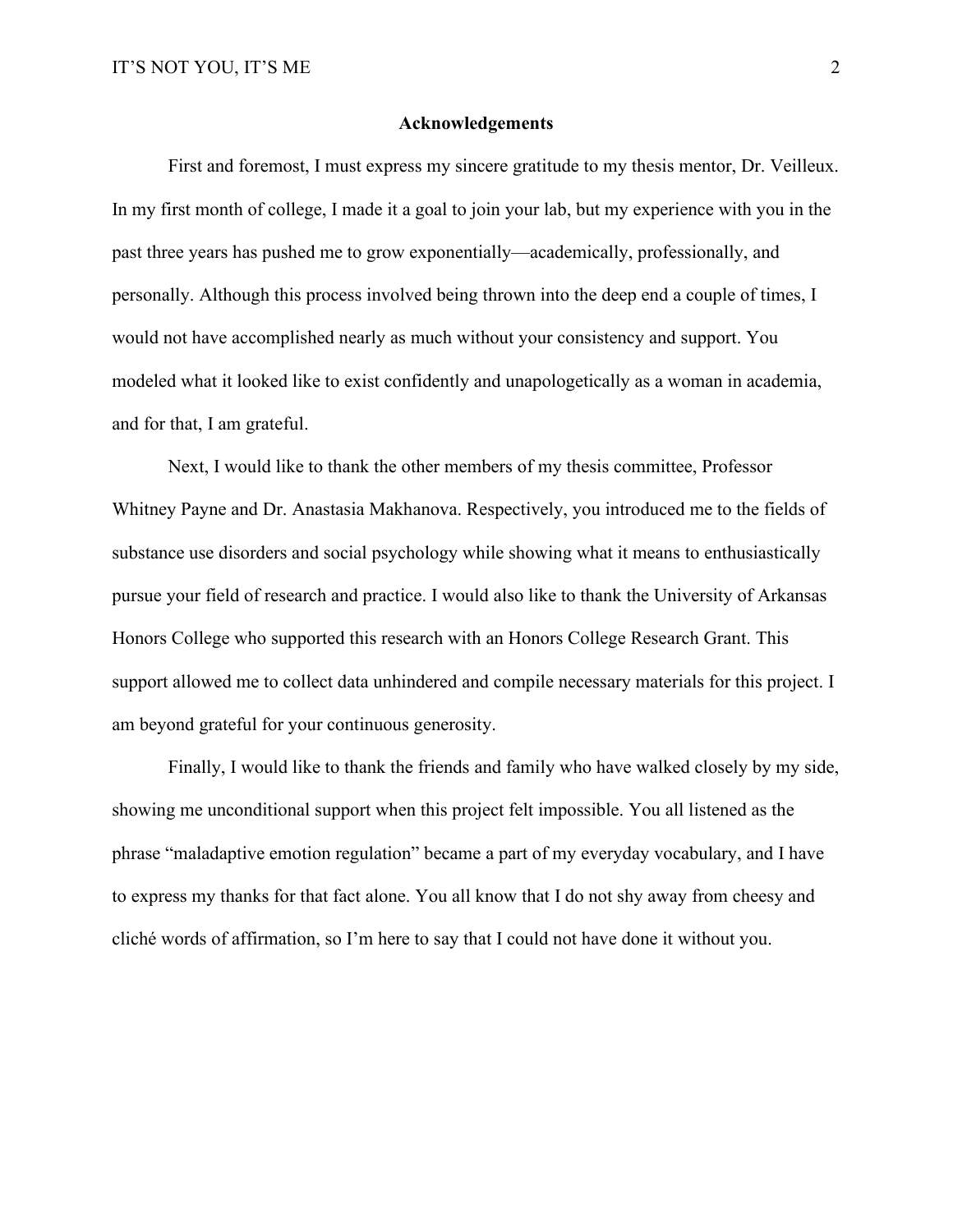#### **Abstract**

Close relationships are of immense importance to personal well-being, and regulating emotions after interpersonal conflict is essential to promoting relationship stability and mental health. Across two studies, we examined if individual differences (self-criticism) would interact with situational context (relationship factors) to predict emotion regulation use following relationship conflict. In Study 1 ( $n = 177$ ), we hypothesized self-criticism would predict maladaptive emotion regulation (etc., rumination, withdrawal) and that these associations would be greater in romantic relationships than friendships. Participants completed a self-criticism measure and were randomly assigned to describe a conflict in either a romantic relationship or friendship. They then rated their negative emotions and the emotion regulation strategies used following the conflict. Results revealed that high self-criticism predicted greater use of maladaptive emotion regulation strategies, but relationship type did not affect strategy use. In Study 2 (*n =* 315*)*, we focused on relationship factors (i.e., closeness, importance, etc.) instead of relationship type. Results revealed that self-criticism was associated with greater maladaptive regulation and lower adaptive strategies. Also, independent from self-criticism and negative emotion, greater relationship satisfaction and emotional vulnerability predicted greater adaptive emotion regulation; greater emotion invalidation from a conflict partner predicted greater maladaptive regulation use; and greater relationship importance predicted greater adaptive strategy use and cognitive focus. Contrary to our hypotheses, self-criticism did not moderate these effects. Future research might seek to explore causal relationships and underlying reasons for the effects of selfcriticism and relationship factors on emotion regulation use (e.g., regulation motives).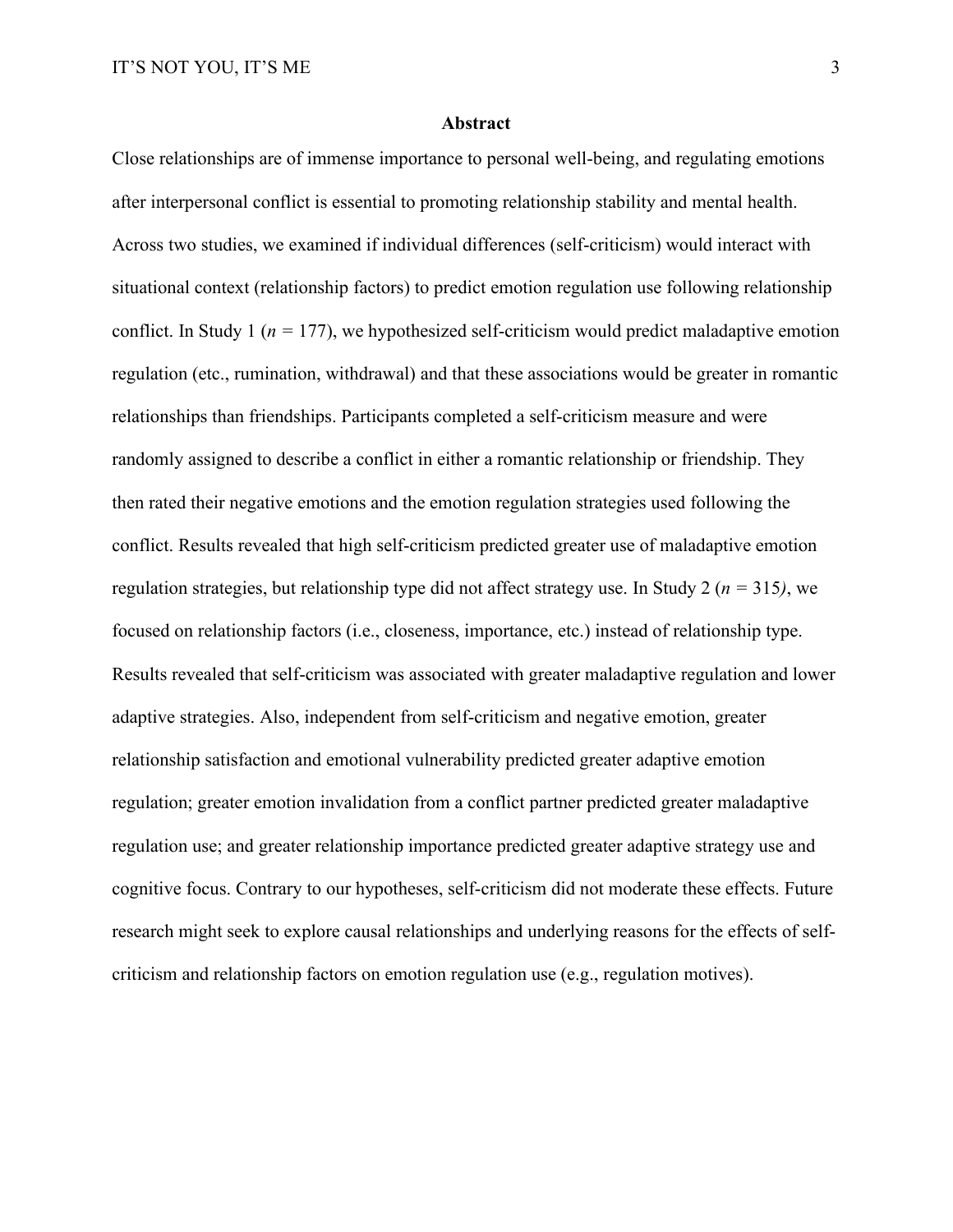#### **It's not you, it's me: Relationship conflict, self-criticism, and emotion regulation**

Close relationships can offer intimacy, commitment, and social support (Farrell et al., 2018; Mikulincer et al., 2010). Yet, it is common knowledge that close relationships can also be confusing, frustrating, and just plain hard. Industries of relationship experts, self-help books, and talk show hosts profit from instructing the public on how to maintain relationships with friends, families, coworkers, and romantic partners. They prompt the question: What are you doing wrong in your relationships?

People might think that obsessing over this question could make them an ideal partner. However, an ironic pattern has appeared in past research. The people who tend to criticize themselves, their relationships, and their goals more often tend to have more social difficulties, more negative affect during social interactions, and lower satisfaction in their social support systems (Holm-Denoma et al., 2008; Mongrain & Zuroff, 1995; Moskowitz & Zuroff, 1991; Whiffen et al., 2000). Some researchers have theorized that the relational difficulties of those with greater self-criticism could appear because people with high self-criticism tend to react with more maladaptive emotion regulation techniques (Holm-Denoma et al., 2008; Sedikides & Michelle, 2008). Yet, qualities of a relationship itself could also account for different reactions (Lindsey, 2020; Marroquín & Nolen-Hoeksema, 2015). The purpose of the current research was to understand the associations between relationship factors, self-criticism, and emotion regulation following a relationship conflict and to examine how self-criticism interacts with relationship factors to impact emotion regulation.

#### **Emotion Regulation**

Emotion regulation refers to conscious and unconscious processes people use to "influence which emotions they have, when these emotions appear, and how they experience or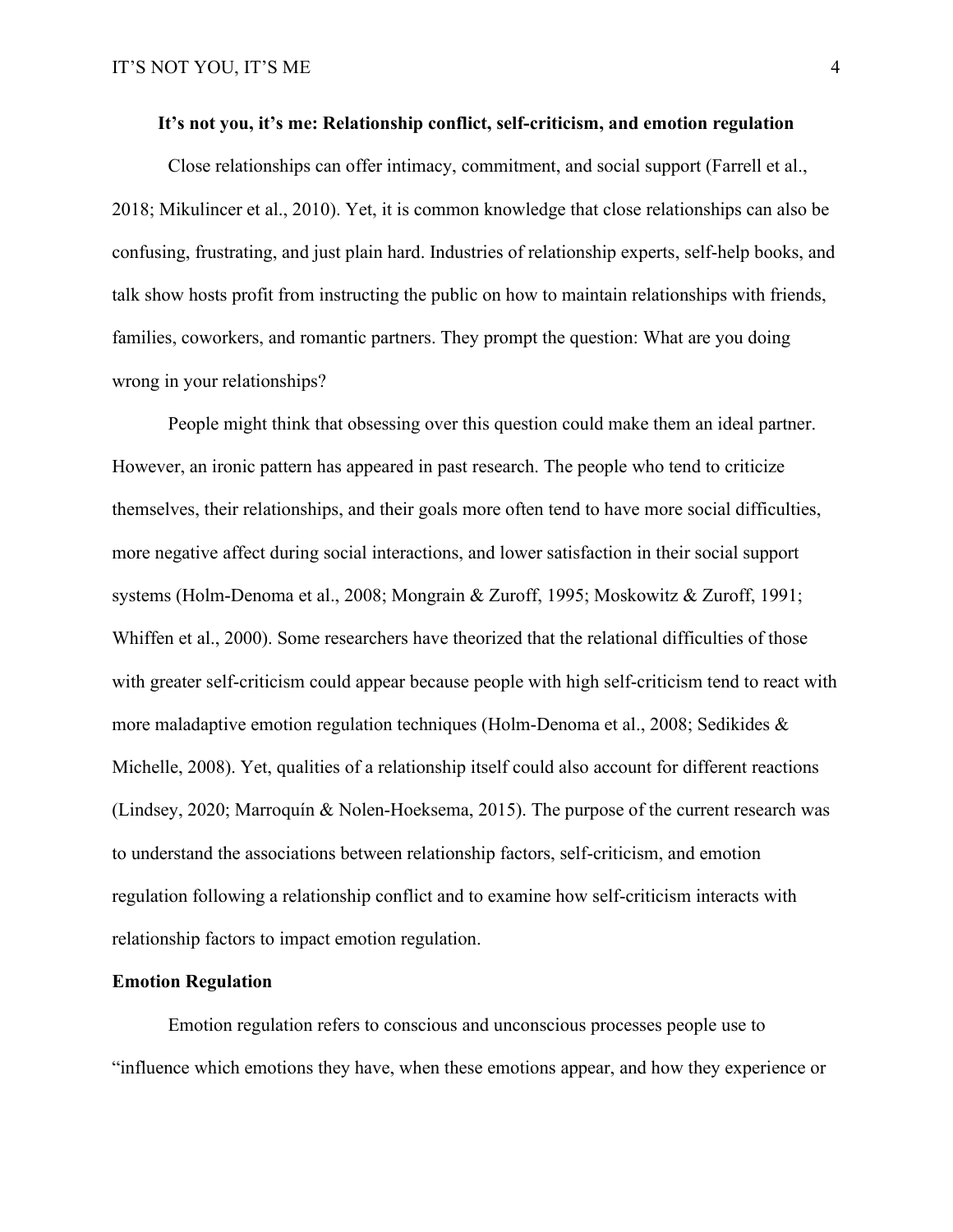express these emotions" (Gross, 1998, p. 275). Emotion regulation is a broad term referring to processes that occur before, during, and after an emotional stimulus (e.g., relationship conflict) or an emotion (e.g., anger, sadness, happiness). For example, an individual may ignore a difficult topic of conversation to avoid experiencing distress (antecedent-focused regulation). On the other hand, after a relationship conflict, someone may engage in avoidance to decrease the already-elicited distress (response-focused regulation). Compared to antecedent-focused emotion regulation strategies that occur before the initiation of an emotion, response-focused emotion regulation strategies involves influencing psychological, behavioral, or experiential responses after the emotion has already been initiated or experienced, such as in the case after relationship conflict (Gross, 1998, 2015).

Emotion regulation strategies, both behavioral and cognitive (Garnefski et al., 2001; Kraaij & Garnefski, 2019), can be used to upregulate, downregulate, or maintain desired emotions (Koole, 2009). Some examples of emotion regulation strategies include rumination (focusing on thoughts related to a negative event), reappraisal (reframing a negative event as more benign or positive), seeking distraction, and seeking social support (Garnefski et al., 2001). The effectiveness of different emotion regulation strategies depends heavily on context (Aldao et al., 2010; Aldao & Nolen-Hoeksema, 2012). Still, depending on the long-term consequences of using a technique habitually, emotion regulation strategies can be categorized as generally more adaptive or maladaptive. The use of maladaptive strategies (e.g., avoidance, rumination, catastrophizing) tends to predict immediate and long-term negative outcomes such as greater depression, anxiety, stress, and anger (Martin & Dahlen, 2005), while adaptive strategies (e.g., positive reappraisal, problem solving) tend to predict the absence of such negative outcomes (Aldao & Nolen-Hoeksema, 2010). The habitual use of maladaptive strategies can impact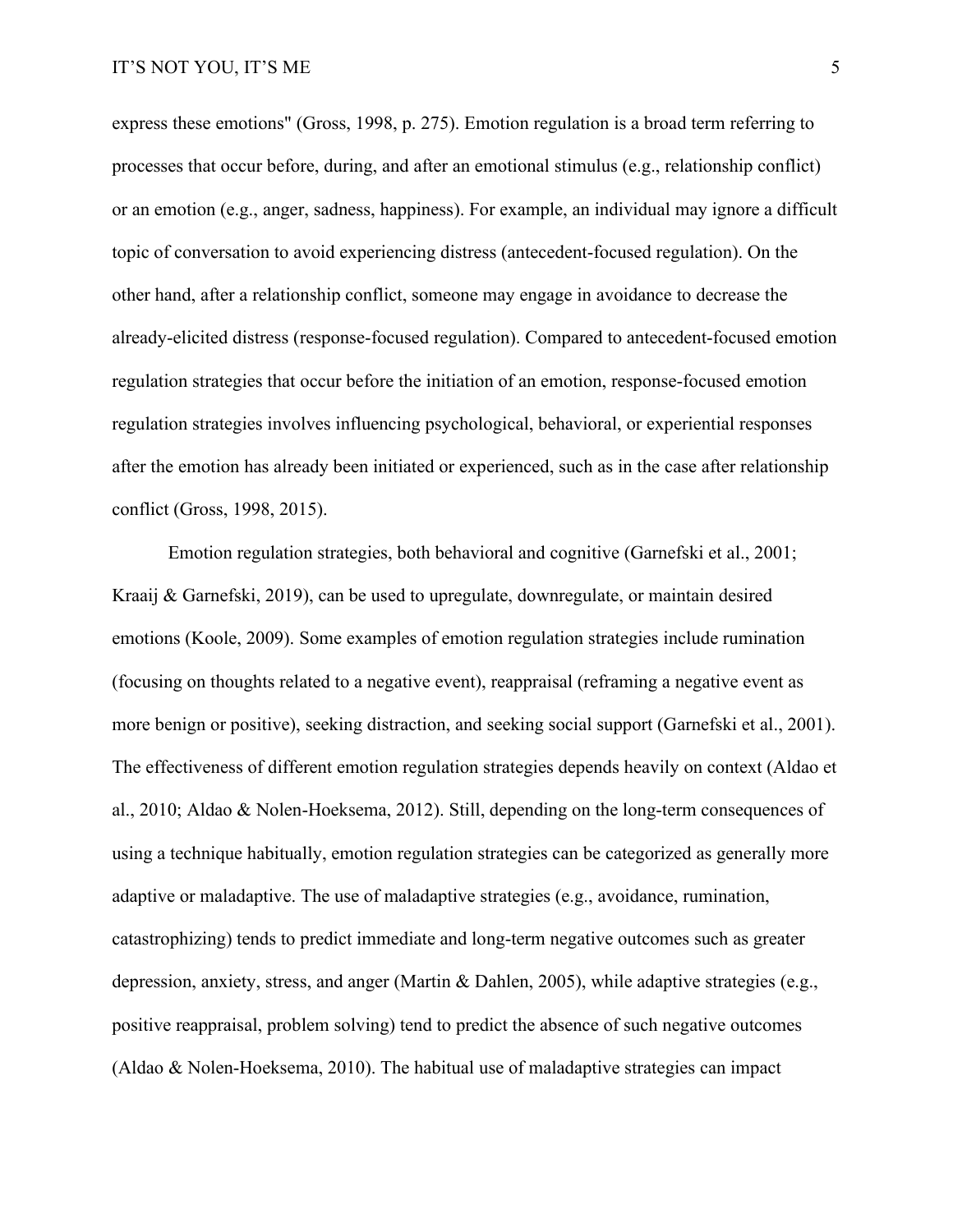personal and relational health (Aldao et al., 2010; Gross & John, 2003). Since social context and individual differences are two predictors that have been shown to influence emotion regulation, clarifying their role in predicting maladaptive strategy use is essential in future prevention and intervention (Aldao & Nolen-Hoeksema, 2012; Gross, 1998; Gross & John, 2003; Hughes et al., 2020; Tang & Huang, 2019).

#### **Relationship Factors**

Relationship factors, or social context, can be defined in two different ways. First is the type of relationship that an individual has a conflict in (romantic relationships v. friendships). These two relationship types differ in important ways that could lead to differences in emotion regulation (Lindsey, 2020). For instance, both friendships and romantic relationships are associated with commitment and affiliation (Gonzaga et al., 2001). However, romantic relationships tend to allow for more expression of conflict (Kochendorfer & Kerns, 2020), as they tend to include more aggression (Goldstein, 2011), jealousy (Aune & Comstock, 1991), self-disclosure (Kito, 2005), and passion (Sumter et al., 2013). Furthermore, individuals in romantic relationships have higher expectations of emotional closeness, social companionship, and relationship positivity for their romantic partner than for a friend (Fuhrman et al., 2009). Since romantic relationships tend to bring about more negative emotional expression (aggression, jealousy, conflict), it seems likely that people would report different emotion regulation strategy use compared to people in different types of relationships (i.e., friendships).

Second, relationship factors besides type could predict emotion regulation strategy use following relationship conflict. Past literature suggests that relationship factors (intimacy, relationship quality, satisfaction, and closeness) could predict affective processes such as experiencing emotion, expressing emotion, and regulating emotion (Farrell et al., 2018). For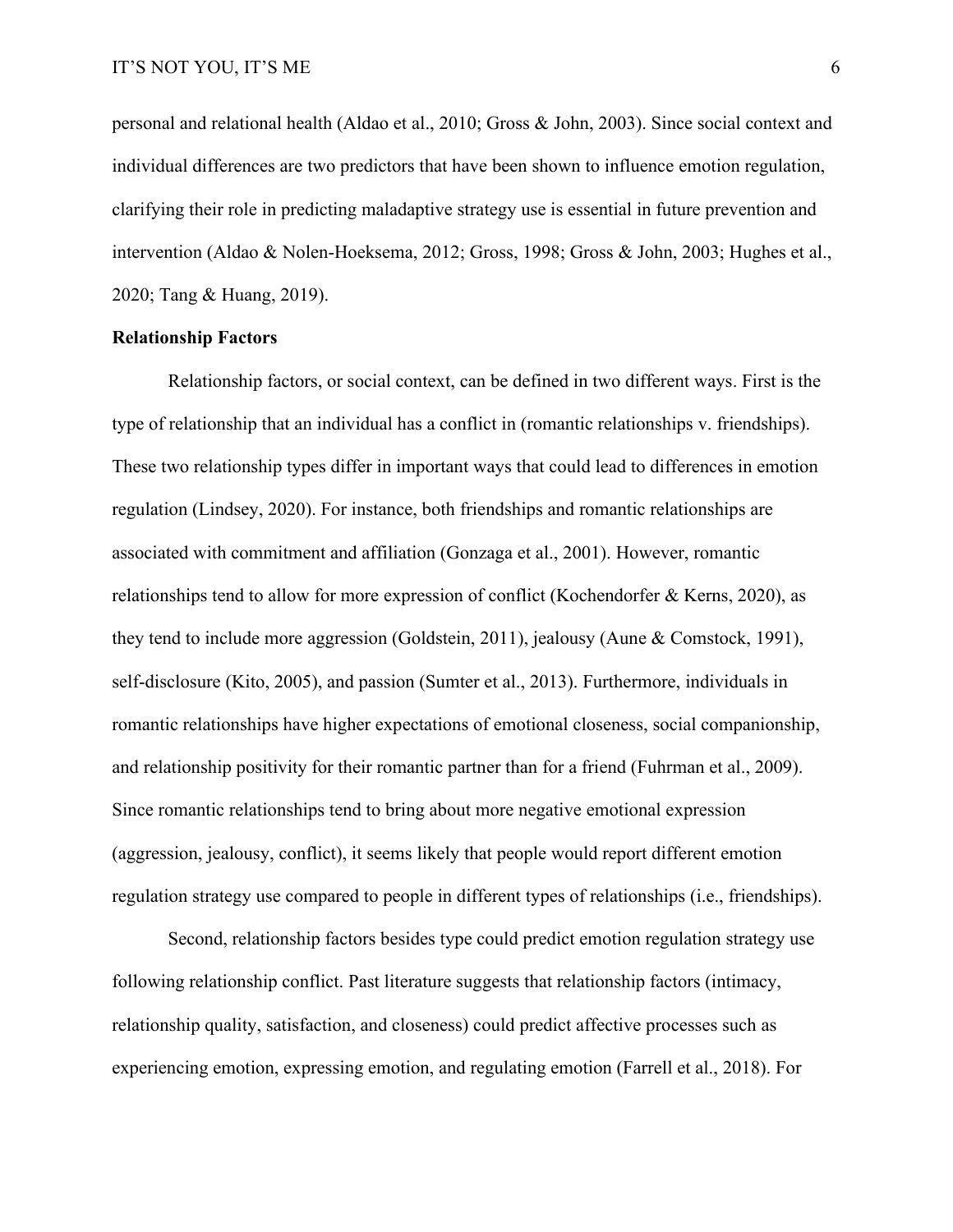instance, greater perceived availability of social support is related to better health outcomes (Holt-Lunstad & Uchino, 2015), but spending time with an ambivalent friendship before a stressor is related to worse health outcomes (Holt-Lunstad et al., 2007). Being in a romantic relationship is associated with more adaptive emotion regulation, but this association is moderated by relationship intimacy and trust (Marroquín & Nolen-Hoeksema, 2015). Greater conflict frequency is associated with a greater presence of coercive conflict (Laursen & Hafen, 2010). Greater relationship satisfaction is associated with higher perspective taking, lower expressive suppression, and lower aggression during a conflict (Vater & Schröder-Abé, 2015). Greater relationship importance and closeness predicts higher relationship quality (Ross et al., 2019). Finally, the greater a person perceives others as invalidating their emotions, the lower their positive daily affect (Schreiber & Veilleux, 2022; Zielinski & Veilleux, 2018). Past research has examined the ways that reactions to conflict, health outcomes, and relationship outcomes are related to singular relationship factors (conflict frequency, relationship satisfaction, importance, closeness, and a partner's emotion invalidation). However, it is unknown which relationship factors are most predictive of regulation strategies following conflict and how these factors could interact with self-criticism to predict regulation strategies.

#### **Self-Criticism**

Individual differences are linked to differences in emotion regulation strategy use (Hughes et al., 2020). One such individual difference, self-criticism, is the psychological tendency to emphasize negative aspects of one's self-concept, habits, skills, abilities, and feedback received from others (Sedikides & Michelle, 2008). It involves the continuous selfcomparison of how one is "living up" to external or internal standards (Thompson & Zuroff, 2004). At lower levels, self-criticism (or self-reflection) can be adaptive, prompting someone to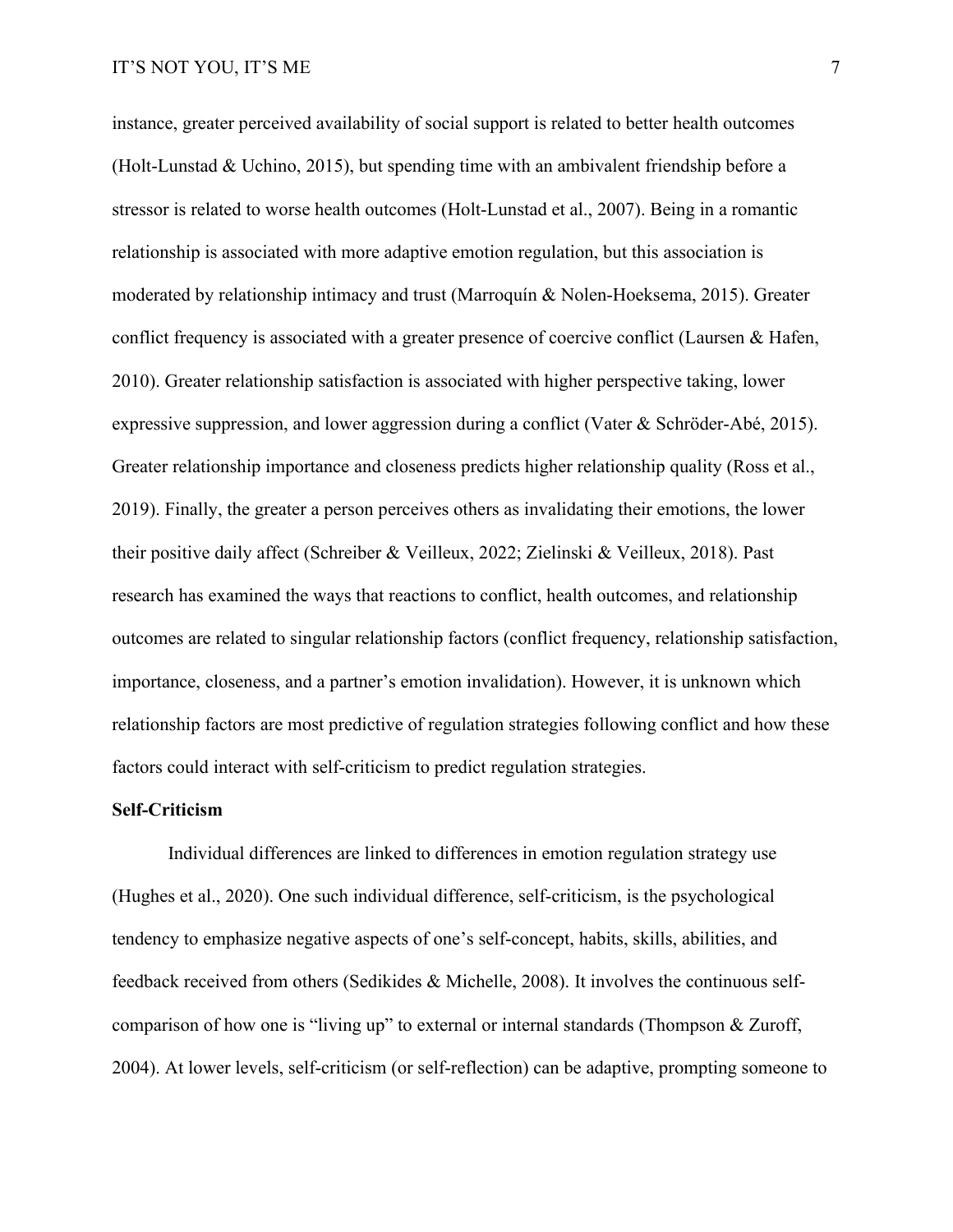obtain a more accurate sense of self, clarify future goals, and pursue self-improvement (Sedikides & Michelle, 2008). However, at higher levels, self-criticism predicts greater negative affect, maladaptive coping, depression, anxiety, and a greater presence of eating disorders (Dunkley et al., 2003; Werner et al., 2019). Interpersonally, self-criticism has been cited in the attachment theory literature as being correlated with anxious and avoidant attachment (Cantazaro & Wei, 2010; De Santis et al., 2021; Martins et al., 2015), reduced peer-reported need satisfaction (Lear et al., 2020), elevated hostility and other blame in conflict resolution, and increased frequency of negative interpersonal events (Holm-Denoma et al., 2008; Zuroff & Duncan, 1999).

Furthermore, self-criticism also predicts stress responses. Compared to those with lower self-criticism, those with higher self-criticism tend to perceive stressors as more threatening (Schneider, 2004). Those with greater self-critical perfectionism tend to magnify negative aspects of events (Dunkley et al., 2003), use less engagement strategies following stress (Dunkley et al., 2003, 2014), and engage in more avoidant, maladaptive, and emotion-focused coping compared to those with lower self-critical perfectionism (Dunkley & Blankstein, 2000). Because of these responses, it seems likely that people with high self-criticism would engage in more maladaptive emotion regulation strategies.

#### **A Potential Interaction**

Past research has examined how people high in self-criticism handle conflict within romantic relationships. Within the context of heterosexual, romantic relationships, people high in self-criticism blamed their partners more, were more disruptive to cooperation, and were more disagreeable than participants lower in self-criticism (Santor et al., 2000). Other research examining conflict in heterosexual, romantic couples found that higher self-criticism was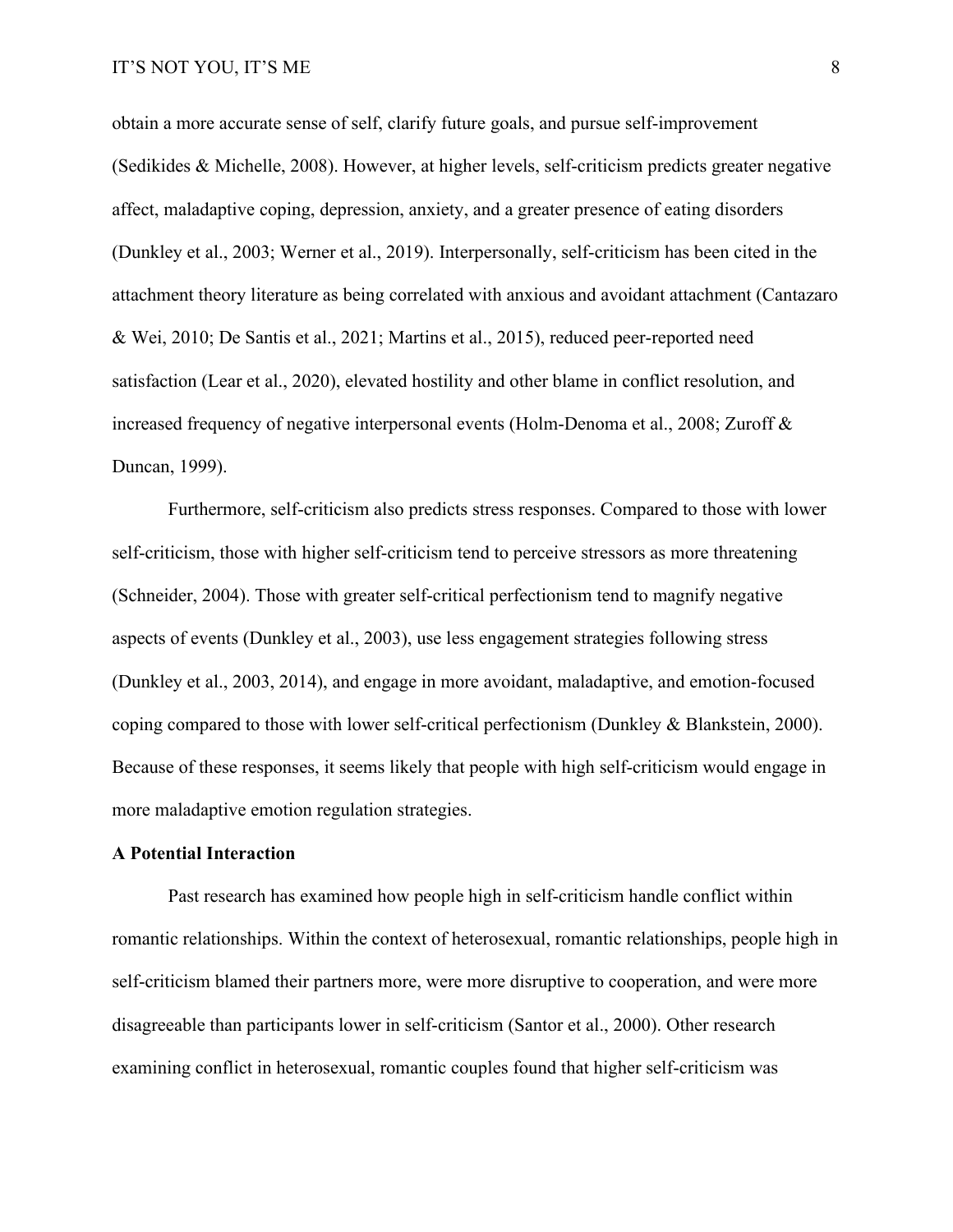associated with more negative cognitive-affective reactions and more hostility (Zuroff & Duncan, 1999). This research did not examine whether these reactions varied between relationship type, but it seems possible that self-criticism and relationship factors could interact to predict emotion regulation use.

First, situations deemed as more "important" or as more "challenging" can generate more negative emotions (Gross, 1998, 2015). Second, people in romantic relationships have higher expectations for romantic partners than for friends (Fuhrman et al., 2009). Third, people with greater self-criticism habitually use more maladaptive and emotion-focused coping in response to strong emotion (Dunkley & Blankstein, 2000). With these premises, it follows that the greatest use of maladaptive emotion regulation strategies could occur for participants high in selfcriticism and reporting conflict in a romantic relationship.

#### **Current Studies**

In two studies, we aimed to explore the main effects of relationship factors and selfcriticism on emotion regulation and the interactions between relationship factors and internalized self-criticism on emotion regulation strategies. In both studies, participants rated their level of self-criticism. In Study 1, we randomly assigned participants to write about a conflict in either a romantic relationship or a friendship, and then they rated the emotion regulation techniques they used after the conflict. We predicted that the highest level of maladaptive strategy use would occur for participants high in self-criticism and in romantic relationships. In Study 2, participants were asked to narrate a past relationship conflict, but instead of assigning people to talk about a specific relationship type, we measured different relationship factors (e.g., relationship importance, relationship satisfaction, comfort with vulnerability, closeness, conflict frequency, and perceived partner invalidation). We hypothesized that self-criticism would be associated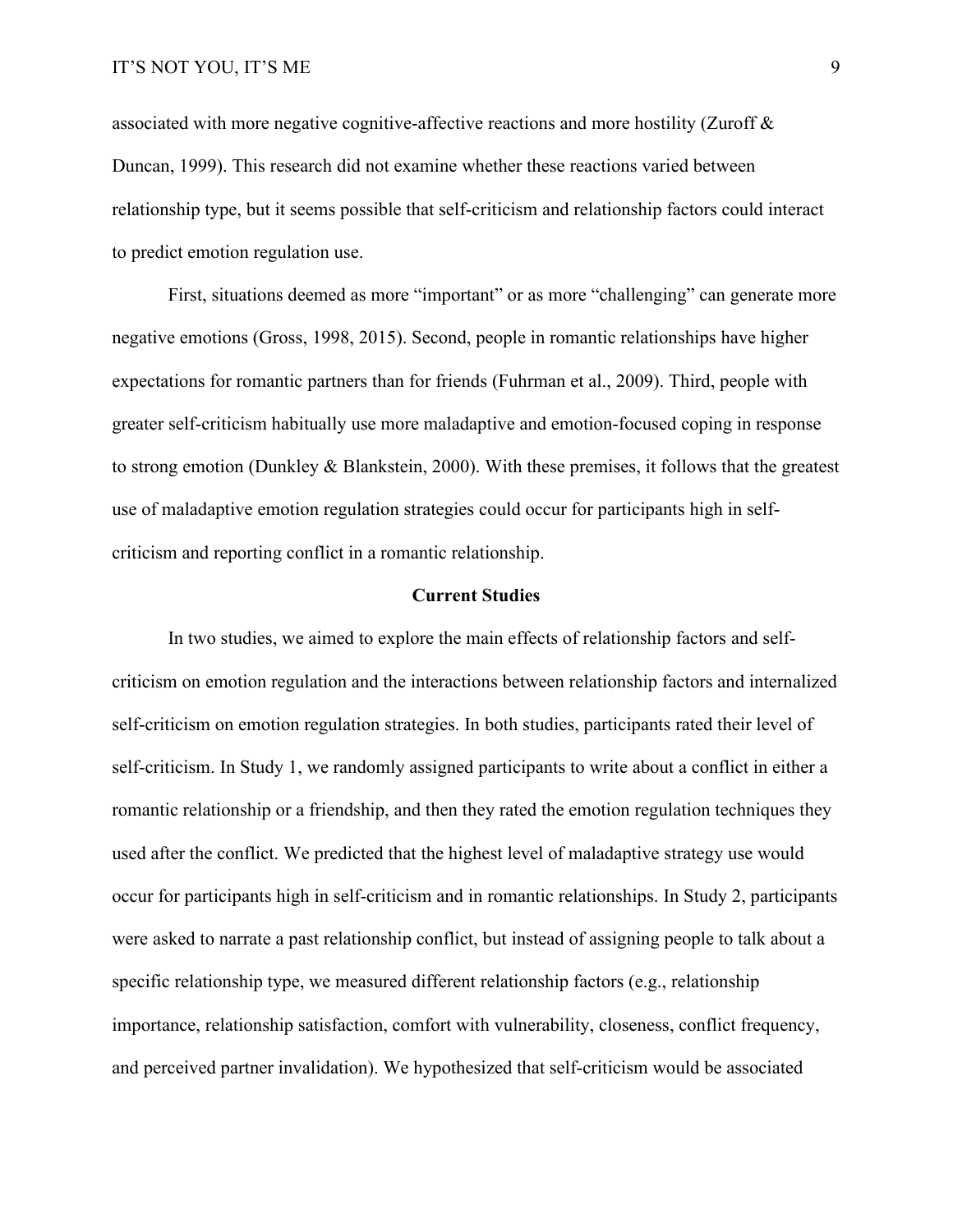with greater maladaptive strategy use, and participants who report greater partner importance, closeness, satisfaction, and emotional vulnerability would report lower maladaptive emotion regulation.

#### **Study 1**

This study examined the effect of trait self-criticism and relationship context (romantic v. friendship) on the use of emotion regulation strategies in response to interpersonal conflict. We hypothesized that (1) greater self-criticism would be associated with greater self-blame, rumination, catastrophizing, and lower rates of positive reappraisal, (2) the romantic relationship condition would be associated with greater positive reappraisal, refocusing on planning, and other blame, and (3) internalized self-criticism would moderate the relationship between relationship type and emotion regulation, where the greatest use of maladaptive emotion regulation (e.g., self-blame, rumination, catastrophizing) would be for participants high in selfcriticism and in romantic relationships. All methods and analyses used were preregistered in the Open Science Framework (OSF; [https://osf.io/etm4p/\)](https://osf.io/etm4p/).

#### **Methods**

#### *Participants*

A total of 318 adults participated in this study. Participants were recruited from both Prolific, an online recruitment platform (*n* = 151), and the University of Arkansas subject pool (*n =* 167). Prolific participants were compensated at a rate of \$9/hr, and University of Arkansas subject pool participants were compensated with partial course credit. Participants (*n* = 58) were excluded from the analyses for failing at least one attention check item embedded in two selfreport measures ( $n = 45$ ) and for telling us they did not want us to keep their data ( $n = 13$ ).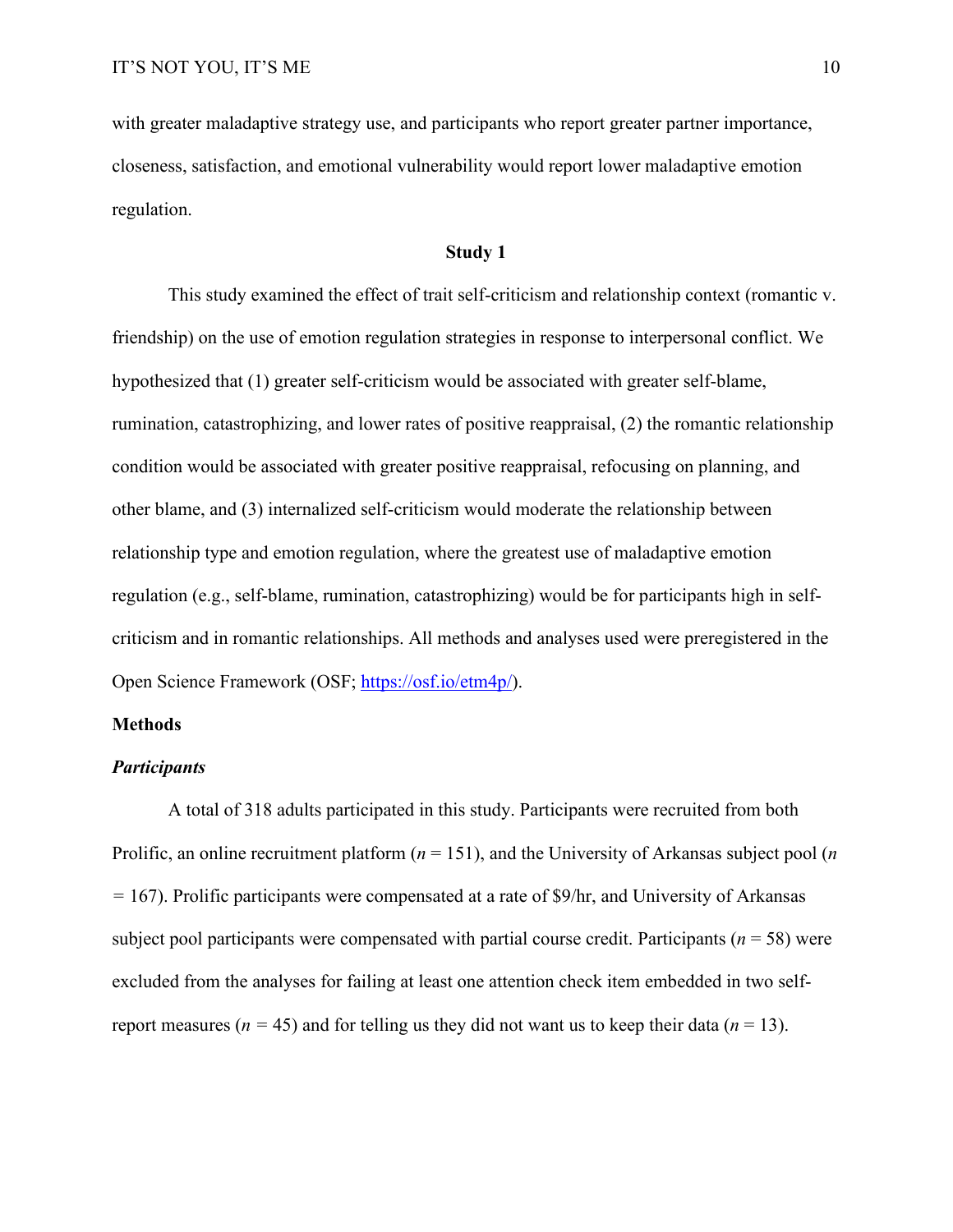The final sample (*n* = 260) had a mean age of 26.79 (*SD* = 11.83); 59.2% (*n* = 154) of the sample identified as female, with 1.9% identifying as nonbinary  $(n = 5)$ ; 73.1%  $(n = 190)$  of the overall sample identified as white; and 77.7% (*n* = 202) identified as straight or heterosexual. Regarding marital status,  $77.7\%$  ( $n = 202$ ) of the sample reported they were never married; 18.1% (*n* = 47) reported they were married; and 3.5% (*n* = 9) reported they were separated or divorced.

There were no significant differences in gender percentage based on sample  $(\chi^2 = .11, p =$ .75). However, participants from the Prolific sample were significantly older (*M* = 32.76, *SD* = 13.11) than people from the subject pool ( $M = 19.66$ ,  $SD = 2.98$ ,  $t (257) = 10.62$ ,  $p < .001$ ). Participants from the subject pool  $(81.5\%, n = 97)$  identified as white significantly more than Prolific participants (66%,  $n = 190$ ,  $\chi^2 = 7.94$ ,  $p = .01$ ). Lastly, participants from the subject pool  $(89.1\%, n = 106)$  sample identified as heterosexual significantly more than Prolific participants  $(68.1\%, n = 96, \chi^2 = 16.41, p < .001).$ 

Per our OSF pre-registration, we randomized participants to a romantic relationship condition and a friendship condition to test the differences of emotion regulation between relationship type. Individuals were eligible to be randomly assigned if they reported having a romantic relationship and a friendship in the past 5 years. In addition to those excluded for failing attention checks, 83 participants were excluded from the main analyses for indicating a lack of a romantic partner in the past five years  $(n = 68)$  and for indicating a lack of a nonromantic friend in the past five years  $(n = 15)$ .

The participants included in our main analyses ( $n = 177$ ) had a mean age of 26.73 (*SD* = 11.36); 58.8% (*n* = 104) of the sample identified as female, with 1.7% identifying as nonbinary  $(n=3)$ ; 76.8%  $(n=136)$  of the overall sample identified as white; and 76.8%  $(n=136)$  identified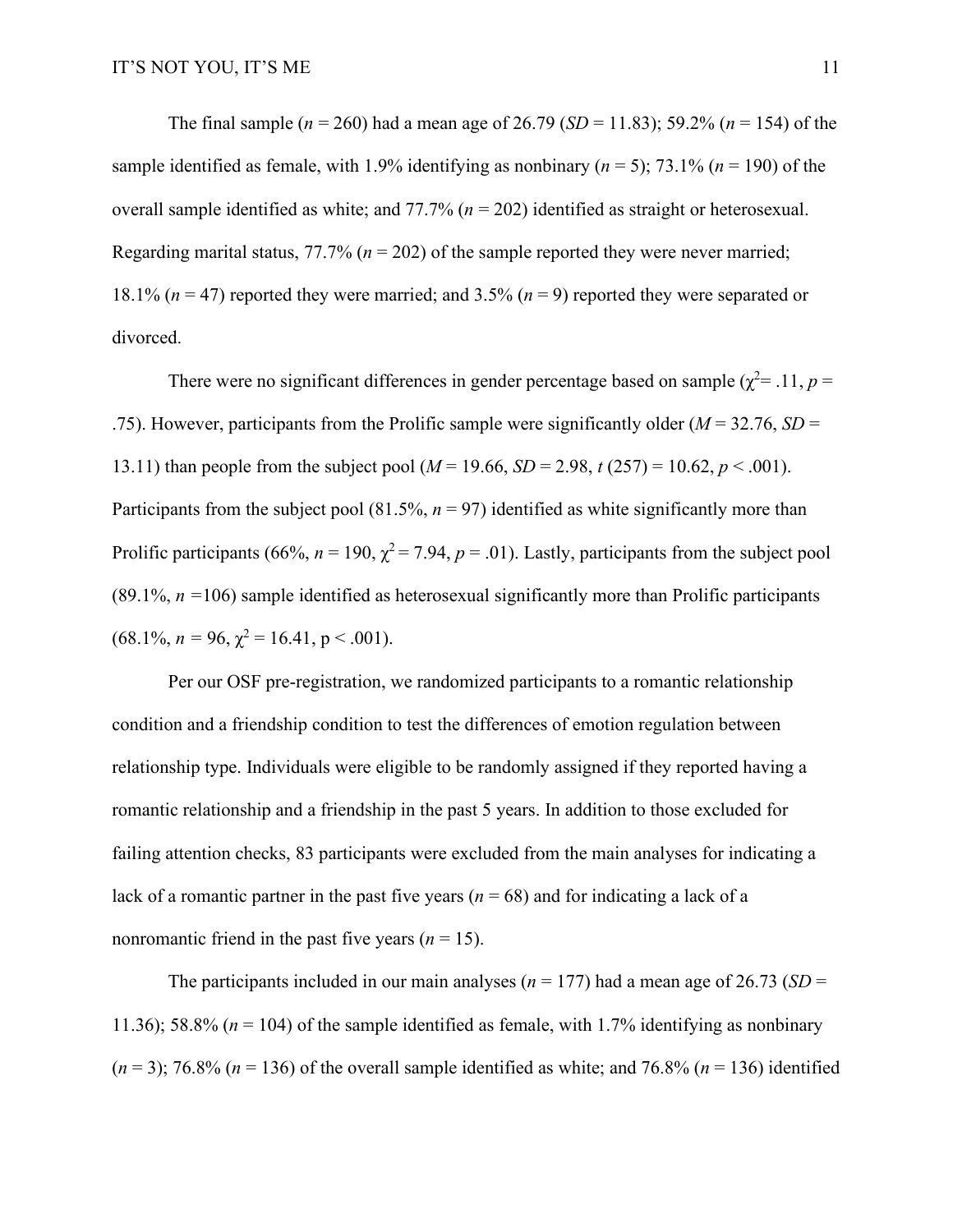as straight or heterosexual. Regarding marital status, 74.6% (*n* = 132) of the randomized sample reported they were never married,  $22\%$  ( $n = 39$ ) reported they were married, and  $3.4\%$  ( $n = 6$ ) reported they were separated or divorced.

#### *Measures*

**Cognitive Emotion Regulation.** The Cognitive Emotion Regulation Questionnaire (CERQ; Garnefski et al., 2001) is a 36-item self-report scale measuring cognitive emotion regulation strategies people use in the face of negative life events. We revised the original items so they would refer to strategy use following the narrated conflict rather than to a generic pattern of strategy use (see Appendix A for revisions). The items were measured on a 5-point Likert type scale ranging from 1 (*almost never*) to 5 (*almost always*) with higher scores indicating more frequent engagement in the specified emotion regulation strategy. The questionnaire consisted of nine subscales with good reliability in this sample: self-blame (thoughts of blaming yourself for the experience,  $\alpha = .87$ ), rumination (focusing on feelings and thoughts associated with a negative event,  $\alpha = .72$ ), catastrophizing (thoughts that emphasize the terror of an experience,  $\alpha =$ .73), other blame (thoughts of blaming others for the experience  $\alpha = .93$ ), acceptance (thoughts of accepting what you have experienced and resigning yourself to what has happened,  $\alpha = .73$ ), positive refocusing (thoughts of pleasant issues rather than the actual event,  $\alpha = .81$ ), refocusing on planning (thoughts of how to handle a negative event,  $\alpha = .73$ ), positive reappraisal (thoughts of attaching a positive meaning to an event,  $\alpha = .76$ ), and putting into perspective (thoughts of playing down the seriousness of the event,  $\alpha = .69$ ). Past studies have found that the CERQ subscales of self-blame, rumination, and catastrophizing were maladaptive in nature, being associated with higher negative emotion or depression (Garnefski et al., 2001; Martin & Dahlen,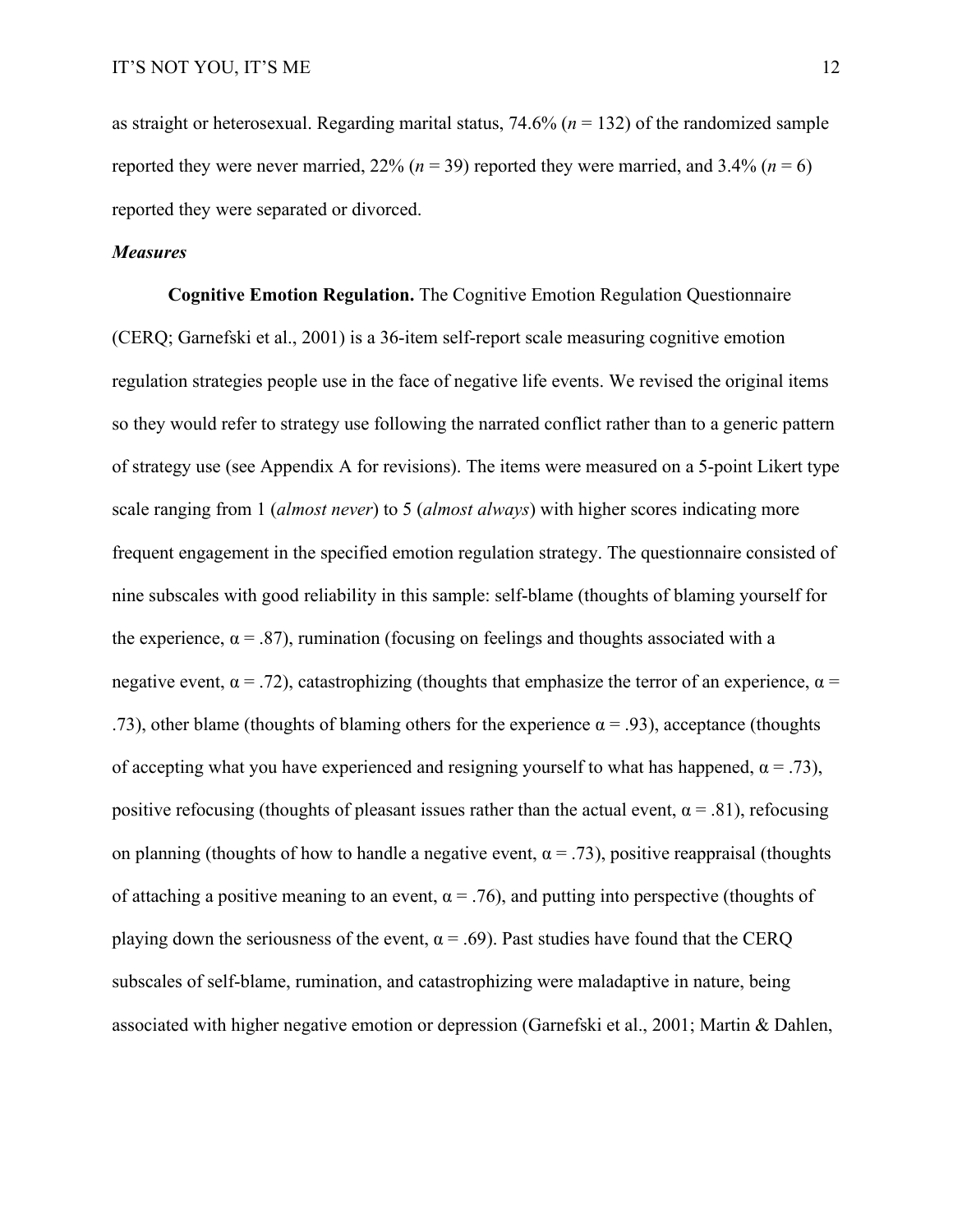2005). Positive refocusing and positive reappraisal were viewed as adaptive, being negatively correlated with depressive symptoms after controlling for other strategies.

**Behavioral Emotion Regulation.** The Behavioral Emotion Regulation Questionnaire (BERQ; Kraaij & Garnefski, 2019) is a 20-item self-report scale measuring behavioral emotion regulation strategies participants could use in response to negative life events. We revised the original items so they would refer to strategy use following the narrated conflict rather than to a generic pattern of strategy use (see Appendix B for revisions). The items were measured on a 5 point Likert type scale ranging from 1 (*almost never*) to 5 (*almost always*) with higher scores indicating more frequent use of the specified emotion regulation strategy. The questionnaire consists of five subscales with good reliability in this sample: seeking distraction (distracting self from emotions by doing something else,  $\alpha = .78$ ), withdrawal (drawing back from situations and social contacts,  $\alpha = .90$ ), actively approaching (active behavior to deal with stressful event,  $\alpha =$ .81), seeking social support (sharing emotions and asking for support from others,  $\alpha = .88$ ), and ignoring (ignoring and behaving like nothing happened,  $\alpha = .85$ ). Due to being related to greater depression and anxiety, the subscales of withdrawal and ignoring were viewed as maladaptive in past research (Kraaij & Garnefski, 2019). Relating to fewer depression and anxiety symptoms, the subscales of active approaching and seeking social support were viewed as adaptive in past research.

**Self-Criticism.** The Levels of Self Criticism Scale (LOSC; Thompson & Zuroff, 2004) was used to assess participants' levels of negative self-evaluation with two subscales. Internalized self-criticism (ISC) measures the negative view of self in comparison with personal standards, and comparative self-criticism (CSC) measures the negative view of self in comparison with others. The LOSC is a 22-item measure administered on a 7-point Likert-type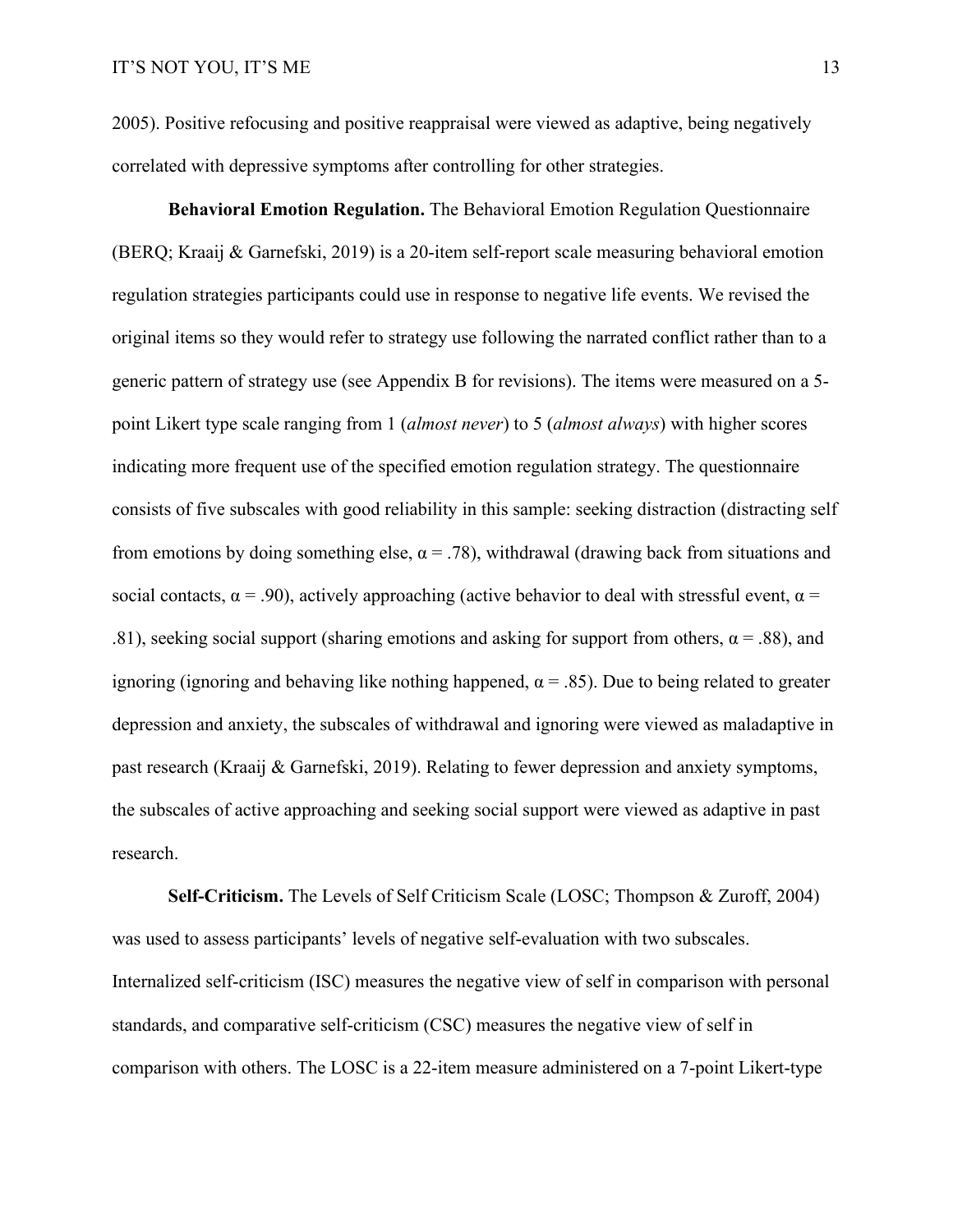scale ranging from 1 (*not at all*) to 7 *(very well*) with higher scores indicating higher levels of self-criticism. The ISC subscale ( $\alpha$  = .91), the CSC subscale ( $\alpha$  = .70), and the total LOSC score  $(\alpha = .87)$  all demonstrated good reliability in the sample.

**After Conflict Emotions.** To measure negative emotions following the conflict that they were asked to narrate, we compiled adjectives assessing a variety of negative emotions. The Tolerance of Negative Affect States scale was used as inspiration since it includes items from a wide range of negative emotion categories including socially focused emotions (TNAS; Bernstein & Brantz, 2013); the adjectives on the TNAS are consistent with other adjective-based emotional inventories (PANAS-X; Watson & Clark, 1994). Two items were selected from the TNAS subscales of Sadness-Depression (sad, depressed), Anger (angry, mad), Disgust (disgusted, repulsed), Anxious-Apprehension (nervous, ashamed), and Negative Social Emotions (guilty, regret). All items were administered on a six-point Likert scale ranging from 1 (*not at all*) to 6 (*extremely*) with higher scores indicating greater negative emotion following the narrated conflict (see Appendix C). This self-report measure demonstrated good reliability in this sample ( $\alpha$  = .83).

#### *Procedure*

This study was administered via Qualtrics. After providing consent, participants were asked to complete the self-criticism measure (Thompson & Zuroff, 2004). Participants were then asked whether they had been in a "committed, romantic relationship" or a "close friendship with someone who is not a romantic partner or family member" in the past five years. Those who indicated having both types of relationships in the past 5 years were randomly assigned to think about a committed romantic partner or a close friendship while completing the remainder of the study. Any participants who did not have both romantic relationship and a friendship were asked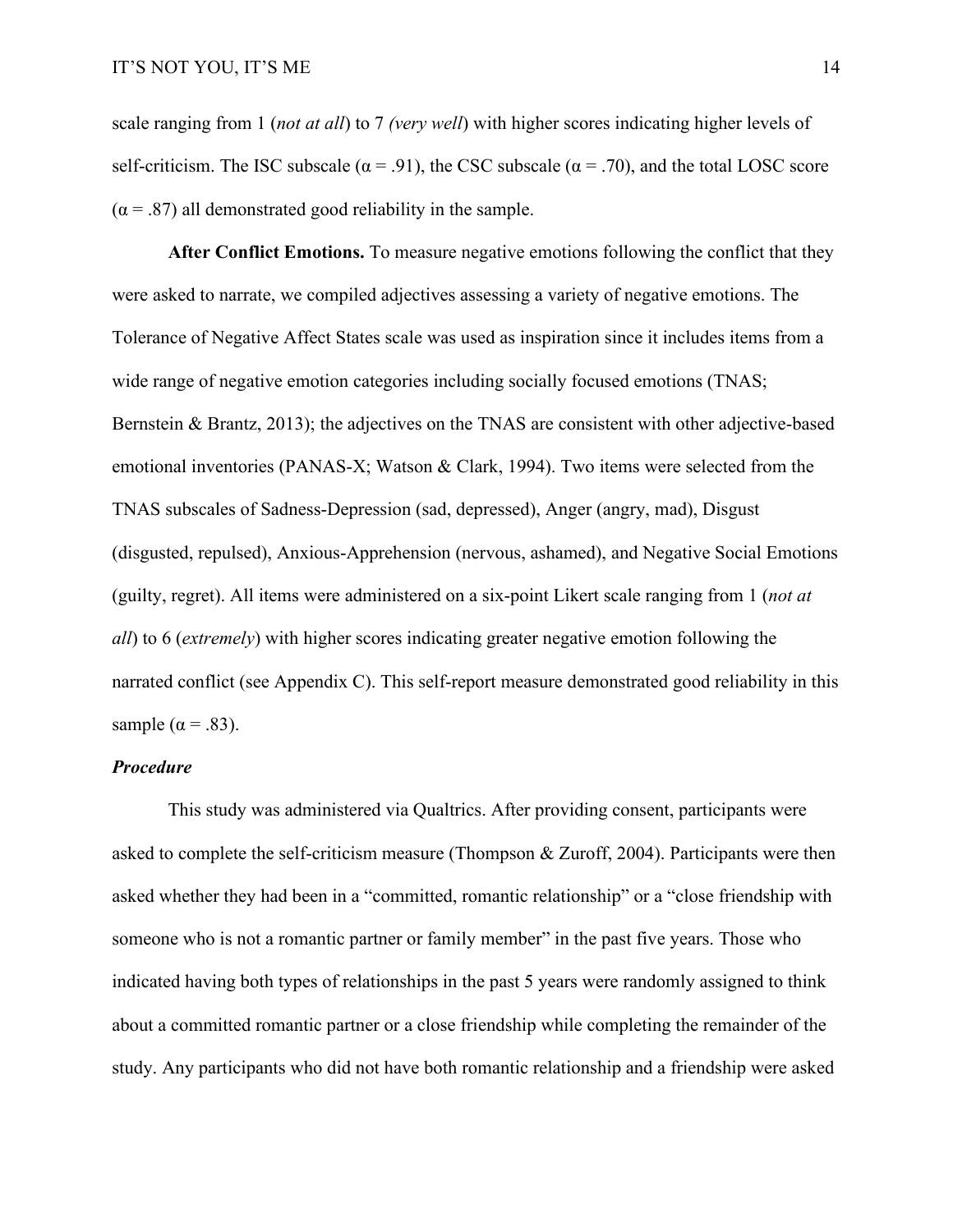to think about a relationship they had indicated having (a romantic relationship, a close friendship, or an important person in their life). Data for participants not randomly assigned was only included in exploratory analyses.

After random assignment, participants were asked to write about a past conflict with a person in their condition (romantic relationship or friendship). They were asked to describe what was said and done during the conflict; rate how strong their emotions were immediately following the conflict from 1 (*not strong at all*) to 5 (*extremely strong*); and complete the After Conflict Emotion measure. Participants were then prompted to complete the modified CERQ (Garnefski et al., 2001) and the modified BERQ (Kraaij & Garnefski, 2019) while thinking about how they responded to the conflict they wrote about.

Information about the specific relationship was then collected. On a scale of 1 (*not at all*) to 5 (*extremely*), participants were asked about to rate the how much the conflict impaired the relationship, how the conflict strengthened the relationship, the importance of the relationship at the time of the conflict, and the emotional closeness of the participant to this relationship. All participants were asked how long ago the conflict occurred (*less than 2 months, 2 – 6 months, 6 months – 1 year, 1 year – 3 years, 3 – 5 years, 5+ years*), how long the relationship had been established at the point of the conflict (same response options as the previous item), and the gender of the conflict partner (*same gender as you, opposite gender as you, neither option applies*). In the romantic relationship condition, participants were asked about exclusivity (*no, yes*) and the relationship status they had with their conflict partner *(dating, engaged, married, expartner, casual/sexual partner, none of these apply)*. In the friendship condition, participants were asked whether their friend was a family member *(no, yes)*, how romantically attracted they were to their conflict partner from 1 (*not romantically attracted*) to 4 (*very romantically*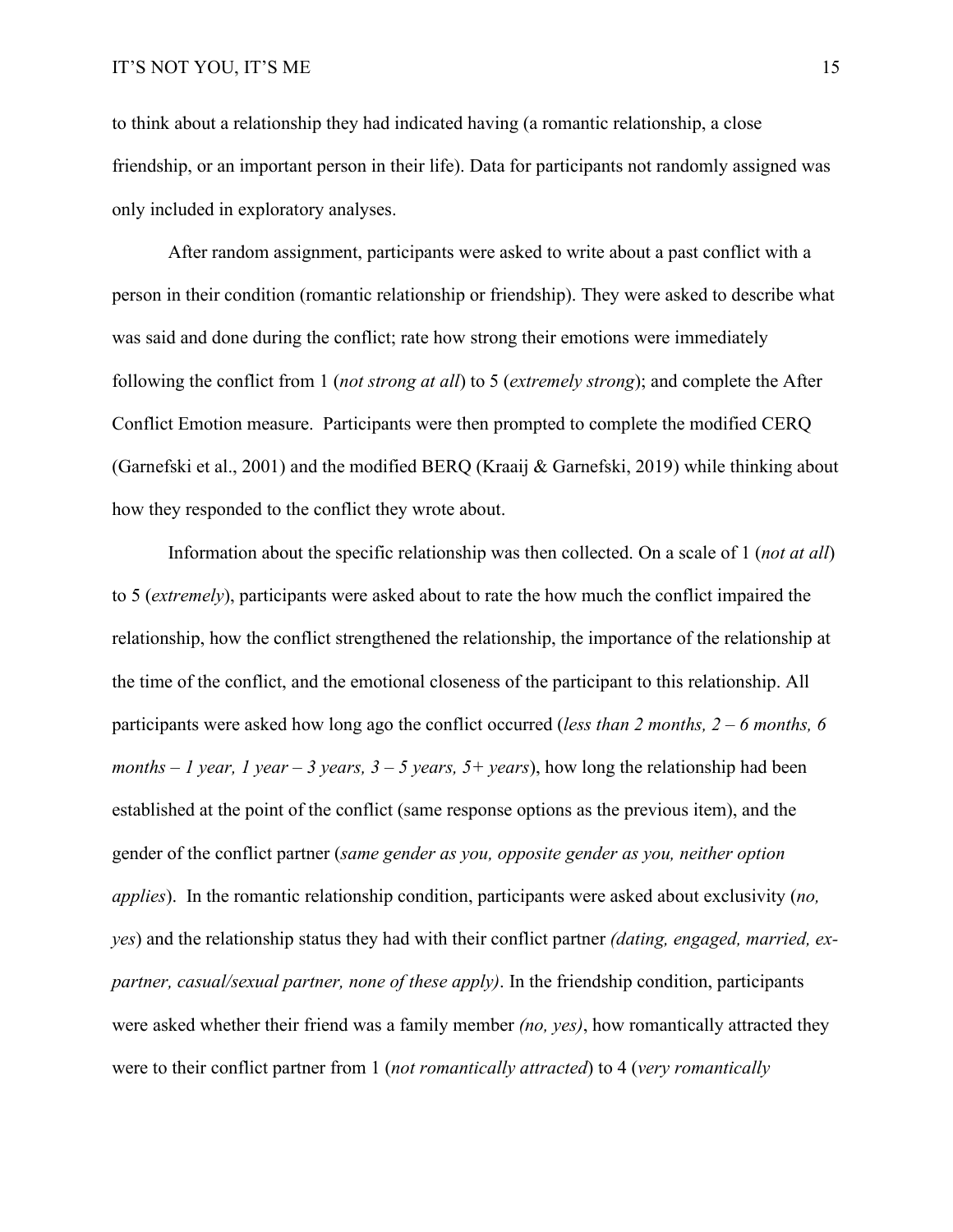*attracted*), and whether the participant and the conflict partner had any intimate, physical relations at the time of the conflict (*no, yes*). Lastly, all participants provided demographic information on age, gender, sexual orientation, marital status, education level, college enrollment, and race/ethnicity.

#### *Data Analytic Strategy*

First, independent samples t-tests were conducted to examine between-condition differences (romantic relationship v. friendship) of relationship factors (relationship length, relationship importance, closeness, emotion strength post-conflict, negative emotion postconflict, the amount the conflict impaired the relationship, and the amount the conflict strengthened the relationship). Bivariate correlations were conducted between the emotion regulation subscales, relationship type condition, self-criticism (overall, internal, and comparative self-criticism), and negative emotion following conflict. Independent samples t-tests were performed to examine the different uses of emotion regulation in the different conditions (romantic relationship v. friendship). Using PROCESS in SPSS (Hayes, 2013), moderated regression analyses were conducted to show the moderating effects of condition and internalized self-criticism on fourteen emotion regulation strategies, and the same analysis was repeated to control for negative emotion.

In our exploratory analyses, there was no random assignment since we were not examining condition (romantic relationship v. friendship), so we included our entire sample (only excluding for attention). Bivariate correlations were conducted between the emotion regulation subscales, relationship importance, impairment of relationship post-conflict, and strengthening of relationship post-conflict. Lastly, a multiple linear regression was performed to examine the unique effects of relationship importance/closeness, self-criticism, and negative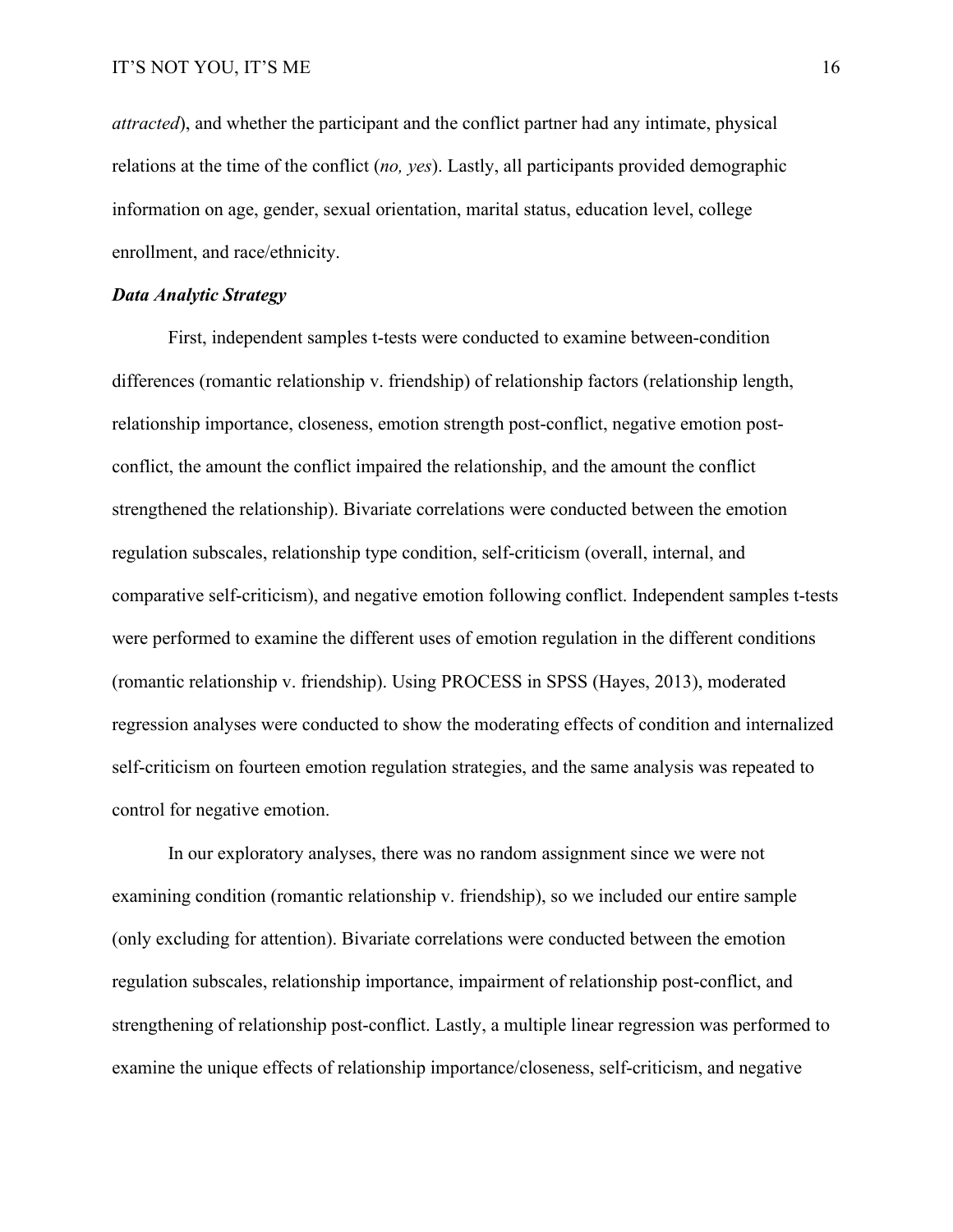emotion on emotion regulation strategies. Damage and benefit of the conflict to the relationship were not included in the multiple linear regression since they could be interpreted as effects of regulation strategy use rather than predictors of regulation strategy use.

#### **Results**

After exclusion and random assignment,  $49.7\%$  ( $n = 88$ ) of participants described a conflict with a friend, and 50.3% ( $n = 89$ ) of participants described a romantic relationship. In the romantic relationship condition,  $68.5\%$  ( $n = 61$ ) of participants reported a conflict in a dating relationship, 18% ( $n = 16$ ) in a marriage, 6.7% ( $n = 6$ ) in an engagement, 2.2% ( $n = 2$ ) with an ex-partner, and  $1.1\%$  ( $n = 1$ ) with a casual, sexual partner. A large majority of participants in the romantic relationship condition (92.1%,  $n = 82$ ) reported that their reported relationship was exclusive at the time of the conflict. In the friendship condition, 94.3% (*n* = 83) of participants described a non-family member,  $92\%$  ( $n = 81$ ) reported no romantic attraction with their conflict partner, and 93.2% (*n* = 82) participants reported never having intimate or physical relations with their conflict partner at the point of the conflict.

More participants in the friendship condition reported a same-gender conflict partner  $(76\%, n = 67)$  compared to the romantic relationship condition  $(1.1\%, n = 1, \chi^2 = 105.39, p$  $\leq$ .001). At the point of the conflict, relationships in the friendship condition (Median = 3-5 years) had been established longer than relationships in the romantic relationship condition (Median = 1-3 years). Regarding the relationship factors, participants in the romantic relationship condition reported greater relationship importance, greater closeness, greater emotion strength, and greater negative emotion following the conflict compared to those in the friendship condition (Table 1). There were no differences between conditions in terms of how much the conflict impaired or strengthened the relationship.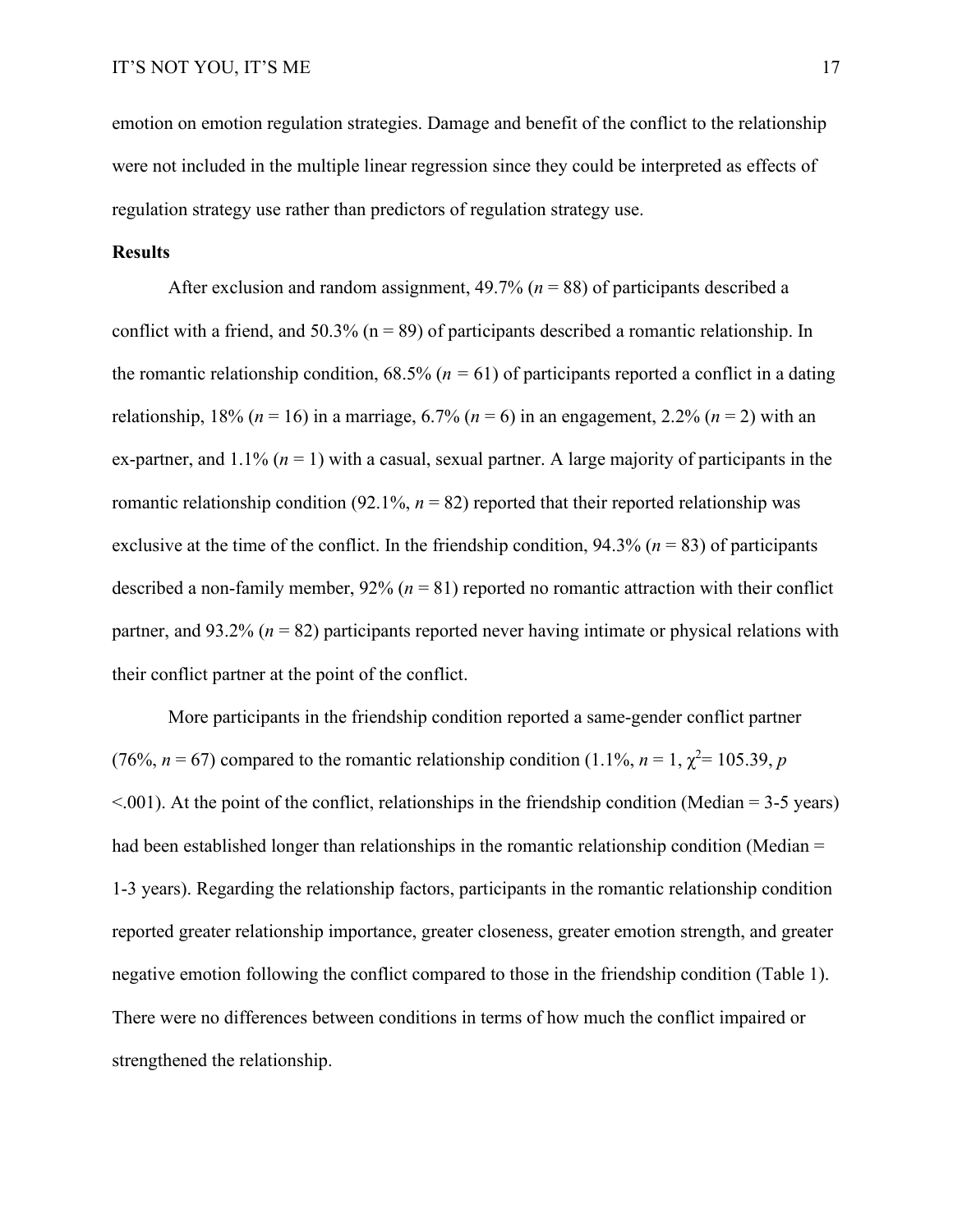| Variable                     | Friendship | Romantic     |         |        |
|------------------------------|------------|--------------|---------|--------|
|                              | M(SD)      | Relationship |         |        |
|                              |            | M(SD)        |         |        |
| Rel. Length                  | 4.80(1.35) | 3.90(1.42)   | 4.31    | < .001 |
| Importance                   | 3.92(1.13) | 4.51(.84)    | $-3.92$ | < .001 |
| Closeness                    | 4.03(1.00) | 4.56(.81)    | $-3.86$ | < .001 |
| <b>Emotion Strength</b>      | 3.61(1.06) | 4.00(.94)    | $-2.57$ | .01    |
| <b>Negative Emotion</b>      | 2.76(1.05) | 3.25(1.13)   | $-2.98$ | .003   |
| <b>Conflict Strengthened</b> | 1.93(1.14) | 1.97(1.15)   | $-.20$  | .84    |
| Conflict Impaired            | 2.67(1.41) | 3.00(1.57)   | $-1.47$ | .14    |

Table 1*. Differences in relationship factors and emotional response between conditions*

#### *Correlations*

Correlations between regulation strategies, self-criticism, and negative emotion are presented in Table 2 (intercorrelations among the regulation strategies are presented in supplemental Table A). Greater internalized self-criticism was associated with greater maladaptive cognitive regulation (rumination, catastrophizing, other blame) and greater avoidance strategies (seeking distraction, withdrawal ignoring). Greater internalized selfcriticism was also associated with greater refocusing on planning and acceptance.

Higher negative emotion following the conflict was significantly associated with greater use of most of the regulation strategies (self-blame, rumination, catastrophizing, other blame, seeking distraction, withdrawal, ignoring, seeking social support, and acceptance). However, greater negative emotion was associated with significantly less engagement in positive reappraisal and putting into perspective.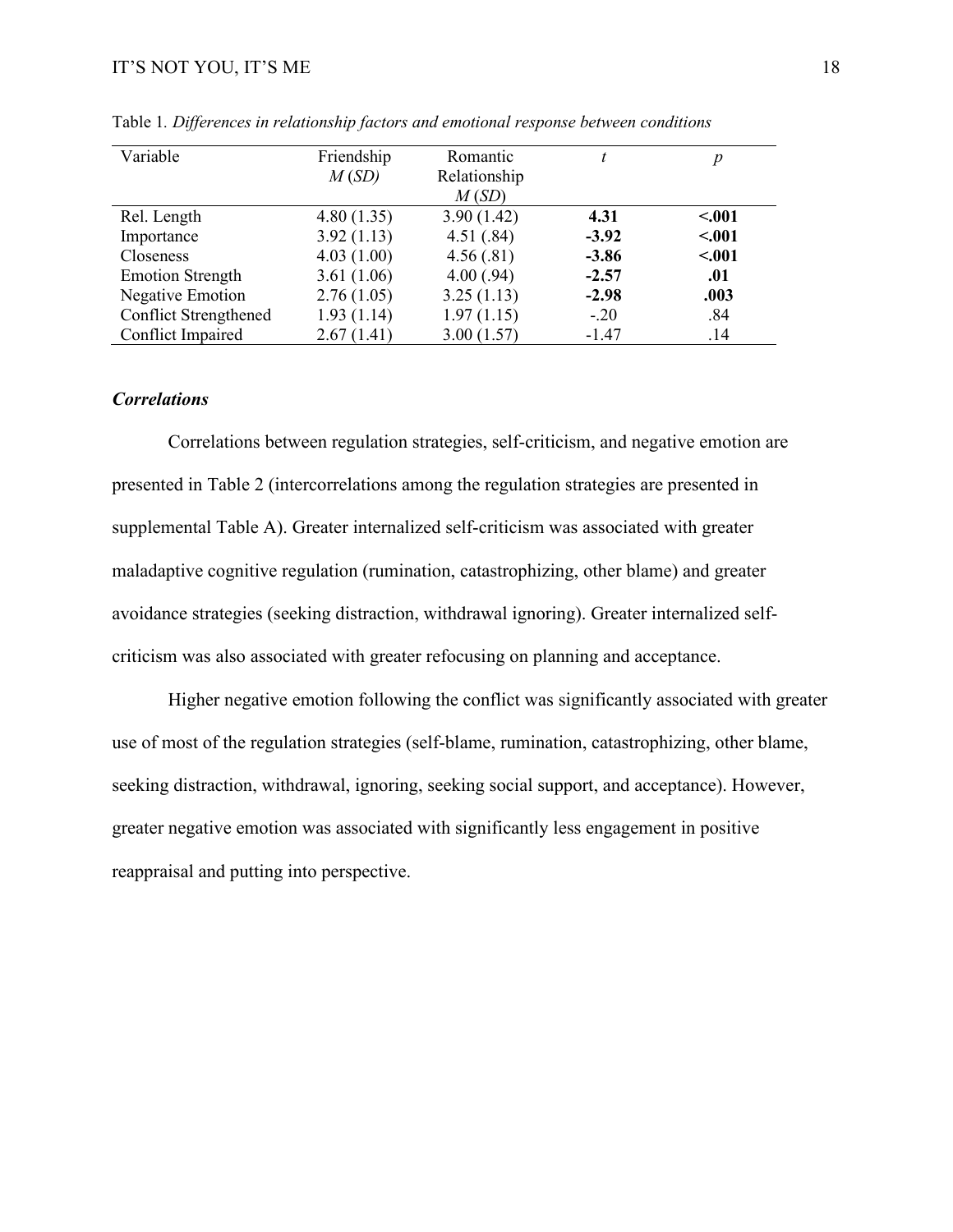|             | Variable                    | Overall Self-<br>Criticism | $\ldots$<br>Internalized<br>Self-Criticism | Comparative<br>Self-Criticism | Negative<br>Emotion<br>Following<br>Conflict |
|-------------|-----------------------------|----------------------------|--------------------------------------------|-------------------------------|----------------------------------------------|
| <b>CERQ</b> |                             |                            |                                            |                               |                                              |
|             | Self-Blame                  | .12                        | .12                                        | .09                           | $.24**$                                      |
|             | Rumination                  | $.37**$                    | $.43**$                                    | $.18*$                        | $.52**$                                      |
|             | Catastrophizing             | $.20**$                    | $.20**$                                    | $.15*$                        | $.53**$                                      |
|             | Other Blame                 | .14                        | $.20**$                                    | .02                           | $.17*$                                       |
|             | Positive Reappraisal        | $-.05$                     | .01                                        | $-.11$                        | $-.19*$                                      |
|             | Refocus on Planning         | .08                        | $.17*$                                     | $-.06$                        | .07                                          |
|             | Acceptance                  | $.23**$                    | $.26**$                                    | .11                           | $.27**$                                      |
|             | Positive Refocusing         | $-.02$                     | .04                                        | $-.09$                        | .04                                          |
|             | Put into Perspective        | .00.                       | .08                                        | $-.11$                        | $-.20**$                                     |
| <b>BERQ</b> |                             |                            |                                            |                               |                                              |
|             | <b>Seeking Distraction</b>  | .14                        | $.20**$                                    | .01                           | $.17*$                                       |
|             | Withdrawal                  | $.34**$                    | $.36**$                                    | $.20**$                       | $.49**$                                      |
|             | Ignoring                    | $.20**$                    | $.20**$                                    | .12                           | $.30**$                                      |
|             | <b>Actively Approaching</b> | $-.03$                     | .01                                        | $-.07$                        | $-.05$                                       |
|             | Seek Social Support         | .08                        | .11                                        | .02                           | $.20**$                                      |

Table 2*. Correlations of emotion regulation with self-criticism and negative emotion*

 $* p < .05, ** p < .01$ 

### *Differences Between Conditions*

Independent samples t-tests comparing regulation strategies by relationship condition are presented in Table 3. Participants in the romantic relationship condition engaged in more rumination, more refocusing on planning, and more withdrawal compared to participants in the friendship condition. However, the differences between the conditions are small, and they would not be significant with a  $p < .01$  threshold for significance.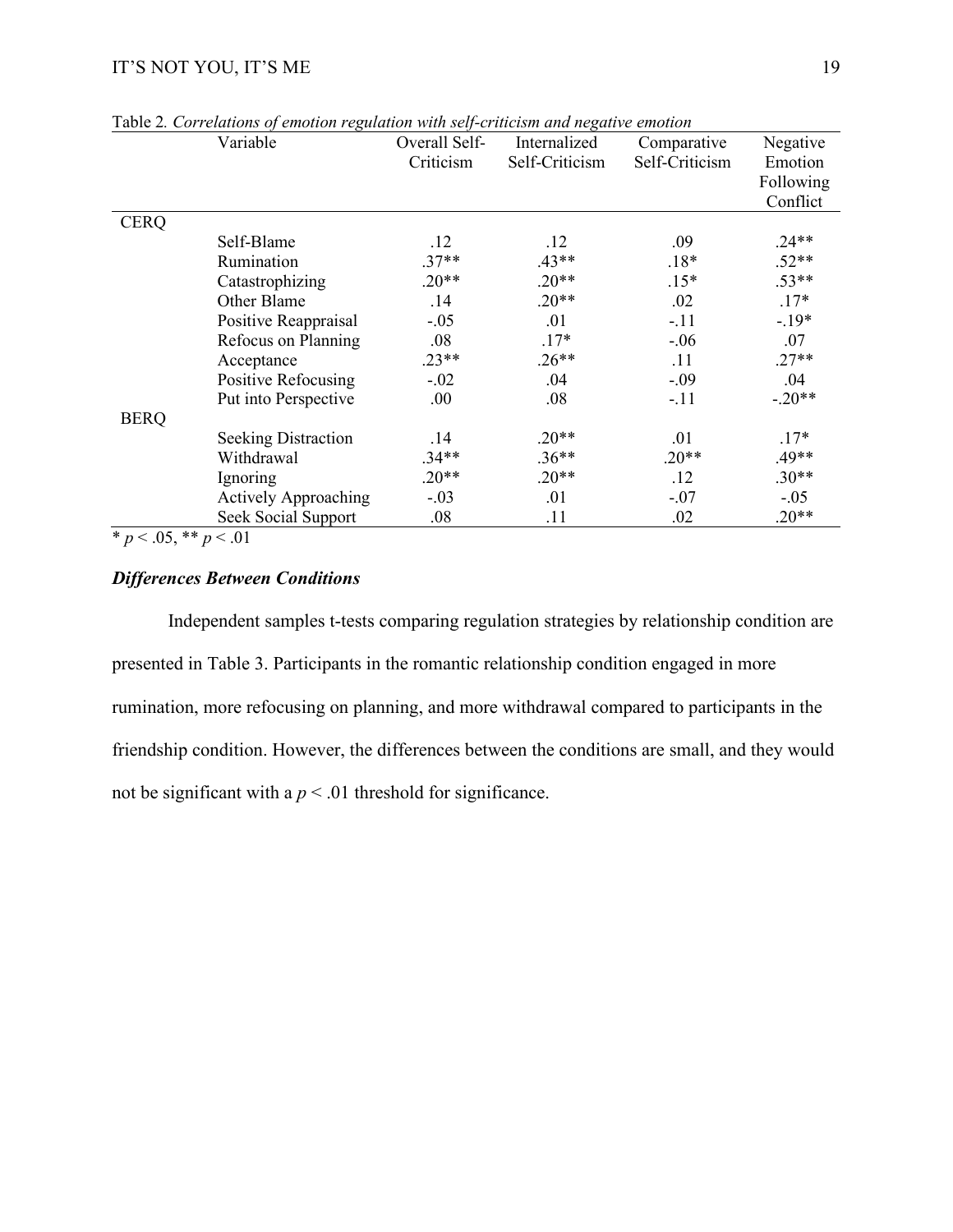|             | Variable                    | Friendship   | Romantic     |      | $\boldsymbol{p}$ |
|-------------|-----------------------------|--------------|--------------|------|------------------|
|             |                             | M(SD)        | Relationship |      |                  |
|             |                             |              | M(SD)        |      |                  |
| <b>CERQ</b> |                             |              |              |      |                  |
|             | Self-Blame                  | 10.59(4.76)  | 11.65(4.69)  | 1.49 | .14              |
|             | Rumination                  | 12.92(4.04)  | 14.17(3.72)  | 2.14 | .03              |
|             | Catastrophizing             | 9.02(3.83)   | 9.81(3.93)   | 1.35 | .18              |
|             | Other Blame                 | 13.24(5.09)  | 13.04(5.00)  | .26  | .80              |
|             | Positive Reappraisal        | 12.67(3.84)  | 12.56(3.82)  | .19  | .85              |
|             | Refocusing on Planning      | 13.52(3.19)  | 14.57(3.62)  | 2.05 | .04              |
|             | Acceptance                  | 13.92(3.28)  | 13.95(3.81)  | .07  | .95              |
|             | Positive Refocusing         | 9.07(3.74)   | 9.52(3.64)   | .81  | .42              |
|             | Putting into Perspective    | 13.49(3.87)  | 13.06(3.76)  | .75  | .45              |
| <b>BERQ</b> |                             |              |              |      |                  |
|             | <b>Seeking Distraction</b>  | 12.90(3.70)  | 12.90(4.09)  | .002 | .998             |
|             | Withdrawal                  | 9.40(4.63)   | 11.12(5.02)  | 2.38 | .02              |
|             | Ignoring                    | 9.47(4.21)   | 9.54(4.11)   | .12  | .91              |
|             | <b>Actively Approaching</b> | 13.14(3.66)  | 13.27(3.88)  | .24  | .81              |
|             | Seeking Social Support      | 13.18 (4.85) | 12.27(5.12)  | 1.22 | .23              |

Table 3*. Differences in regulation strategies following conflict based on relationship type.*

Moderated regressions examining the effects of condition and internalized self-criticism on emotion regulation are presented in Table 4. Only one strategy was significantly predicted by condition with internalized self-criticism in the model; participants in the romantic relationship condition engaged in more withdrawal than those in the friendship condition. Contrary to our hypotheses, there were no self-criticism x condition interactions on emotion regulation strategies. Also contrary to our hypotheses, condition did not significantly predict any of the emotion regulation strategies when after-conflict negative emotion was controlled for (Table 5).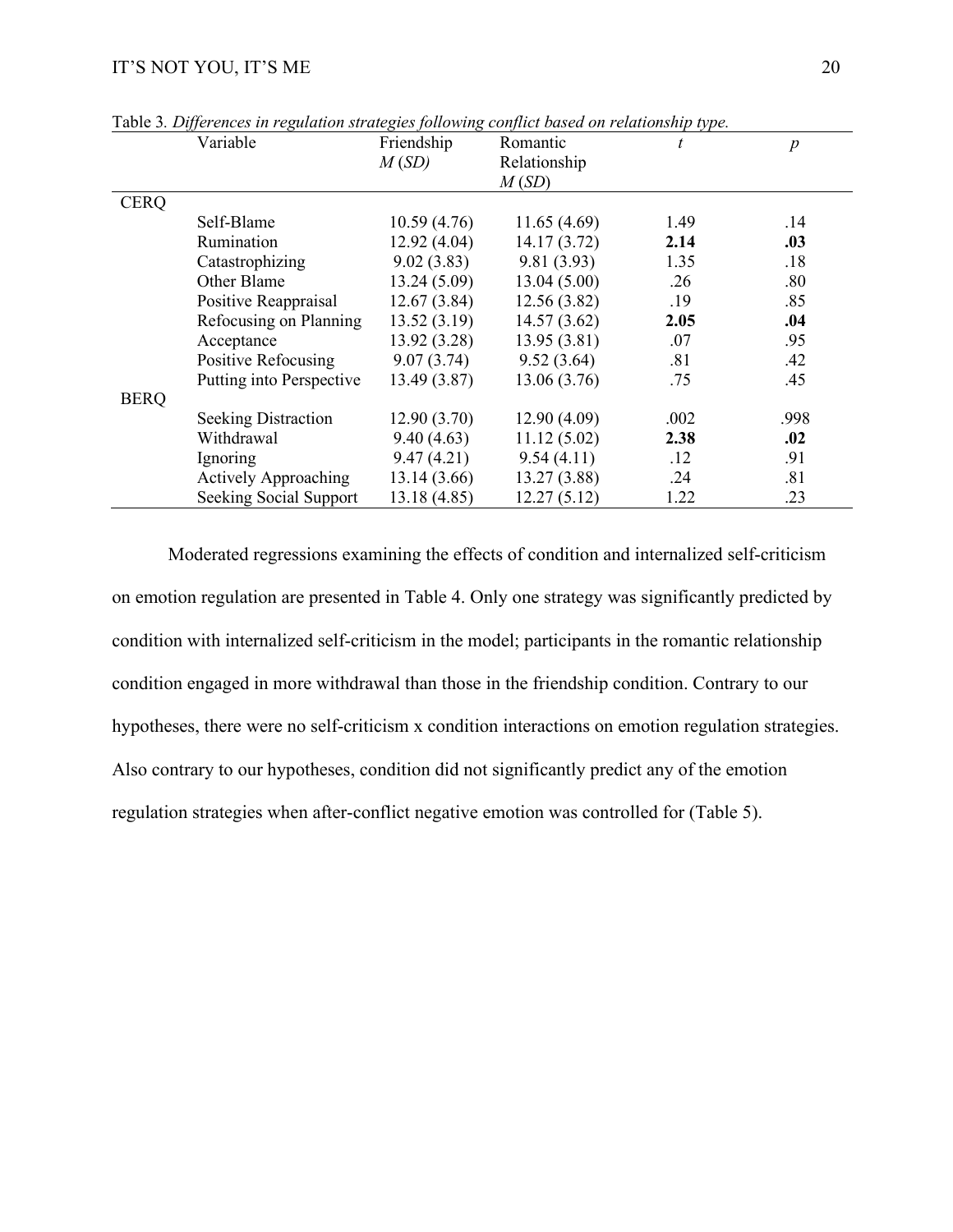|             | Table 4. Moderating effects of condition and internatized self-criticism on emotion regulation use<br>Variable | Condition             | Internalized       | Self-Criticism x |
|-------------|----------------------------------------------------------------------------------------------------------------|-----------------------|--------------------|------------------|
|             |                                                                                                                | $(Friend = 0;$        | Self-Criticism     | Condition        |
|             |                                                                                                                | Romantic = 1) $B(SE)$ |                    | B(SE)            |
|             |                                                                                                                | B(SE)                 |                    |                  |
| <b>CERQ</b> |                                                                                                                |                       |                    |                  |
|             | Self-Blame                                                                                                     | .99(0.71)             | .42(.30)           | $-.40(.59)$      |
|             | Rumination                                                                                                     | 1.01(.53)             | $1.40$ $(.22)***$  | $-.25(.44)$      |
|             | Catastrophizing                                                                                                | .68(.58)              | $.61(.24)^*$       | $-.23(.48)$      |
|             | Other Blame                                                                                                    | $-.34(.75)$           | $.84 \,(.31)^{**}$ | .28(.62)         |
|             | Positive Reappraisal                                                                                           | $-.11(.58)$           | .02(.24)           | .65(.48)         |
|             | Refocusing on Planning                                                                                         | .97(.51)              | $.45(.21)$ *       | .26(.43)         |
|             | Acceptance                                                                                                     | $-.10(.52)$           | $.78(.22)$ ***     | $-.23(.43)$      |
|             | Positive Refocusing                                                                                            | .43(.56)              | .12(.23)           | $-.22(.47)$      |
|             | Putting into Perspective                                                                                       | $-.48(.58)$           | .28(.24)           | .41(.48)         |
| <b>BERQ</b> |                                                                                                                |                       |                    |                  |
|             | <b>Seeking Distraction</b>                                                                                     | $-12(.58)$            | $.66(.24)$ **      | $-.24(.48)$      |
|             | Withdrawal                                                                                                     | $1.47(.68)$ *         | $1.43$ $(.29)$ *** | $-.08(.57)$      |
|             | Ignoring                                                                                                       | $-0.05(0.62)$         | $.70(.26)$ **      | .15(.51)         |
|             | <b>Actively Approaching</b>                                                                                    | .13(.57)              | .03(.24)           | .39(.48)         |
|             | Seeking Social Support                                                                                         | $-1.00$ (.75)         | .50(.31)           | $-.83(.62)$      |
|             | $*_p$ < .05, $*_p$ < .01, $**_p$ < .001                                                                        |                       |                    |                  |

Table 4*. Moderating effects of condition and internalized self-criticism on emotion regulation use*

|                                      |  |  |  |  | Table 5. Moderating effects of condition and internalized self-criticism emotion on emotion regulation |
|--------------------------------------|--|--|--|--|--------------------------------------------------------------------------------------------------------|
| use controlling for negative emotion |  |  |  |  |                                                                                                        |

|             | Variable                                | Condition       | Internalized   | Int. Self-  | Negative           |
|-------------|-----------------------------------------|-----------------|----------------|-------------|--------------------|
|             |                                         | (Friend = $0$ ; | Self-Criticism | Criticism x | Emotion            |
|             |                                         | Romantic= $1$ ) | B(SE)          | Condition   | B(SE)              |
|             |                                         | B(SE)           |                | B(SE)       |                    |
| <b>CERQ</b> |                                         |                 |                |             |                    |
|             | Self-Blame                              | .59(.71)        | .17(0.31)      | $-.26(.59)$ | $.89(.34)$ **      |
|             | Rumination                              | .37(.49)        | $.95(.21)$ *** | $-.02(.41)$ | $1.45$ $(.23)$ *** |
|             | Catastrophizing                         | $-.12(.51)$     | .10(.22)       | .05(0.42)   | $1.83$ $(.24)$ *** |
|             | Other Blame                             | $-.60(.76)$     | $.67$ $(.33)*$ | .37(.62)    | .59(.36)           |
|             | Positive Reappraisal                    | .21(.58)        | .22(.25)       | .53(.48)    | $-.73(.28)$ **     |
|             | Refocus on Planning                     | .99(.52)        | $.45(.22)*$    | .26(.43)    | $-.03(.25)$        |
|             | Acceptance                              | $-.41(.52)$     | $.58(.22)$ **  | $-.12(.43)$ | $.70(.25)$ **      |
|             | Positive Refocusing                     | .40(.57)        | .11(.25)       | $-.21(.47)$ | .05(.27)           |
|             | Put into Perspective                    | $-.11(.57)$     | $.52(.24)$ *   | .27(.47)    | $-.84(.27)$ **     |
| <b>BERQ</b> |                                         |                 |                |             |                    |
|             | <b>Seeking Distraction</b>              | $-.31(.59)$     | $.53(.25)^*$   | $-.17(.48)$ | .45(.28)           |
|             | Withdrawal                              | .69(.64)        | $.93(.27)$ *** | .20(.52)    | $1.79(.30)$ ***    |
|             | Ignoring                                | $-.51(.61)$     | .40(.26)       | .31(.50)    | $1.05(.29)$ ***    |
|             | Active Approach                         | .21(.58)        | .08(.25)       | .36(.48)    | $-.19(.28)$        |
|             | Seek Social Support                     | $-1.41(0.75)$   | .23(.32)       | $-.69(.62)$ | $.93(.36)$ **      |
|             | $*_p$ < .05, $*_p$ < .01, $**_p$ < .001 |                 |                |             |                    |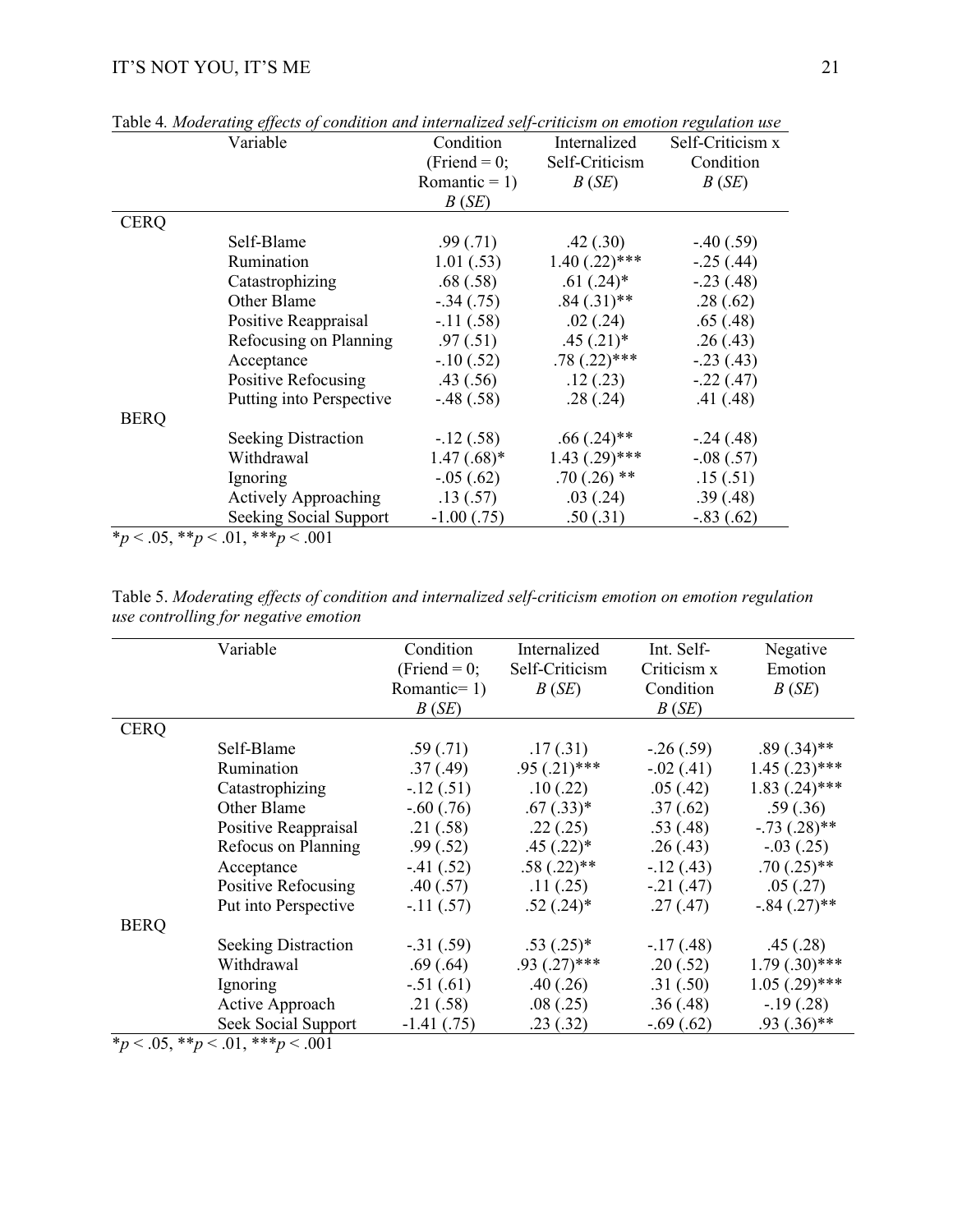### *Exploratory Analyses*

The Partner Importance/Closeness variable was created by averaging values for perceived partner importance and closeness ( $\alpha$  = .80). Greater partner importance/closeness was associated with greater rumination and lower positive refocusing (Table 6). Greater perception that the conflict impaired the relationship was related to more maladaptive strategies (decreased putting into perspective and greater rumination, catastrophizing, other blame, acceptance, seeking distraction, withdrawal, ignoring, and seeking social support). Greater perception that the conflict benefitted the relationship was related to more adaptive strategies (greater active approaching, greater self-blame, and lower rumination, catastrophizing, other blame, acceptance, seeking distraction, withdrawal, and ignoring). Finally, greater relationship importance/closeness uniquely predicted greater rumination, lower distraction seeking, and lower ignoring when selfcriticism and negative emotion were controlled for (Table 7*)*.

|             | Variable                    | Importance/<br>Closeness | Damage of Conflict to<br>Relationship | Benefit of Conflict to<br>Relationship |
|-------------|-----------------------------|--------------------------|---------------------------------------|----------------------------------------|
| <b>CERQ</b> |                             |                          |                                       |                                        |
|             | Self-Blame                  | .12                      | $-.06$                                | $.20**$                                |
|             | Rumination                  | $.24**$                  | $.38**$                               | $-18*$                                 |
|             | Catastrophizing             | .02                      | .49**                                 | $-.31**$                               |
|             | Other Blame                 | $-.07$                   | $.34**$                               | $-.39**$                               |
|             | Positive Reappraisal        | $-.04$                   | $-.10$                                | $.20**$                                |
|             | Refocusing on Planning      | .06                      | $-.01$                                | .09                                    |
|             | Acceptance                  | .03                      | $.38**$                               | $-.25**$                               |
|             | Positive Refocusing         | $-17*$                   | .08                                   | $-.10$                                 |
|             | Putting into Perspective    | $-.08$                   | $-17*$                                | .08                                    |
| <b>BERQ</b> |                             |                          |                                       |                                        |
|             | <b>Seeking Distraction</b>  | $-.11$                   | $.37**$                               | $-.32**$                               |
|             | Withdrawal                  | .07                      | $.34**$                               | $-.24**$                               |
|             | Ignoring                    | $-.12$                   | $.21**$                               | $-.25**$                               |
|             | <b>Actively Approaching</b> | .12                      | $-.09$                                | $.23**$                                |
|             | Seeking Social Support      | .13                      | $.31**$                               | $-.15$                                 |

Table 6. *Correlations of emotion regulation with relationship factors*

 $\overline{*}$  *p* < .05, \*\* *p* < .01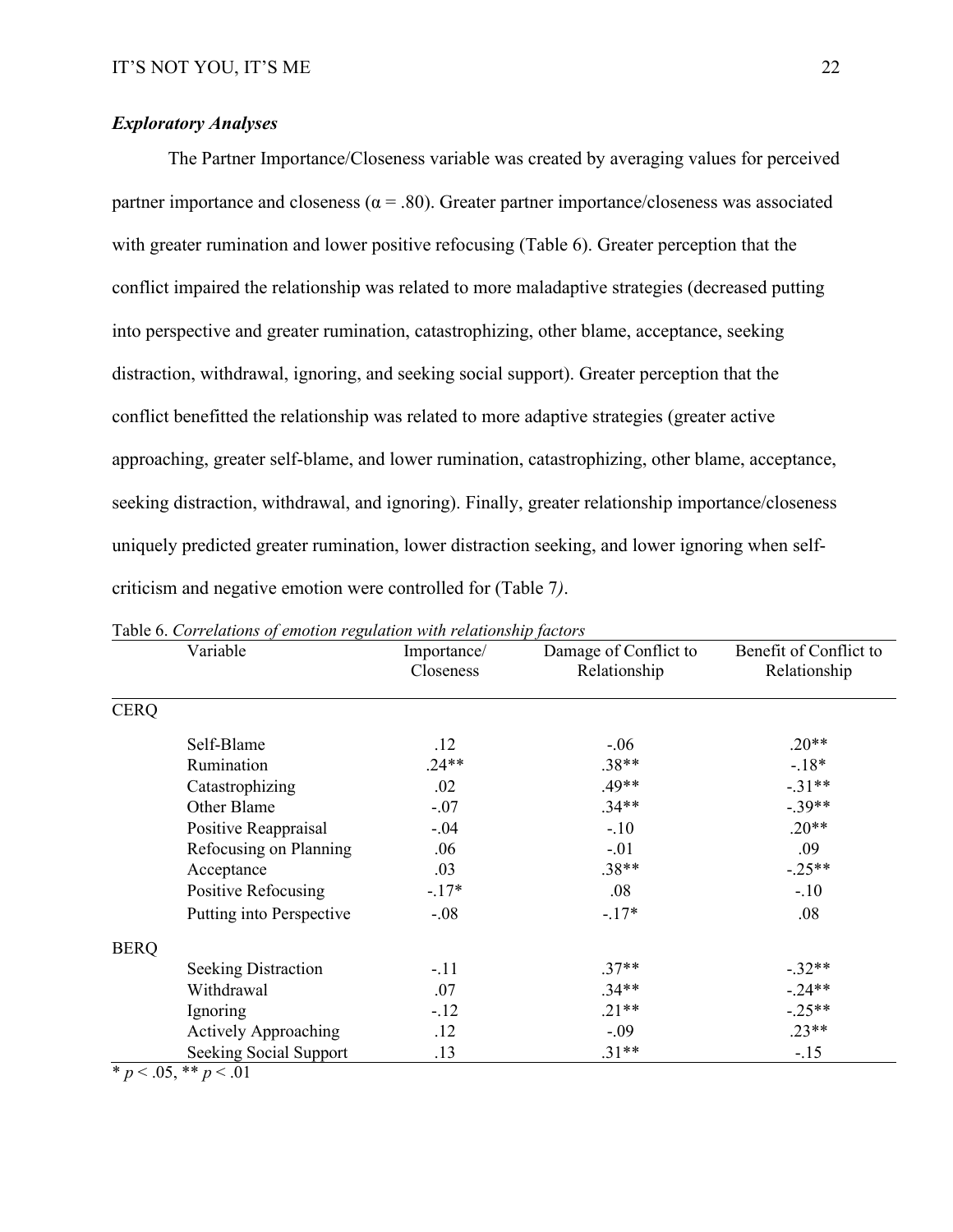|             | Variable                   | Importance/      | Overall Self-Criticism | Negative           | $R^2$    |
|-------------|----------------------------|------------------|------------------------|--------------------|----------|
|             |                            | Closeness        | B(SE)                  | Emotion            |          |
|             |                            | B(SE)            |                        | B(SE)              |          |
| <b>CERQ</b> |                            |                  |                        |                    |          |
|             | Self-Blame                 | .36(.32)         | .38(.34)               | $.96(.27)$ ***     | $.08***$ |
|             | Rumination                 | $.46(.23)*$      | $.80(.25)$ ***         | $1.50(.20)$ ***    | $.30***$ |
|             | Catastrophizing            | $-.35(.23)$      | .30(.25)               | $1.84$ $(.20)$ *** | $.29***$ |
|             | Other Blame                | $-.57(.35)$      | .59(.38)               | $.72(.30)*$        | $.05**$  |
|             | Pos. Reappraisal           | .11(.28)         | $-.06(.30)$            | $-.44(.24)$        | .02      |
|             | Focus on Planning          | .35(.25)         | .13(.27)               | .19(.21)           | .02      |
|             | Acceptance                 | $-12(0.25)$      | $.57(.27)$ *           | $.75(.21)$ ***     | $.09***$ |
|             | Pos. Refocusing            | $-.60(.27)*$     | .12(.29)               | .11(.23)           | .02      |
|             | Put in Perspective         | $-15(0.27)$      | .43(.29)               | $-.63(.23)**$      | $.03*$   |
| <b>BERQ</b> |                            |                  |                        |                    |          |
|             | <b>Seeking Distraction</b> | $-.66(.27)$ *    | $.59(.29)$ *           | $.70(.23)$ **      | $.08***$ |
|             | Withdrawal                 | $-.23(.30)$      | $1.52(.32)$ ***        | $1.65$ $(.26)$ *** | $.26***$ |
|             | Ignoring                   | $-1.03$ (.29)*** | $.89(.31)$ **          | $1.06(.25)$ ***    | $.14***$ |
|             | Active Approach            | .52(.28)         | $-.23(.30)$            | $-13(0.24)$        | .02      |
|             | Social Support             | .46(.35)         | $-11(.37)$             | $1.20(.30)$ ***    | $.08***$ |

Table 7*. Multiple regression analysis of emotion regulation with relationship factors*

 $*_p$  < .05,  $*_p$  < .01,  $**_p$  < .001

#### **Discussion**

In Study 1, we aimed to examine the effects of relationship type and self-criticism on emotion regulation and to examine potential interactions between condition and self-criticism on regulation use. Our prediction that greater self-criticism would be associated with greater maladaptive strategies was supported. After controlling for negative emotion, higher selfcriticism was predictive of more rumination, acceptance, seeking distraction, withdrawal, and ignoring, and higher internalized self-criticism was also predictive of more other blame*.*

Within the original publications for the CERQ and the BERQ, the subscales of acceptance and seeking distraction are categorized as adaptive (Garnefski et al., 2001; Kraaij & Garnefski, 2019), but our findings suggest that these subscales could be acting maladaptively in our sample. Throughout our results, greater acceptance and seeking distraction subscales are associated with greater self-criticism, greater damage to the relationship, and reduced benefit to the relationship after the conflict. Furthermore, both subscales are positively correlated with the maladaptive subscales of rumination, catastrophizing, withdrawal, and ignoring (see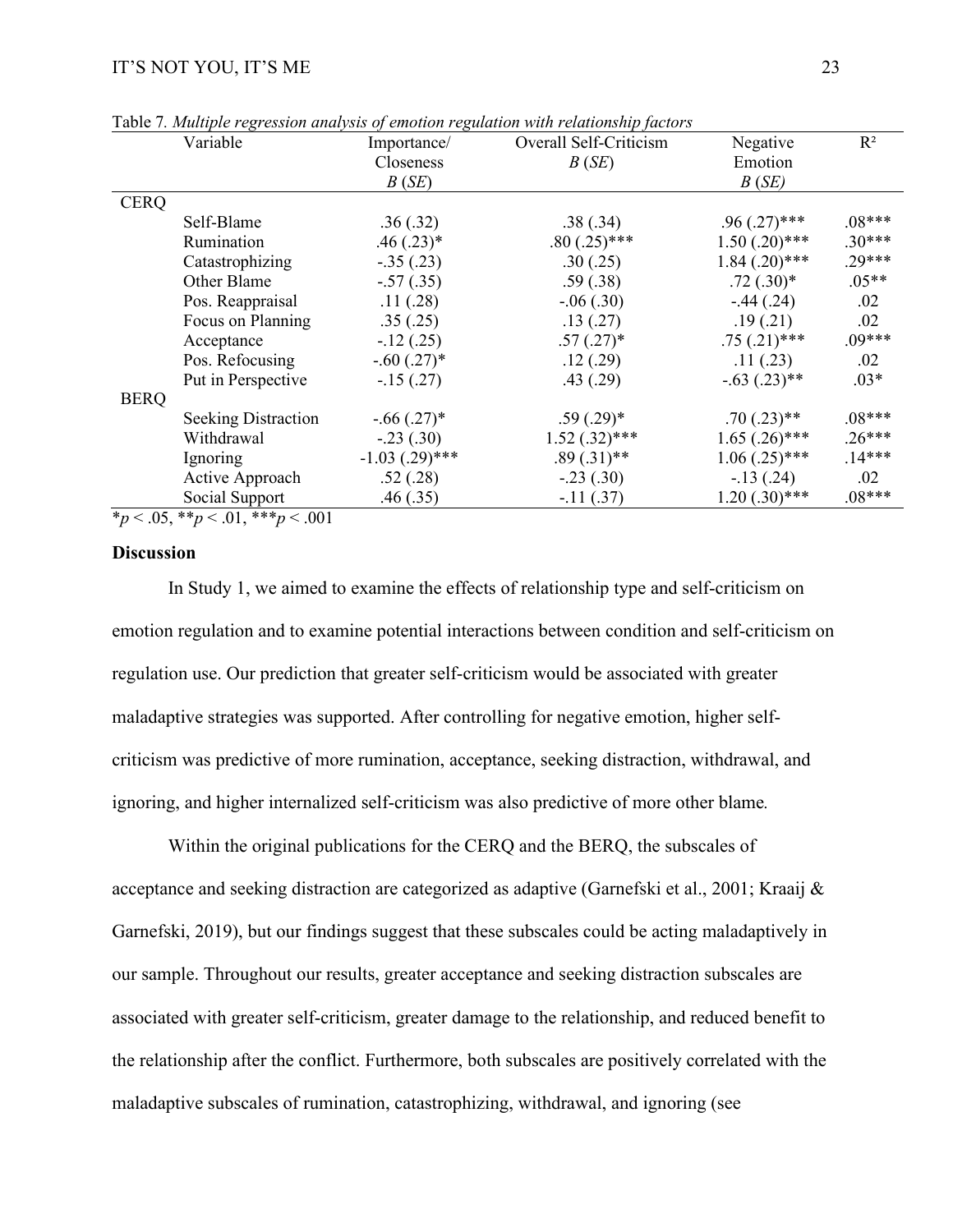Supplemental Table A). Upon inspection of the subscales, acceptance's items ('I thought that I must learn to live with it' and 'I thought that I could not change anything about it') could potentially be measuring a construct closer to resignation or hopelessness. This observation has also been reported in past research (Ireland et al., 2017; Martin & Dahlen, 2005). Seeking distraction's items ('I set my worries aside by doing something else' and 'I engaged in other, unrelated activities') can be viewed through an experiential avoidance lens, a strategy seen as maladaptive in past literature (Aldao & Nolen-Hoeksema, 2010; S. C. Hayes et al., 2006). Because of the results described above and support from past literature, we suggest that the acceptance and seeking distraction subscales may be assessing maladaptive tendencies.

Under this assumption, our prediction that self-criticism would be associated with maladaptive emotion regulation strategies was supported. Our other hypotheses were not supported. After controlling for negative emotion, there were no main effects of relationship type and no interactions between self-criticism and relationship type. In the independent samples ttest, participants in the romantic relationship condition reported greater rumination, refocusing on planning, and withdrawal. However, our results suggested that greater negative emotion was underlying any significant differences of emotion regulation use between romantic relationships and friendships. Because there were not any significant main effects of relationship condition on regulation strategy use when negative emotion was controlled for, self-criticism could not moderate any effects of relationship type.

Nevertheless, in our exploratory analyses, we see that greater relationship importance/closeness does uniquely predict greater rumination, reduced distraction seeking, and reduced ignoring even when we control for negative emotion*.* This finding suggests that relationship factors apart from relationship type could predict emotion regulation strategy use. In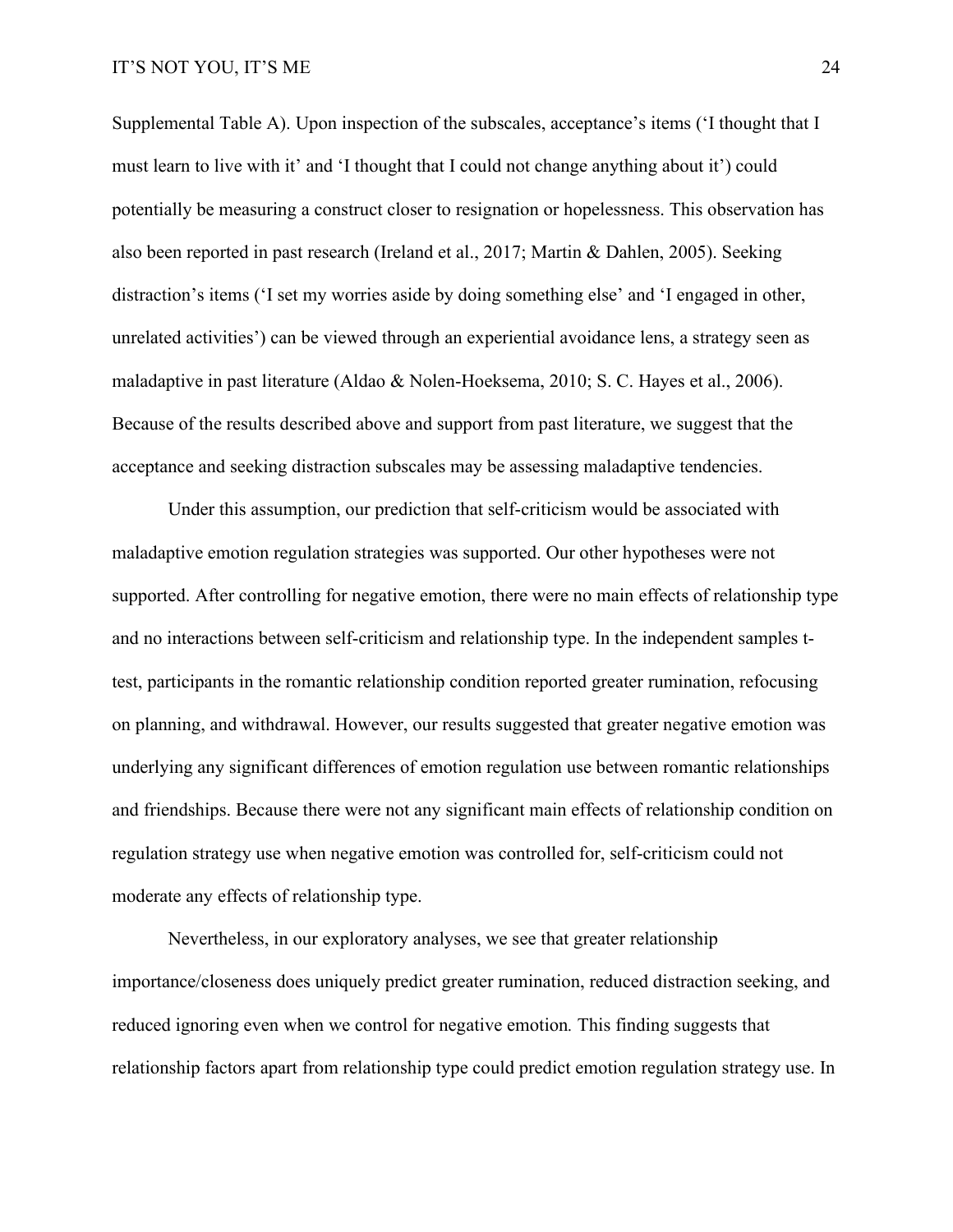Study 2, we planned to shift our focus to examine the effects between other relationship factors, self-criticism, and negative emotion after relationship conflict. Due to the uncertainty discussed surrounding some CERQ and BERQ subscale validity and the length of the measure, we decided to shift our measurement of regulation strategy use in Study 2.

#### **Study 2**

This study examined the effects of trait self-criticism and relationship factors on the use of emotion regulation strategies in response to interpersonal conflict. We hypothesized that (1) negative emotion would be positively associated with all strategies; (2) self-criticism would be positively associated with maladaptive emotion regulation strategies (rumination, catastrophizing, avoidance, blaming, withdrawal); (3) partner importance, closeness, satisfaction, and emotional vulnerability would be negatively associated with maladaptive strategies and positively associated with cognitive strategies; (4) self-criticism would moderate the effects of relationship factors on maladaptive strategies; and (5) negative emotion would mediate the effects of relationship importance on regulation strategies. All methods and analyses used were preregistered in the Open Science Framework (OSF; [https://osf.io/6ut2e/\)](https://osf.io/6ut2e/)

#### **Methods**

#### *Participants*

A total of 433 adults participated in this study, 131 from Prolific and 302 from the University of Arkansas subject pool. Prolific participants were compensated at a rate of \$9/hr, and University of Arkansas subject pool participants were compensated with partial course credit. Of those who completed the study, 118 were excluded from the analyses for failing at least one attention check ( $n = 106$ ) or for telling us they did not want us to keep their data ( $n =$ 28).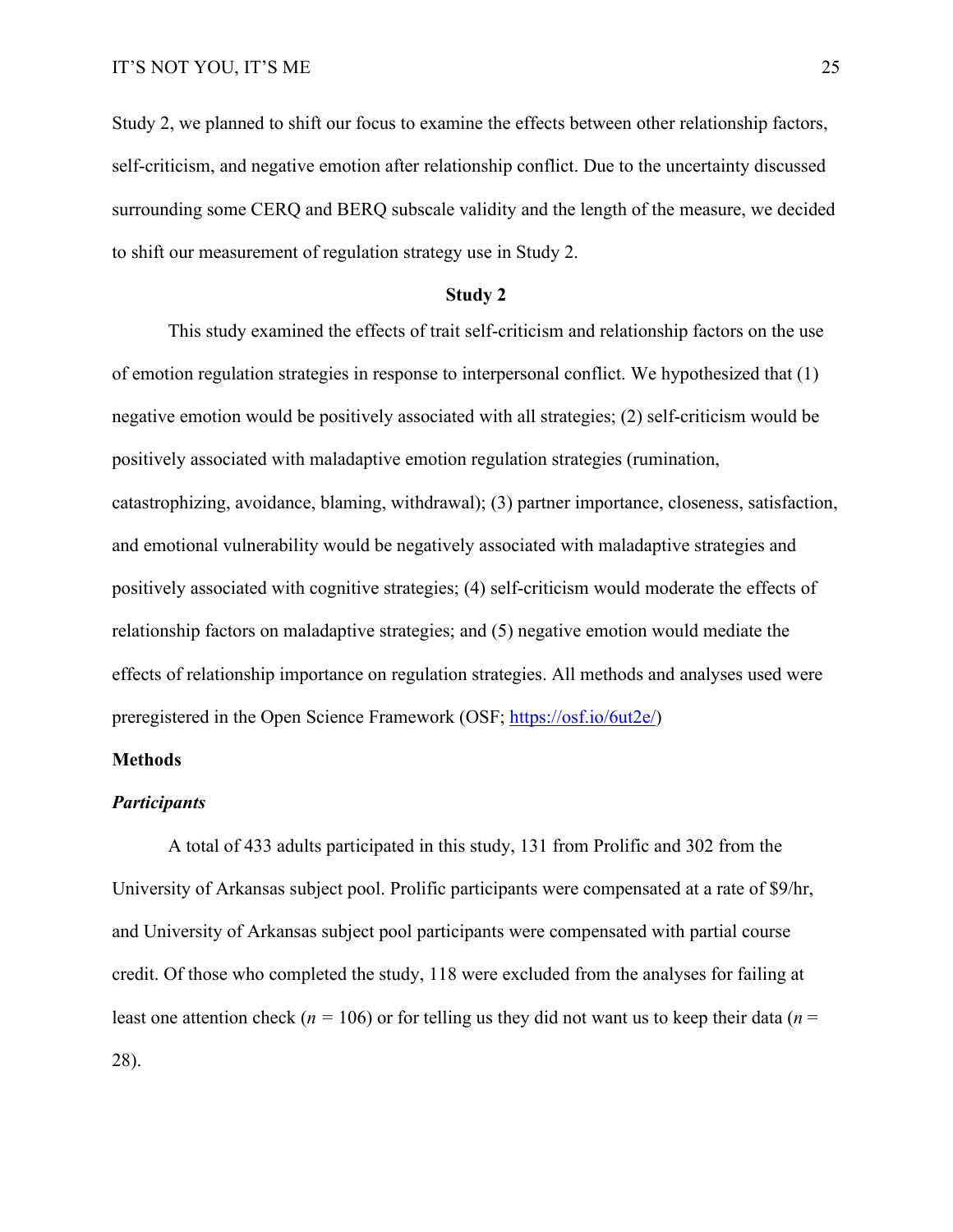Thus, the final sample ( $n = 315$ ) had a mean age of 24.30 (*SD* = 10.90); 61% ( $n = 192$ ) of the sample identified as female and 1.3% identified as nonbinary ( $n = 4$ ); 77.5% ( $n = 244$ ) of the overall sample identified as white; and 80.3% (*n* = 253) identified as straight or heterosexual. Regarding marital status,  $83.5\%$  ( $n = 263$ ) of the sample reported they were never married; 11.4% (*n* = 36) reported they were married; and 5.1% (*n* = 16) reported they were separated or divorced.

There were no significant sample differences of gender identity ( $\chi^2$  = 3.57, *p* = .06). However, participants from the prolific sample were significantly older  $(M = 33.85, SD = 13.54)$ than people from the subject pool ( $M = 18.88$ ,  $SD = 1.24$ ,  $t(313) = 15.58$ ,  $p < .001$ ). Significantly more subject pool participants identified as white  $(84.1\%, n = 169)$  than Prolific participants  $(65.8\%, n = 75, \gamma^2 = 13.94, p < .001)$ . Last, participants from the subject pool  $(85.6\%, n = 172)$ identified as heterosexual significantly more than Prolific participants (71.1%,  $n = 81$ ,  $\chi^2 = 9.70$ ,  $p = .002$ ).

#### *Measures*

**Emotion Regulation.** To measure cognitive and behavioral emotion regulation strategies in Study 2, we compiled 18 items by revising or taking inspiration from the items in the State Emotion Regulation Inventory (SERI; Katz et al., 2017), the CERQ (Garnefski et al., 2001), and the BERQ (Kraaij & Garnefski, 2019). Items were administered on a five-point Likert scale ranging from 1 (*almost never*) to 5 (*almost always*) with higher scores indicating greater use of the corresponding strategy, participants were asked to rate the "degree to which you did the following things or had the following thoughts during and following the conflict you wrote about." See Appendix C for full list of items.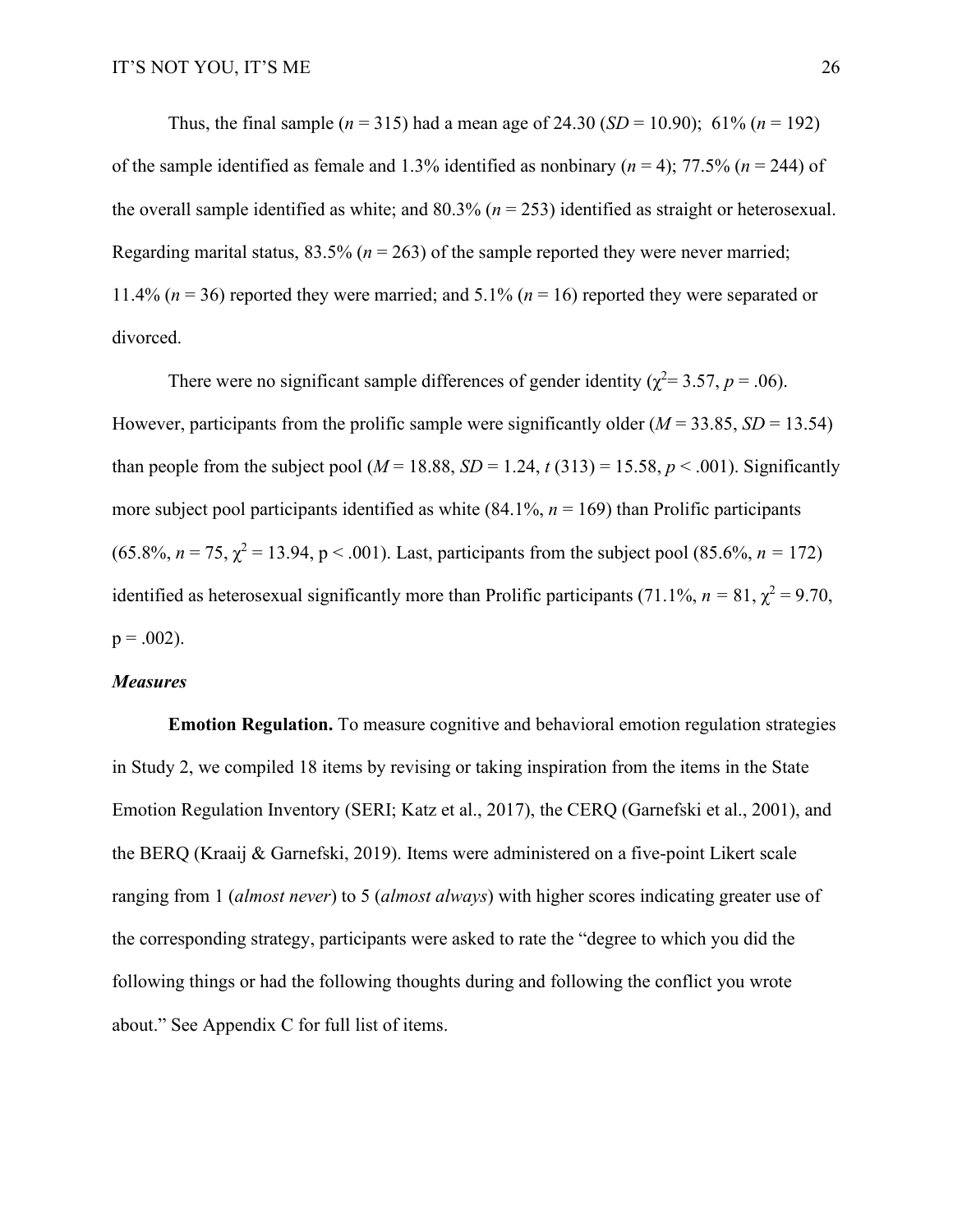**Self-Criticism.** The Levels of Self Criticism Scale (LOSC; Thompson & Zuroff, 2004) was administered in Study 2, same as in Study 1. The LOSC demonstrated good reliability in this sample ( $\alpha$  = .87).

**After Conflict Emotions.** The same measure of after-conflict emotions from Study 1 was utilized in Study 2, but two additional items were included from the TNAS subscale of Fear-Distress (fearful, anxious) (Bernstein & Brantz, 2013). This self-report measure demonstrated good reliability in this sample ( $\alpha$  = .89).

**Perceived Relationship Closeness.** Perceived relationship closeness was measured using the Inclusion of Other in the Self Scale (IOS; Aron et al., 1992). The IOS is a single-item, pictorial measure of two increasingly overlapping circles measuring perceived closeness or interconnectedness of two subjects. Participants are asked to choose which diagram best represents how close they felt to their conflict partner at the time of the conflict on a scale of 1 *(no circle overlap)* to 7 *(almost complete circle overlap).*

**Partner Invalidation.** The Perceived Invalidation of Emotion Scale (PIES; Zielinski & Veilleux, 2018) is a 10-item self-report scale measuring perceived emotional invalidation in general, accounting for many different people in the participants' lives. We revised this scale to measure the perceived emotion invalidation of the singular conflict partner reported by the participant in the beginning of the study (See Appendix D for revisions). Items were administered on a five-point Likert scale ranging from 1 (*almost never*) to 5 (*almost always*) with higher scores indicating greater levels of perceived emotion invalidation from the participant's conflict partner. This self-report measure demonstrated excellent reliability in this sample ( $\alpha$  = .94).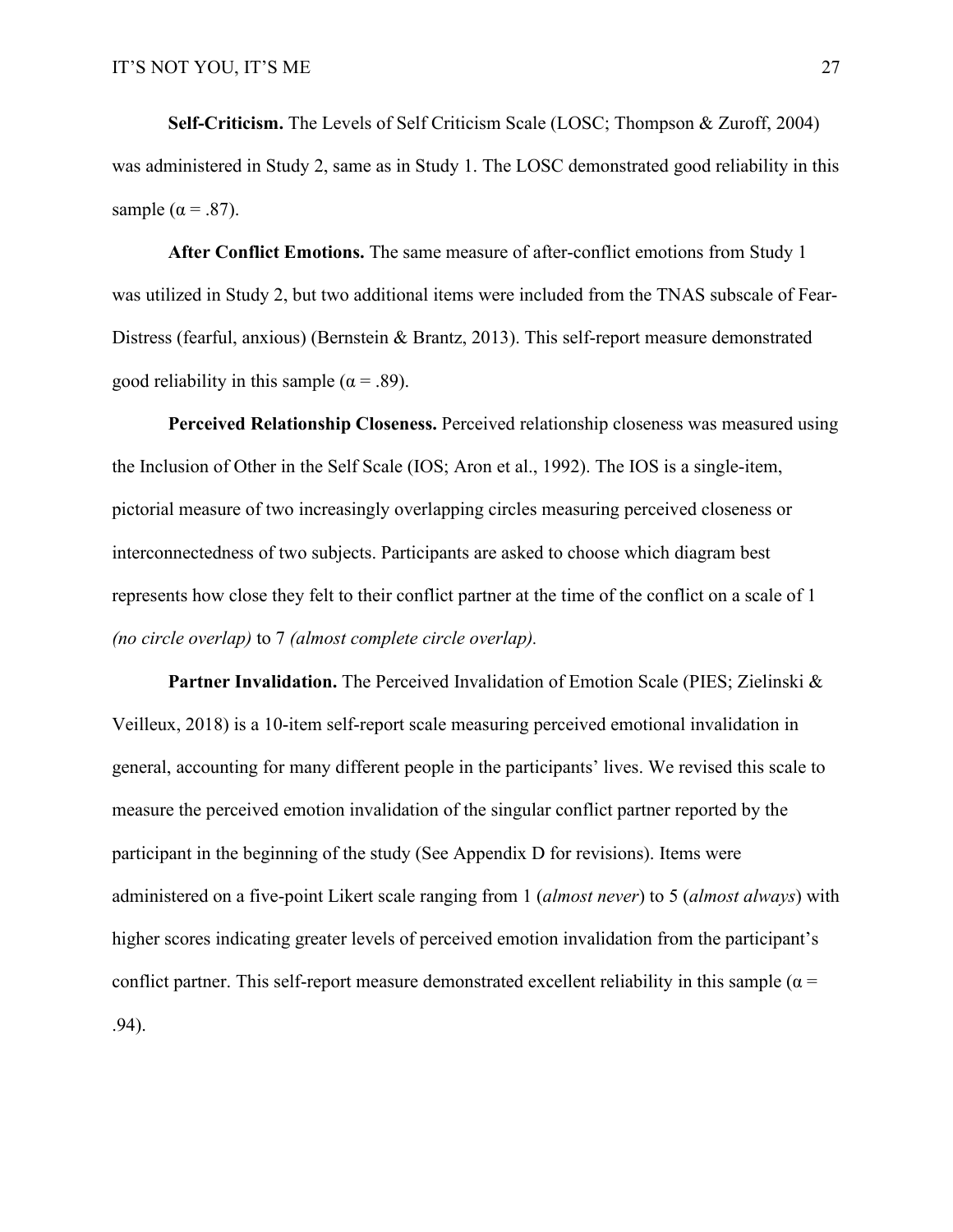**Other Relationship Factors.** On a scale of 1 (*not at all*) to 5 (*extremely*), participants were asked about to rate how destructive the conflict was to the relationship, how big/severe the conflict was, the importance of the relationship at the time of the conflict, their satisfaction with the relationship at the time of the conflict, how comfortable they were being emotionally vulnerable in the relationship, and how often they were in conflict with their conflict partner in general at this point in time on a scale from 1 *(never)* to 5 *(always)*. All participants were asked to choose the label of their conflict partner (*romantic partner, ex-romantic partner, platonic friend, family member, other*) and to report how long the relationship had been established at the point of the conflict (*less than 6 months, 6 months – 1 year, 1+ year – 3 years, 3+ years – 5 years, 5+ years*).

#### *Procedure*

This study was administered via Qualtrics. After providing consent, participants were asked to complete the self-criticism measure (Thompson & Zuroff, 2004). Participants were then asked to think about a close relationship they have had in the past 5 years, and participants were informed that "relationship" could refer to a romantic relationship, a friendship, a familial relationship, etc. Participants were prompted to type the first name of this person, and this name was piped into items and prompts throughout the study. Participants were then prompted to think about their partner and to write about a conflict that had occurred with them. They were asked to describe what was said and done during the conflict, to complete the After-Conflict Emotion measure, and to rate the emotion regulation strategy items.

Information about the specific relationship was then collected. Participants were asked to rate the destructiveness of the conflict, the severity of the conflict, relationship importance, relationship satisfaction, comfort with emotional vulnerability, conflict frequency, and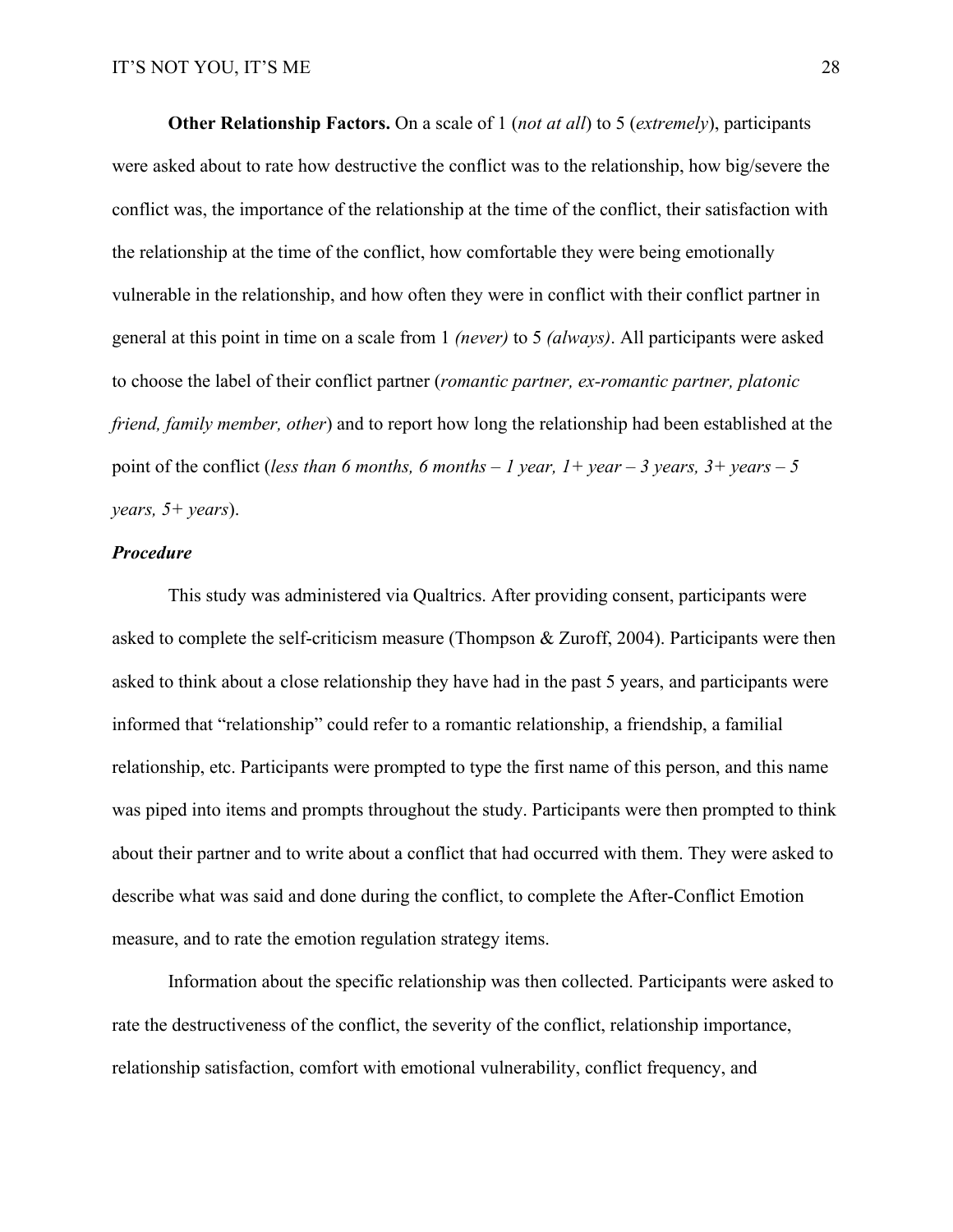relationship closeness (Aron et al., 1992). Then, participants were asked to choose the label of their conflict partner (romantic partner, ex-romantic partner, platonic friend, family member, other) and to report how long the relationship had been established at the point of the conflict. Lastly, participants completed the measure of perceived partner emotion invalidation and provided demographic information on age, gender, sexual orientation, marital status, education level, college enrollment, and race/ethnicity.

#### *Data Analytic Strategy*

An exploratory factor analysis was conducted on the emotion regulation strategy items to discover relationships among the emotion regulation items and to create subscales for further analysis. Bivariate correlations were conducted between the regulation strategy subscales, between the relationship factor variables, and between the strategy subscales and the relationship factor variables*.* Using PROCESS in SPSS (Hayes, 2013), moderated regression analyses were conducted to show the moderating effects of self-criticism and relationship factors on emotion regulation strategies*.* Also using PROCESS in SPSS (Hayes, 2013), mediation analyses were conducted to investigate the mediating effect of negative emotion on the relationships between self-criticism and emotion regulation strategies and the relationships between relationship importance and emotion regulation strategies (see Supplemental Table C and Figures A, B, C, D)*.* Lastly, a multiple linear regression was performed to examine the unique effects of negative emotion, self-criticism, and relationship factors on emotion regulation strategies*.*

#### **Results**

Of the 315 participants retained in analyses, 43.2% (*n =* 136) of participants reported a conflict with a current romantic partner,  $34.3\%$  ( $n = 108$ ) with a platonic friend,  $10.8\%$  ( $n = 34$ ) with a family member,  $7.9\%$  ( $n = 25$ ) with an ex-romantic partner, and  $3.8\%$  ( $n = 12$ ) with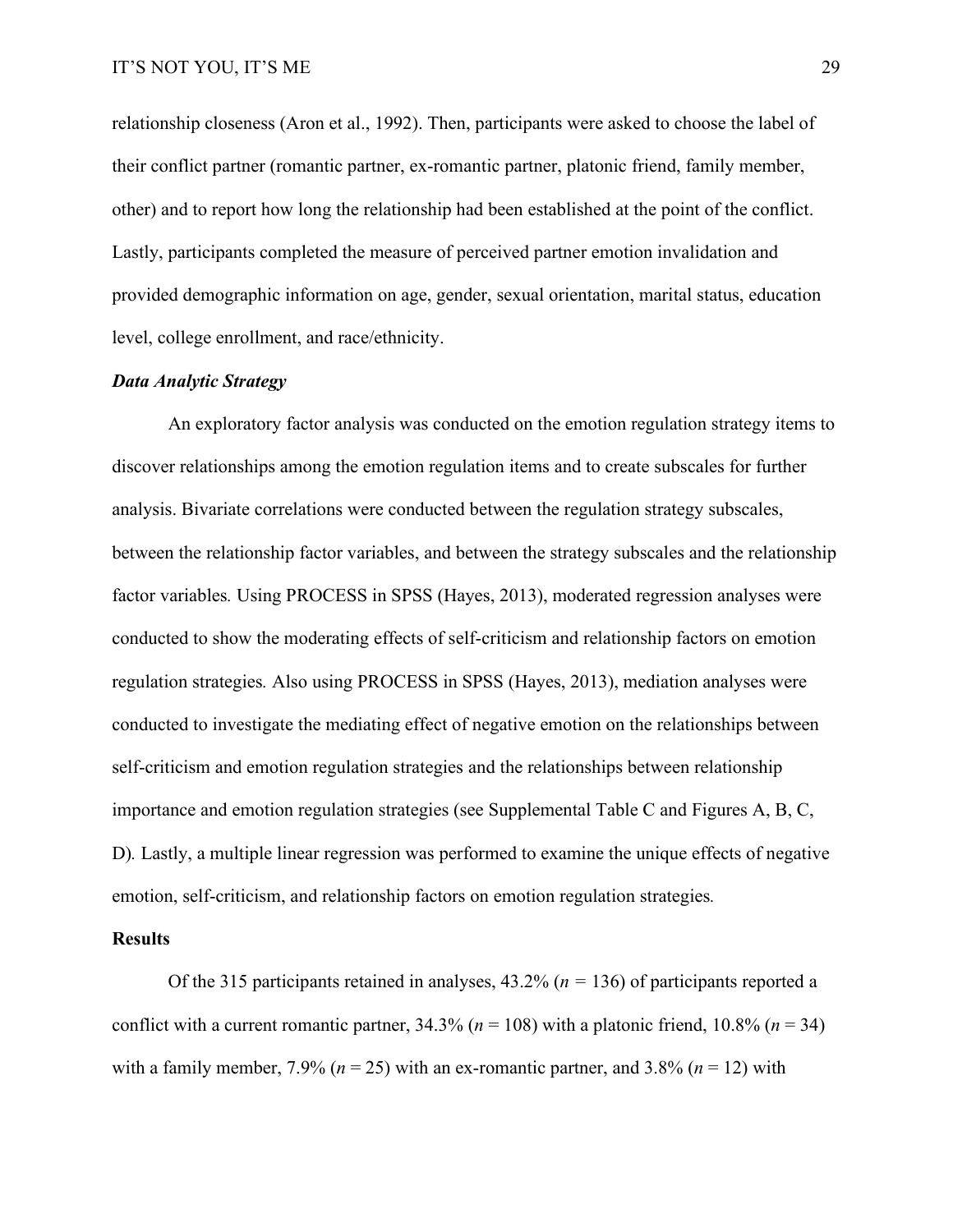"other". Concerning the length of the relationship at the point of the conflict,  $33.3\%$  ( $n = 105$ ) reported 5+ years, 12.7% ( $n = 40$ ) reported 3+ years – 5 years, 24.1% ( $n = 76$ ) reported 1 + years  $-3$  years, 16.8% ( $n = 53$ ) reported 6 months  $-1$  year, and 13% ( $n = 41$ ) reported less than 6 months.

#### *Factor Analysis*

We performed a factor analysis on the emotion regulation strategy items, and 4 factors were revealed (see Supplemental Table B). The cognitive focus subscale ( $\alpha$  = .67) measured the degree of rumination, catastrophizing, self-blame, and social support used following the conflict. The active blaming subscale ( $\alpha$  = .68) measured the amount of self-focus, other blame, lashing out, and shutting down following the conflict. The avoidance subscale ( $\alpha = .72$ ) measured the amount of mental distraction, ignoring, external distraction, or withdrawal from the conflict. The adaptive subscale ( $\alpha = .67$ ) measured the amount of acceptance, direct conversation, problemsolving, positive reappraisal, and coping following the conflict. Correlations between the subscales can be seen in Table 8.

|                            | Table 6. Intercorretations of emotion regulation strategies |          |                    |  |  |  |  |  |
|----------------------------|-------------------------------------------------------------|----------|--------------------|--|--|--|--|--|
|                            | Cognitive                                                   | Active   | Avoidance Adaptive |  |  |  |  |  |
|                            | Focus                                                       | Blaming  |                    |  |  |  |  |  |
| Cognitive Focus            |                                                             |          |                    |  |  |  |  |  |
| <b>Active Blaming</b>      | $.23**$                                                     |          |                    |  |  |  |  |  |
| Avoidance                  | $.37**$                                                     | $35**$   |                    |  |  |  |  |  |
| Adaptive                   | $74**$                                                      | $-.22**$ | $-.02$             |  |  |  |  |  |
| * $p < .05$ , ** $p < .01$ |                                                             |          |                    |  |  |  |  |  |

Table 8. *Intercorrelations of emotion regulation strategies*

*Correlations*

Correlations among relationship variables are presented in Table 9. Higher relationship importance was associated with greater relationship satisfaction, closeness, and vulnerability. Greater relationship satisfaction, closeness, and vulnerability were associated with lower conflict frequency, partner emotion invalidation, and negative emotion after-conflict. Finally, greater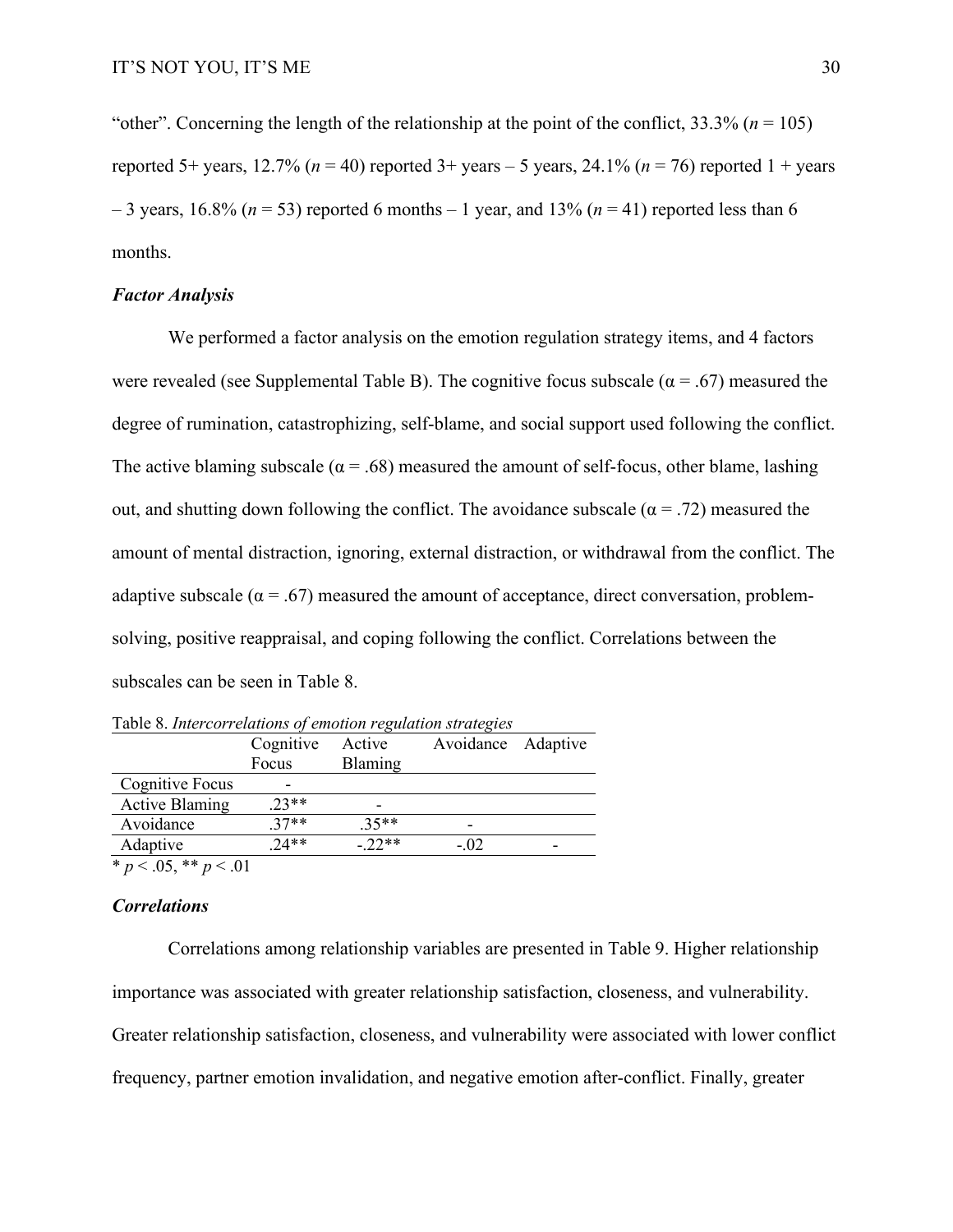conflict frequency and partner emotion invalidation were associated with greater negative

emotion.

|                            | Negative                 | Importance | Satisfaction             | Closeness | Comfort w/    | Conflict  | Emotion      |
|----------------------------|--------------------------|------------|--------------------------|-----------|---------------|-----------|--------------|
|                            | Emotion                  |            |                          |           | Vulnerability | Frequency | Invalidation |
| Negative                   | $\overline{\phantom{0}}$ |            |                          |           |               |           |              |
| Emotion                    |                          |            |                          |           |               |           |              |
| Importance                 | .06                      |            |                          |           |               |           |              |
| Satisfaction               | $-.22**$                 | $.44**$    | $\overline{\phantom{a}}$ |           |               |           |              |
| Closeness                  | $-11*$                   | $.28**$    | $.42**$                  |           |               |           |              |
| Comfort with               | $-13*$                   | $.45**$    | $.60**$                  | $.45**$   |               |           |              |
| Vulnerability              |                          |            |                          |           |               |           |              |
| Conflict                   | $27**$                   | $-.11$     | $-42**$                  | $-18**$   | $-.20**$      |           |              |
| Frequency                  |                          |            |                          |           |               |           |              |
| Emotion                    | $25**$                   | $-.27**$   | $-45**$                  | $-.28**$  | $-.37**$      | $.38**$   |              |
| Invalidation               |                          |            |                          |           |               |           |              |
| * $p < .05$ , ** $p < .01$ |                          |            |                          |           |               |           |              |

Table 9*. Intercorrelations of relationship factors and negative emotion*

Correlations between relationship factors and regulation strategies are presented in Table 10. Greater negative emotion was associated with greater use of all regulation strategies. Greater self-criticism was correlated with lower use of adaptive strategies and greater use of cognitive focus, active blaming, and avoidance. Greater relationship importance was correlated with higher cognitive focus, higher adaptive strategies, reduced active blaming, and reduced avoidance. Greater satisfaction, closeness, and vulnerability were associated with reduced active blaming, reduced avoidance, and greater adaptive strategies, and greater relationship satisfaction was also associated with lower cognitive focus. Finally, greater conflict frequency and perceived partner emotion invalidation was correlated with greater use of cognitive focus, active blaming, and avoidance.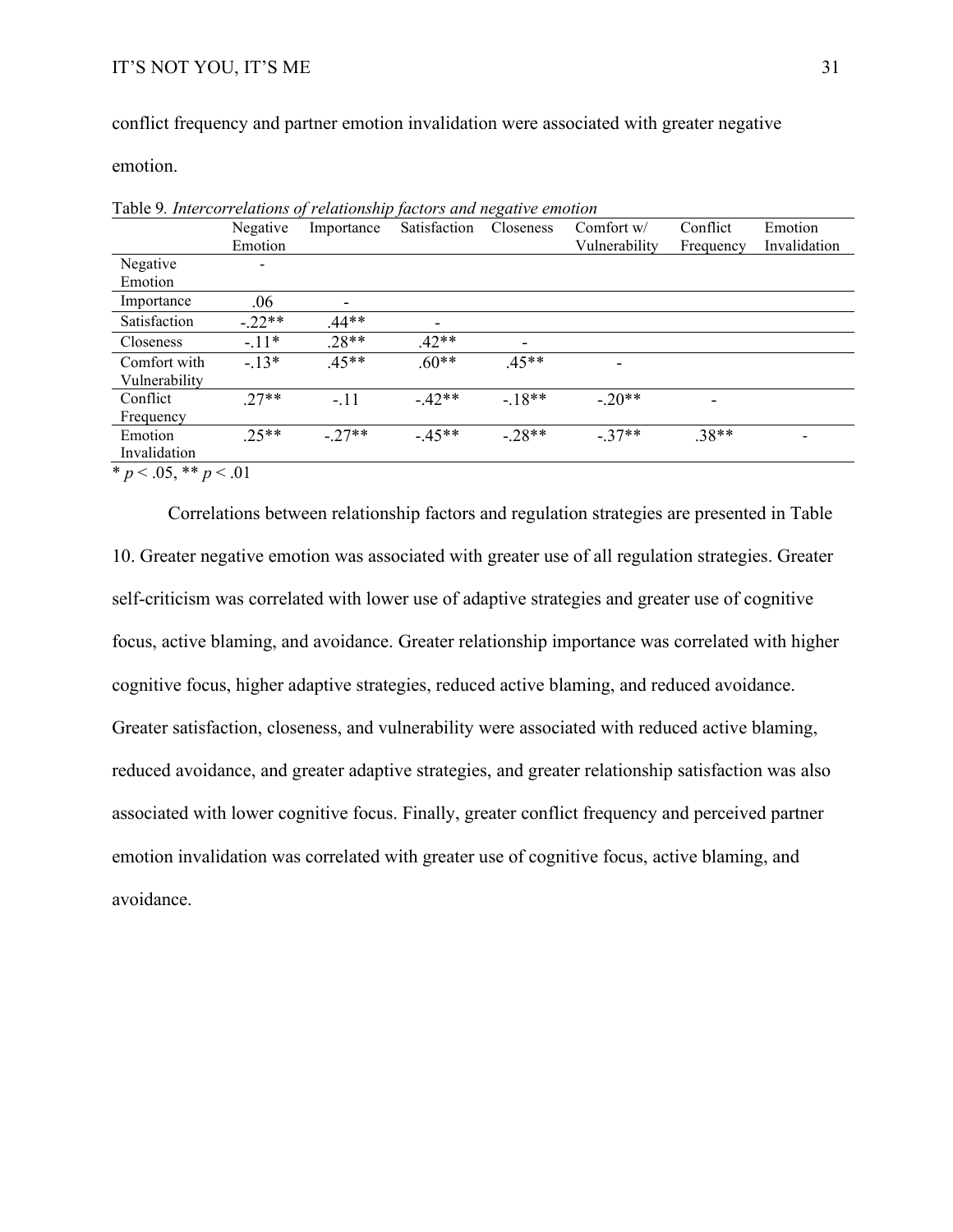|                             | Cognitive | Active   | Avoidance | Adaptive |
|-----------------------------|-----------|----------|-----------|----------|
|                             | Focus     | Blaming  |           |          |
| Self-Criticism              | $.28**$   | $.24**$  | $.30**$   | $-17**$  |
| Negative Emotion            | $.66**$   | $.23**$  | $.38**$   | $.17**$  |
| Importance                  | $.13*$    | $-.20**$ | $-14*$    | $.23**$  |
| Satisfaction                | $-19**$   | $-35**$  | $-23**$   | $.14*$   |
| <b>Closeness</b>            | $-.05$    | $-23**$  | $-18**$   | $.15**$  |
| Comfort with Vulnerability  | $-0.06$   | $-.26**$ | $-.21**$  | $.27**$  |
| <b>Conflict Frequency</b>   | $.17**$   | $.25**$  | $14*$     | $-.03$   |
| <b>Emotion Invalidation</b> | $.19**$   | $.42**$  | $.26**$   | $-.03$   |

Table 10*. Correlations of relationship factors with regulation strategies*

 $\overline{\ast p}$  < .05,  $\overline{\ast p}$  < .01

### *Moderating Effects of Self-Criticism*

Moderated regressions of relationship factors and self-criticism on regulation strategies are presented in Table 11, and we repeated the same analysis controlling for negative emotion in Table 12. Self-criticism moderated the effects of relationship importance on adaptive strategy use (Table 11). Participants low in self-criticism used more adaptive strategies as relationship importance/closeness increases, but this effect was weaker for participants high in self-criticism. However, when we controlled for negative emotion, self-criticism did not moderate any associations between relationship factors and emotion regulation strategy use (Table 12).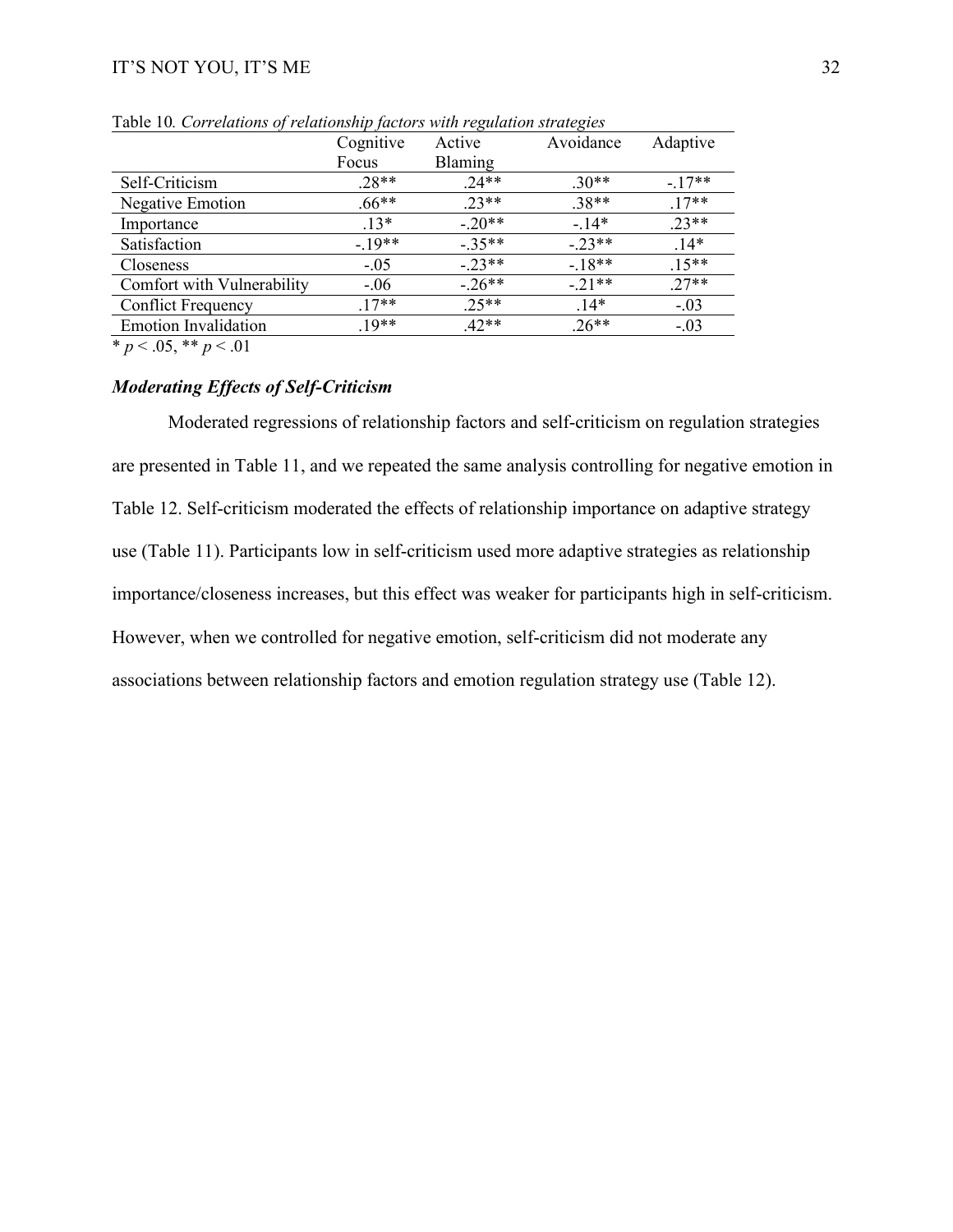|                                |                                       |                                 | <b>Outcome Variables</b> |                               |                          |
|--------------------------------|---------------------------------------|---------------------------------|--------------------------|-------------------------------|--------------------------|
| Concept                        | Predictors                            | Cognitive                       | Active                   | Avoidance                     | Adaptive                 |
|                                |                                       | Focus                           | Blaming                  |                               |                          |
| Negative                       | Neg. Emotion                          | $.57(.04)$ ***                  | $.13(.05)$ **            | $.27(.05)$ ***                | $.18(.04)***$            |
| Emotion                        | Self-Criticism                        | .04(.05)                        | $.19(.06)$ **            | $.22(.06)$ ***                | $-.24(.05)$ ***          |
|                                | Neg. Emotion x                        | $-.05(.04)$                     | $-.06(.05)$              | .02(.05)                      | $-.02(.04)$              |
|                                | Self-Criticism                        |                                 |                          |                               |                          |
|                                |                                       |                                 |                          |                               |                          |
| Importance                     | Importance                            | $.14(.06)$ *                    | $-.20(.05)$ ***          | $-.15(.06)$ **                | $.18(.04)$ ***           |
|                                | Self-Criticism                        | $.33(.06)$ **                   | $.27(.06)$ ***           | $.35(.06)$ ***                | $-14(0.05)$ **           |
|                                | Importance x Self-                    | $-.12(.07)$                     | $-.03(.07)$              | $-.09(.07)$                   | $-12$ (.06) <sup>*</sup> |
|                                | Criticism                             |                                 |                          |                               |                          |
| Satisfaction                   | Satisfaction                          | $-11(.05)*$                     | $-.24(.04)$ ***          | $-.13(.04)$ **                | $.07(.04)*$              |
|                                | Self-Criticism                        | $.29(.07)$ ***                  | $.18(.06)$ **            | $.30(.06)$ ***                | $-.12(.05)*$             |
|                                | Satisfaction x Self-                  | $-.01(.05)$                     | .04(.05)                 | $-.04(.05)$                   | $-.07(.04)$              |
|                                | Criticism                             |                                 |                          |                               |                          |
|                                |                                       |                                 |                          |                               |                          |
| Comfort with                   | Vulnerability                         | .01(.04)                        | $-16(0.04)$ ***          | $-10(.04)^*$                  | $.14(.03)$ ***           |
| Vulnerability                  | Self-Criticism                        | $.33(.07)$ ***                  | $.20(.06)$ ***           | $.31(.06)$ ***                | $-.09(.05)$              |
|                                | Vulnerability x                       | $-.01(.05)$                     | .05(.04)                 | $-.03(.05)$                   | $-.04(.04)$              |
|                                | Self-Criticism                        |                                 |                          |                               |                          |
|                                |                                       |                                 |                          |                               |                          |
| Closeness                      | Closeness                             | $-.00(.03)$                     | $-.10(.03)$ ***          | $-0.07(0.03)*$                | $.05(.02)*$              |
|                                | Self-Criticism                        | $.32(.06)$ ***                  | $.24(.06)$ ***           | $.32(.06)$ ***                | $-.14(.05)$ **           |
|                                | Closeness x Self-                     | $-.04(.03)$                     | .02(.03)                 | $-.03(.03)$                   | $-.03(.02)$              |
|                                | Criticism                             |                                 |                          |                               |                          |
|                                |                                       |                                 |                          |                               |                          |
| Frequency of                   | Freq. of Conflict<br>Self-Criticism   | $.14(.05)$ **<br>$.31(.06)$ *** | $.20(.05)$ ***           | $.10(.05)*$<br>$.34(.06)$ *** | $-.01(.04)$              |
| Conflict                       |                                       |                                 | $.23(.06)$ ***           |                               | $-.14(.05)$ **           |
|                                | Freq. of Conflict x<br>Self-Criticism | .06(.06)                        | $-.07(.06)$              | .07(0.06)                     | .07(.05)                 |
|                                |                                       |                                 |                          |                               |                          |
| Partner Emotion                | <b>PIES</b>                           | $.15(.05)$ **                   | $.36(.05)$ ***           | $.20(.05)$ ***                | $-.01(.04)$              |
| Invalidation                   | Self-Criticism                        | $.29(.06)$ ***                  | $.20(.06)$ ***           | $.31(.06)$ ***                | $-15(.05)$ **            |
|                                | PIES x Self-                          | $-.05(.06)$                     | $-.08(.05)$              | .01(.05)                      | .04(.04)                 |
|                                | Criticism                             |                                 |                          |                               |                          |
| $* - 205 * * - 01 * * * - 001$ |                                       |                                 |                          |                               |                          |

Table 11*. Moderating effects of self-criticism and relationship factors on emotion regulation strategies* 

 $\frac{k}{p}$  < .05, \*\* *p* < .01, \*\*\* *p* < .001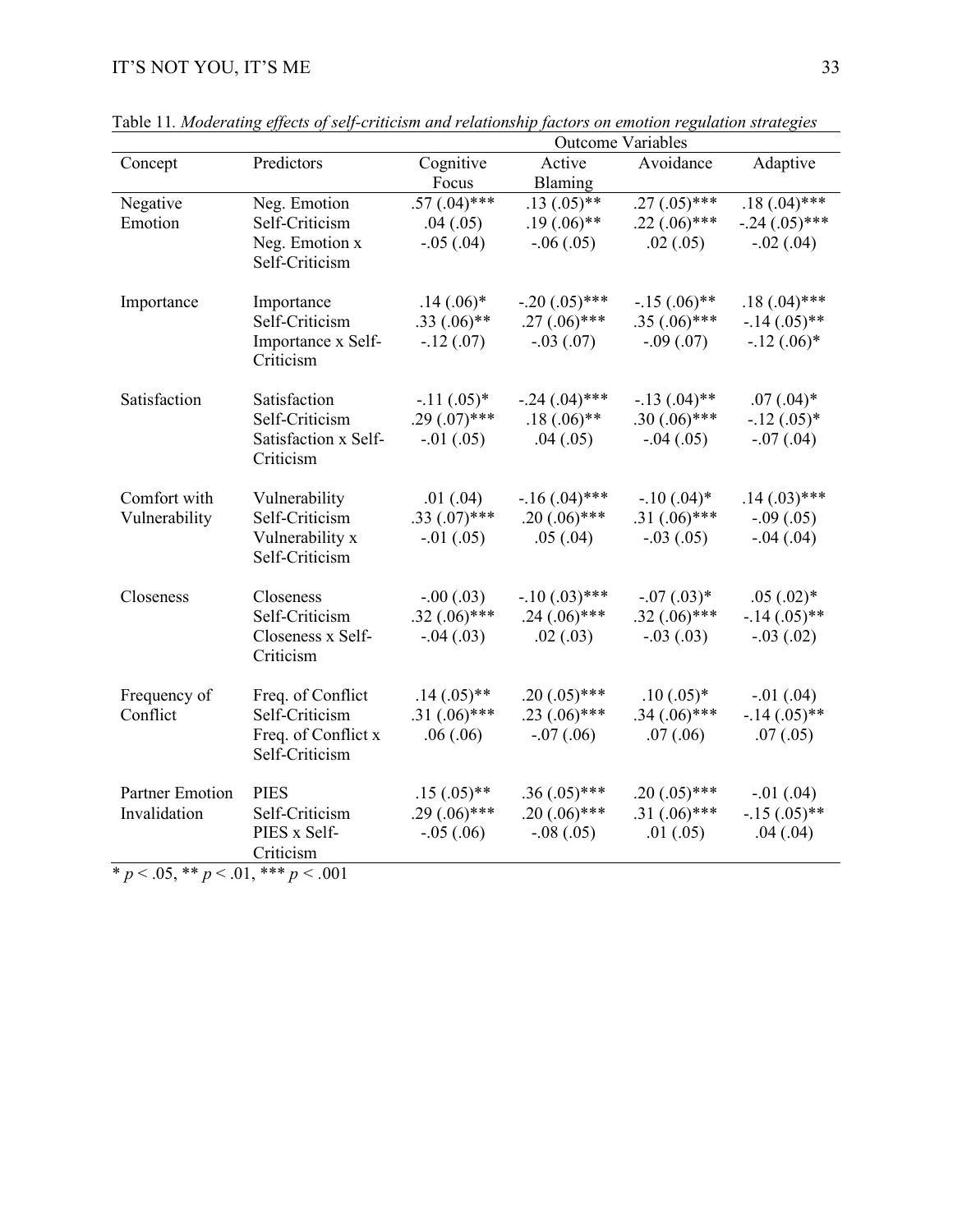|                        |                         | <b>Outcome Variables</b> |                 |                 |                      |  |
|------------------------|-------------------------|--------------------------|-----------------|-----------------|----------------------|--|
| Concept                | Predictors              | Cognitive                | Active          | Avoidance       | Adaptive             |  |
|                        |                         | Focus                    | Blaming         |                 |                      |  |
|                        |                         |                          |                 |                 |                      |  |
| Importance             | Negative Emotion        | $.56(.04)$ ***           | $.14(.05)$ **   | .28 $(.05)$ *** | $.16(.04)$ ***       |  |
|                        | Importance              | $.10(.05)*$              | $-.21(.05)$ *** | $-17(.05)$ **   | $.17(.04)$ ***       |  |
|                        | Self-Criticism          | .05(.05)                 | $.20(.06)$ **   | $.21(.06)$ **   | $-.22(.05)$ ***      |  |
|                        | Importance x Self-      | $-.04(.06)$              | $-.01(.07)$     | $-.05(.07)$     | $-.09(.05)$          |  |
|                        | Criticism               |                          |                 |                 |                      |  |
|                        |                         |                          |                 |                 |                      |  |
| Satisfaction           | Negative Emotion        | $.56(.04)$ ***           | $.09(.05)*$     | $.25(.05)$ ***  | $.20(.04)$ ***       |  |
|                        | Satisfaction            | $-.03(.04)$              | $-.23(.04)$ *** | $-.10(.04)*$    | $.10(.04)$ **        |  |
|                        | Self-Criticism          | .04(.05)                 | $.14(.06)$ *    | $.19(.06)$ **   | $-0.21$ $(0.05)$ *** |  |
|                        | Satisfaction x Self-    | $-.01(.04)$              | .04(.05)        | $-.04(.05)$     | $-.07(.04)$          |  |
|                        | Criticism               |                          |                 |                 |                      |  |
| Comfort with           | <b>Negative Emotion</b> | $.57(.04)$ ***           | $.12(.05)$ **   | $.27(.05)$ ***  | $.19(.04)$ ***       |  |
| Vulnerability          | Vulnerability           | .03(.03)                 | $-15(.04)$ ***  | $-.09(.04)*$    | $.15(.03)$ ***       |  |
|                        | Self-Criticism          | .06(.06)                 | $.14(.06)^*$    | $.18(.07)$ **   | $-18(.05)$ ***       |  |
|                        | Vulnerability x         | $-.01(.04)$              | .05(.04)        | $-.02(.04)$     | $-.04(.03)$          |  |
|                        | Self-Criticism          |                          |                 |                 |                      |  |
|                        |                         |                          |                 |                 |                      |  |
| Closeness              | Negative Emotion        | $.57(.04)$ ***           | $.12(.05)*$     | $.26(.05)$ ***  | $.19(.04)$ ***       |  |
|                        | Closeness               | .02(.02)                 | $-.09(.03)$ *** | $-0.06(0.03)*$  | $.06(.02)$ **        |  |
|                        | Self-Criticism          | .05(.05)                 | $.18(.06)$ **   | $.20(.06)$ **   | $-.23(.05)$ ***      |  |
|                        | Closeness x Self-       | $-.04(.02)$              | .02(0.03)       | $-.03(.03)$     | $-.03(.02)$          |  |
|                        | Criticism               |                          |                 |                 |                      |  |
|                        |                         |                          |                 |                 |                      |  |
| Frequency of           | <b>Negative Emotion</b> | $.57(.04)$ ***           | .09(0.05)       | $.26(.05)$ ***  | $.19(.04)$ ***       |  |
| Conflict               | Freq. of Conflict       | $-.01(.04)$              | $.18(.05)$ ***  | .04(.05)        | $-.06(.04)$          |  |
|                        | Self-Criticism          | .05(.05)                 | $.19(.06)$ **   | $.22(.06)$ ***  | $-.23(.05)$ ***      |  |
|                        | Freq. of Conflict x     | .01(.05)                 | $-.08(.06)$     | .05(.06)        | .05(.05)             |  |
|                        | Self-Criticism          |                          |                 |                 |                      |  |
| <b>Partner Emotion</b> |                         |                          |                 |                 |                      |  |
|                        | Negative Emotion        | $.57(.04)$ ***           | .05(.05)        | $.24(.05)$ ***  | $.19(.04)$ ***       |  |
| Invalidation           | <b>PIES</b>             | .02(.04)                 | $.35(.05)$ ***  | $.15(.05)$ **   | $-.05(.04)$          |  |
|                        | Self-Criticism          | .05(.05)                 | $.18(.06)$ **   | $.20(.06)$ **   | $-.23(.05)$ ***      |  |
|                        | PIES x Self-            | .02(.04)                 | $-.08(.05)$     | .04(.05)        | .06(.04)             |  |
|                        | Criticism               |                          |                 |                 |                      |  |

Table 12*. Moderating effects of self-criticism and relationship factors on emotion regulation strategies controlling for negative emotion*

\* *p* < .05, \*\* *p* < .01, \*\*\* *p < .*001

### *Exploratory Analyses*

The multiple hierarchical regression in Table 13 displays which variables (negative emotion, relationship factors, and self-criticism) best predicted the use of emotion regulation strategies after relationship conflict. Greater negative emotion predicted greater use of cognitive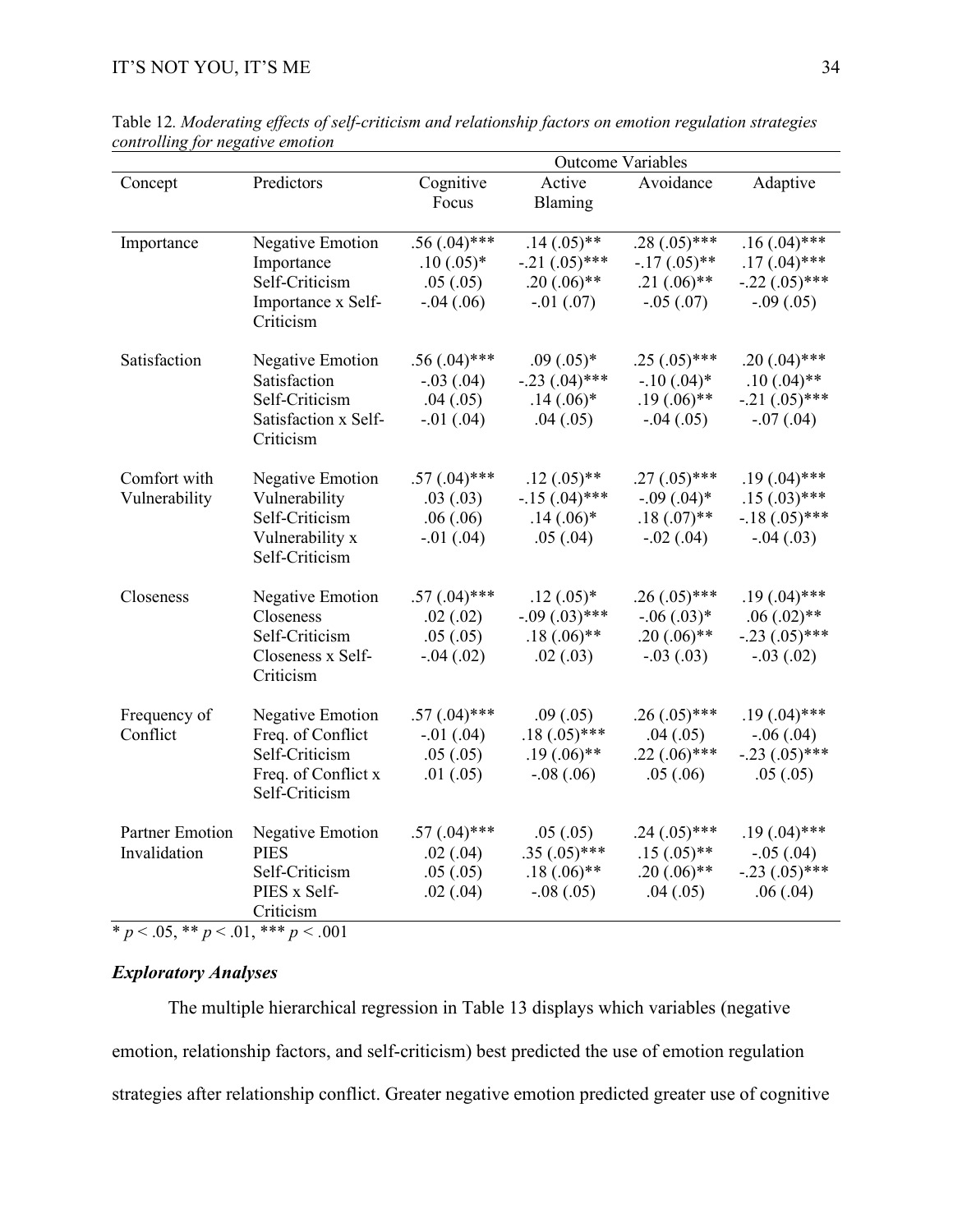focus, avoidance, and adaptive emotion regulation. Greater self-criticism predicted greater active blaming, greater avoidance, and less adaptive strategies. Greater relationship importance predicted greater use of cognitive focus, but greater relationship satisfaction predicted less cognitive focus. Greater relationship importance and vulnerability predicted greater adaptive strategy use. Greater perceived partner emotional invalidation predicted more active blaming and avoidance.

|                                                                        |                | <b>Outcome Variables</b> |                |                 |
|------------------------------------------------------------------------|----------------|--------------------------|----------------|-----------------|
| Predictors                                                             | Cognitive      | Active                   | Avoidance      | Adaptive        |
|                                                                        | Focus          | Blaming                  | B(SE)          | B(SE)           |
|                                                                        | B(SE)          | B(SE)                    |                |                 |
| <b>Negative Emotion</b>                                                | $.55(.04)$ *** | .06(.05)                 | $.26(.05)$ *** | $.18(.04)$ ***  |
| Self-Criticism                                                         | .04(.05)       | $.16(.06)$ **            | $.19(.07)$ **  | $-.20(.05)$ *** |
| Rel. Importance                                                        | $.15(.05)$ **  | $-.07(.06)$              | $-.10(.06)$    | $.12(.05)*$     |
| Rel. Satisfaction                                                      | $-12(.05)^*$   | $-.09(.06)$              | $-.00(.06)$    | $-.04(.05)$     |
| <b>Vulnerability Comfort</b>                                           | .03(0.04)      | .02(0.05)                | $-.02(.05)$    | $.12(.04)$ **   |
| <b>Conflict Frequency</b>                                              | $-.05(.05)$    | .04(.05)                 | $-.03(.06)$    | $-.05(.05)$     |
| Partner Invalidation                                                   | .05(.05)       | $.26(.05)$ ***           | $.11(.06)$ *   | .05(.05)        |
| Degree of Closeness                                                    | .02(.02)       | $-.03(.03)$              | $-.03(.03)$    | .02(.02)        |
| Total $R^2$<br>$*$ $\sqrt{05}$ $*$ $*$ $\sqrt{01}$ $*$ $*$ $\sqrt{01}$ | $.46***$       | $24***$                  | $22***$        | $17***$         |

Table 13*. Multiple linear regression with self-criticism, negative emotion, and relationship factors predicting emotion regulation use*

\* *p* < .05, \*\* *p* < .01, \*\*\* *p < .*001

#### **Discussion**

In Study 2, we aimed to examine the effects of relationship factors (beyond relationship type) and self-criticism on emotion regulation and to examine potential interactions between relationship factors and self-criticism on regulation use. Our prediction that greater self-criticism would predict greater maladaptive strategy use (active blaming, avoidance) and lower adaptive strategy use was supported. Negative emotion, another strong predictor of emotion regulation, was correlated with all the regulation strategies and was uniquely predictive of cognitive focus, avoidance, and adaptive strategies.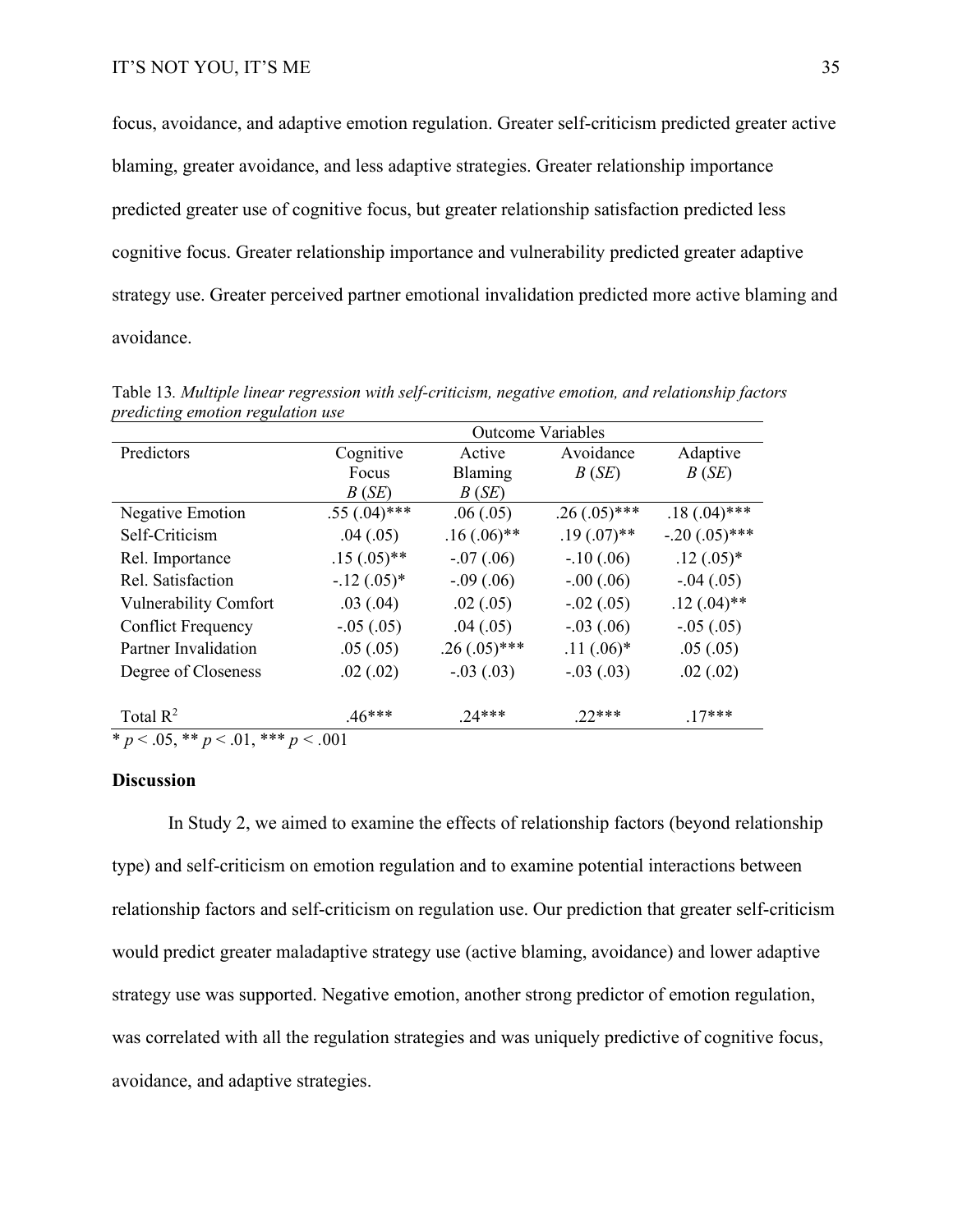Relationship factors predicted some regulation use even when negative emotion and selfcriticism were controlled for. Relationship satisfaction (predicting reduced cognitive focus) and comfort with vulnerability (predicting increased adaptive strategies) appear to have affected regulation use in a helpful way. Perceived emotion invalidation by a conflict partner (predicting more active blaming and avoidance) appears to have affected regulation use in a harmful way.

Interpreting relationship importance is less clear. It predicted more adaptive strategies, but it predicted more cognitive focus as well, which can function both adaptively and maladaptively (Aldao et al., 2010; Garnefski et al., 2001; Southward et al., 2019). For instance, our cognitive focus subscale includes questions on rumination and catastrophizing, but participants could interpret these same items adaptively, as taking reasonable responsibility or problem solving ('I blamed myself for the mistakes I made during the conflict' or 'I thought about the conflict continuously'). Our results also support the notion that that cognitive focus can be used maladaptively or adaptively since cognitive focus was positively correlated with the maladaptive and adaptive emotion regulation subscales*.* These results also replicate Study 1 findings, where relationship importance/closeness predicted both maladaptive (increased rumination) and adaptive (reduced ignoring) responses. Finally, contrary to our hypotheses, the relationship factor effects did not differ between varying levels of self-criticism when negative emotion was controlled for.

#### **General Discussion**

In this research, we sought to examine the ways in which different relationship factors and self-criticism predict emotion regulation use after relationship conflict. In both studies, we asked participants to complete a self-criticism measure, to narrate a past relationship conflict, and to rate their negative emotion and their emotion regulation strategy use after the conflict. In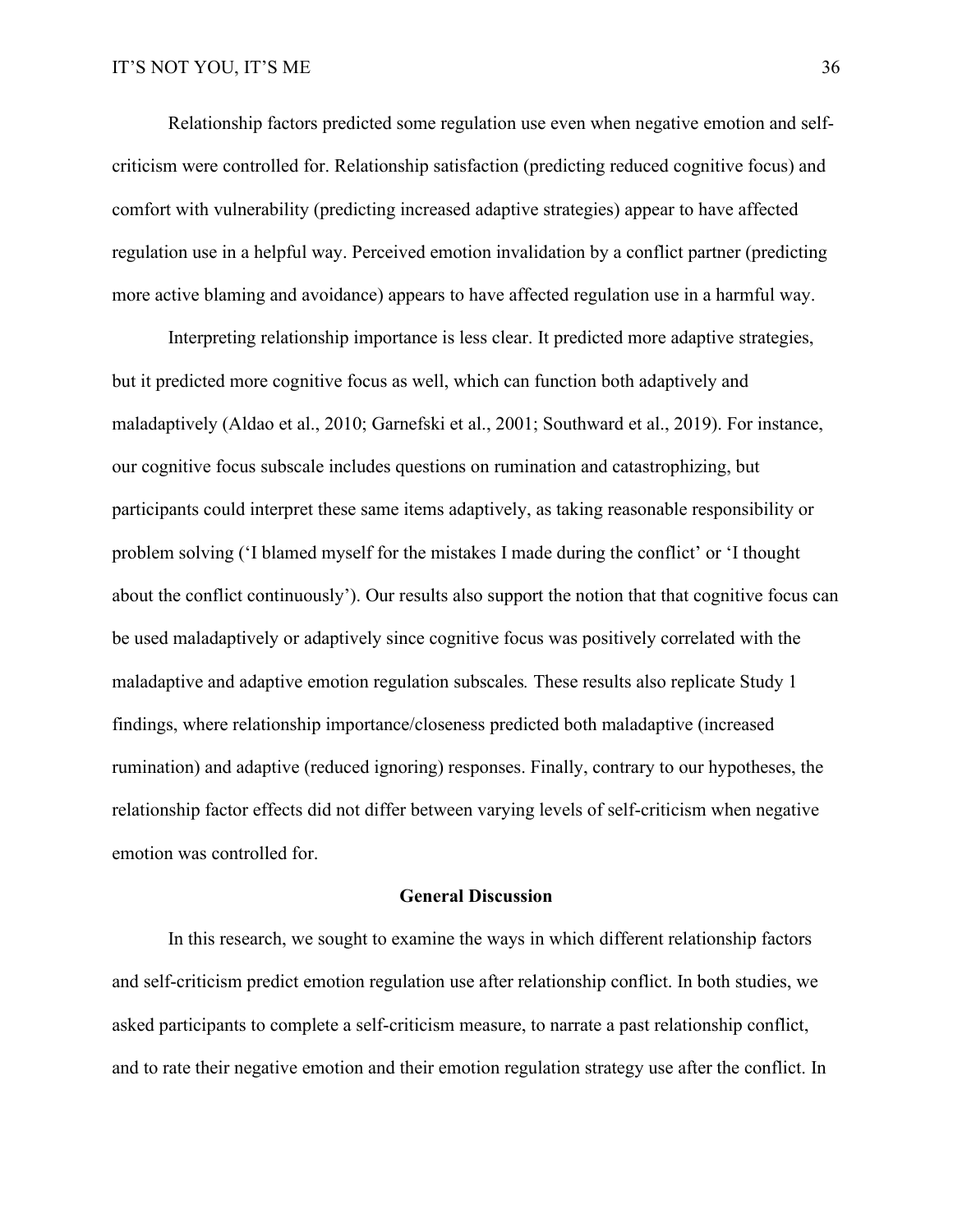Study 1, we focused on relationship type by randomly assigning participants to narrate a conflict in a romantic relationship or a friendship, and in Study 2, we focused on other relationship factors by measuring a wider array of relationship qualities (relationship importance, satisfaction, comfort with vulnerability, conflict frequency, partner emotion invalidation, and relationship closeness). The findings of these studies clarify the role of relationship variables, self-criticism, and negative emotion on the use of emotion regulation strategies after a relationship conflict.

#### **Relationship Factors and Emotion Regulation Strategies**

Our findings suggest that the type of relationship a conflict happened in (friendship v. romantic relationship) did not affect the emotion regulation strategies used afterwards. This finding contradicts suggestions in past literature that emotion regulation strategy use could differ between relationship type (Lindsey, 2020). However, this finding is consistent with other literature that suggests the effects of romantic relationships on emotion regulation depend upon relationship qualities like intimacy and trust (Farrell et al., 2018; Marroquín & Nolen-Hoeksema, 2015).

Instead of relationship type (friendship v. romantic relationship), the factors and qualities of these relationships were related to strategy use. After controlling for negative emotion and self-criticism, greater comfort with emotional vulnerability in a relationship and greater relationship satisfaction predicted more adaptive strategy use. Inversely, greater perceived emotion invalidation from a relationship partner predicted more maladaptive strategy use. Lastly, greater relationship importance predicted more adaptive strategy use and more cognitive focus, which we suggest can function both adaptively and maladaptively.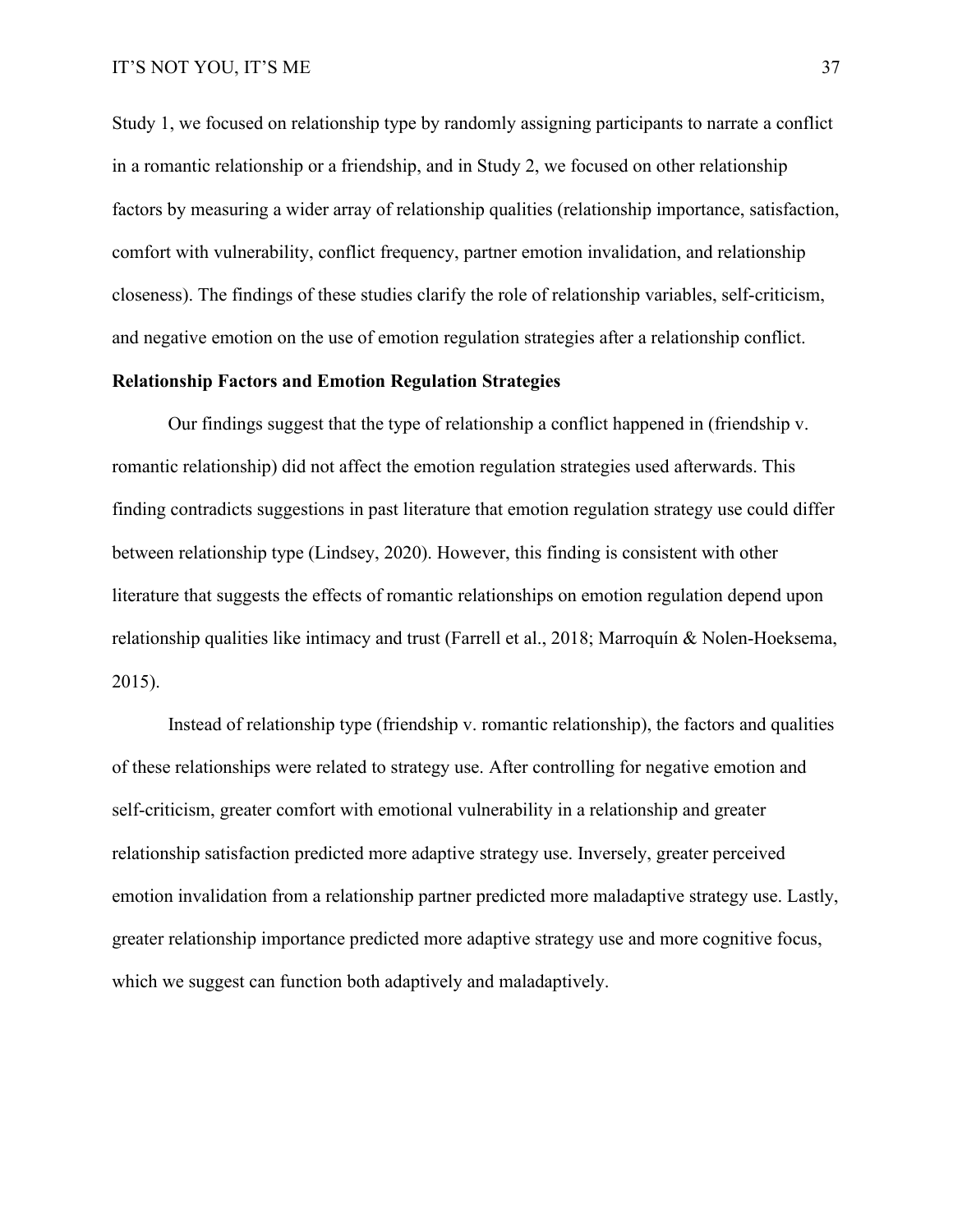#### **Self-Criticism and Emotion Regulation Strategies**

Overall, greater self-criticism predicted greater use of maladaptive strategies. After controlling for negative emotion and relationship factors, self-criticism predicted greater use of active blaming, greater avoidance, and lower adaptive strategy use. These findings replicate existing research that suggests people with greater self-criticism respond to conflict with more avoidance and more hostility (Dunkley & Blankstein, 2000; Holm-Denoma et al., 2008; Zuroff & Duncan, 1999). Contrary to our predictions, self-criticism was not predictive of self-blame in Study 1 or Study 2 (self-blame is included in the cognitive focus subscale for Study 2). Past research suggests that two types of self-blame exist: behavioral self-blame and characterological self-blame (Janoff-Bulman, 1979). Behavioral self-blame, related to one's actions and behavior, could correspond to self-blame as measured by the CERQ; Characterological self-blame, related to one's esteem and character, could correspond to self-criticism as measured by the LOSC. Hypothetically, this could be one reason why we see discrepancy between these two variables.

#### **Self-Criticism and Polyregulation**

In these results, people with high self-criticism report more lashing out and other blame while also respond with more ignoring and avoidance. Upon first glance, these two responses may seem contradictory, but past research presents a potential explanation: polyregulation. Polyregulation is the use of multiple emotion regulation strategies within a single emotional episode, and past research shows that people tend to use it in 98% of their coping episodes (Folkman & Lazarus, 1980; Ford et al., 2019). Therefore, polyregulation is the norm in emotion regulation efforts. Using multiple regulation strategies flows from consciously or subconsciously identifying multiple goals or motives to accomplish with these strategies (Ford et al., 2019). For instance, a participant with greater negative emotion could use more cognitive focus to problem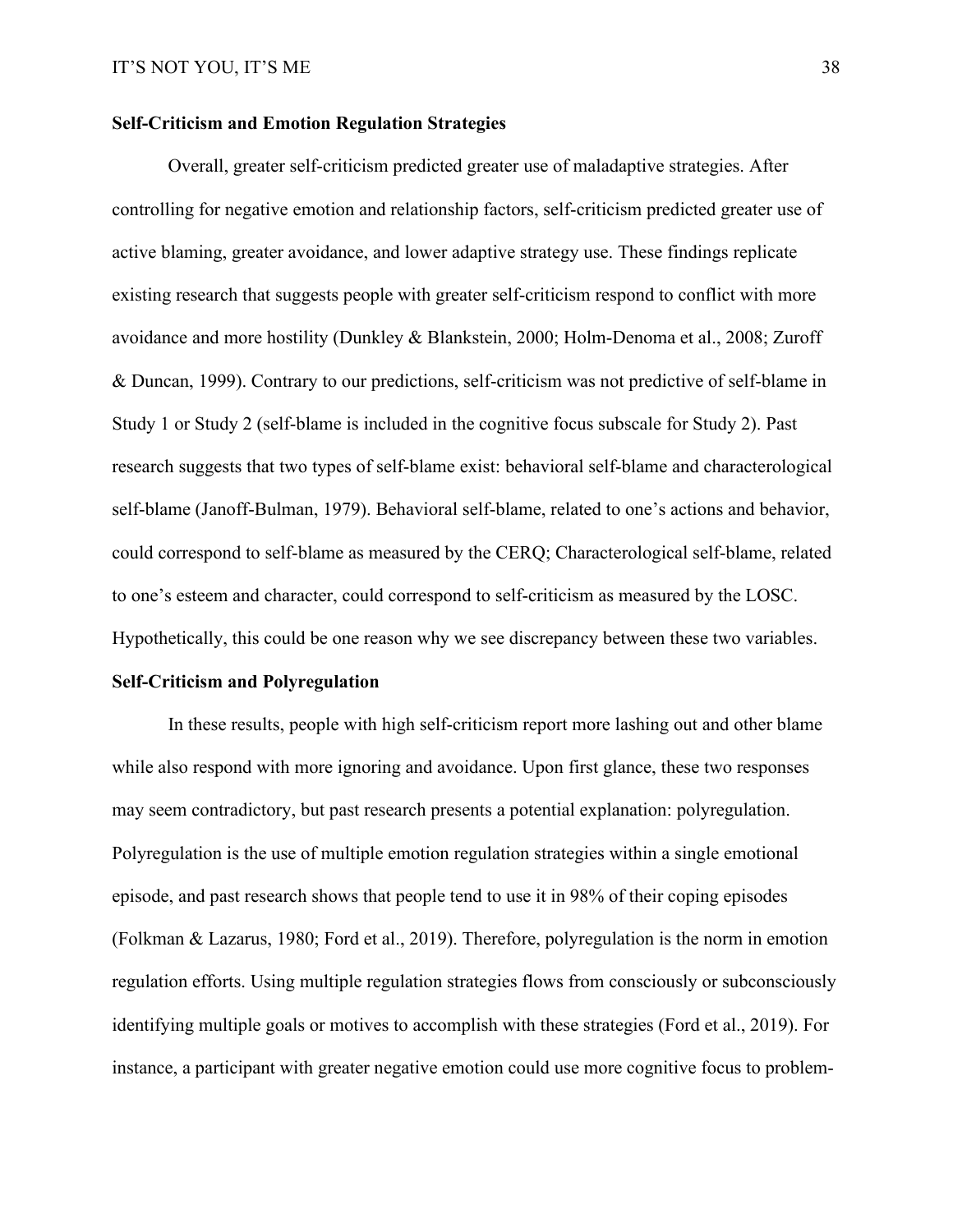solve or evaluate a situation and then use adaptive strategies to approach their conflict partner. In this example consistent with our findings, polyregulation and the motives that drive it are complementary. However, motives can also be contradictory, reflecting ambivalence in the regulation process.

In our findings, greater self-criticism was associated with greater active blaming and avoidance. Under the polyregulation model, this result could point toward contradictory motives for people high in self-criticism or ambivalence during the conflict or emotional episode (Ford et al., 2019). Although the use of polyregulation is common regardless of self-criticism level, past research shows that people experiencing more intense emotion are more likely to use more polyregulation (Barrett et al., 2001). Since participants with greater self-criticism also tend to report greater negative emotion in our findings, high self-criticism could prompt greater use of multiple maladaptive strategies simultaneously or subsequently.

#### **Negative Emotion and Emotion Regulation Strategies**

Consistent with our hypotheses, participants who reported greater negative emotion after a conflict used more cognitive and behavioral emotion regulation with most of the strategies. Since one significant goal of using emotion regulation is to decrease distress, these findings replicate past research (Gross, 1998; Southward et al., 2019; Tamir, 2016). However, due to correlational data, we cannot claim that negative emotion prompted this regulation use. Although it is possible, this finding could also point to greater negative emotion resulting from greater use of maladaptive strategies.

Contradictory to our hypotheses, greater negative emotion was not related with more use of all regulation strategies. It was associated with lower positive reappraisal and lower putting into perspective. Because the items measuring positive reappraisal ('I look for the positive sides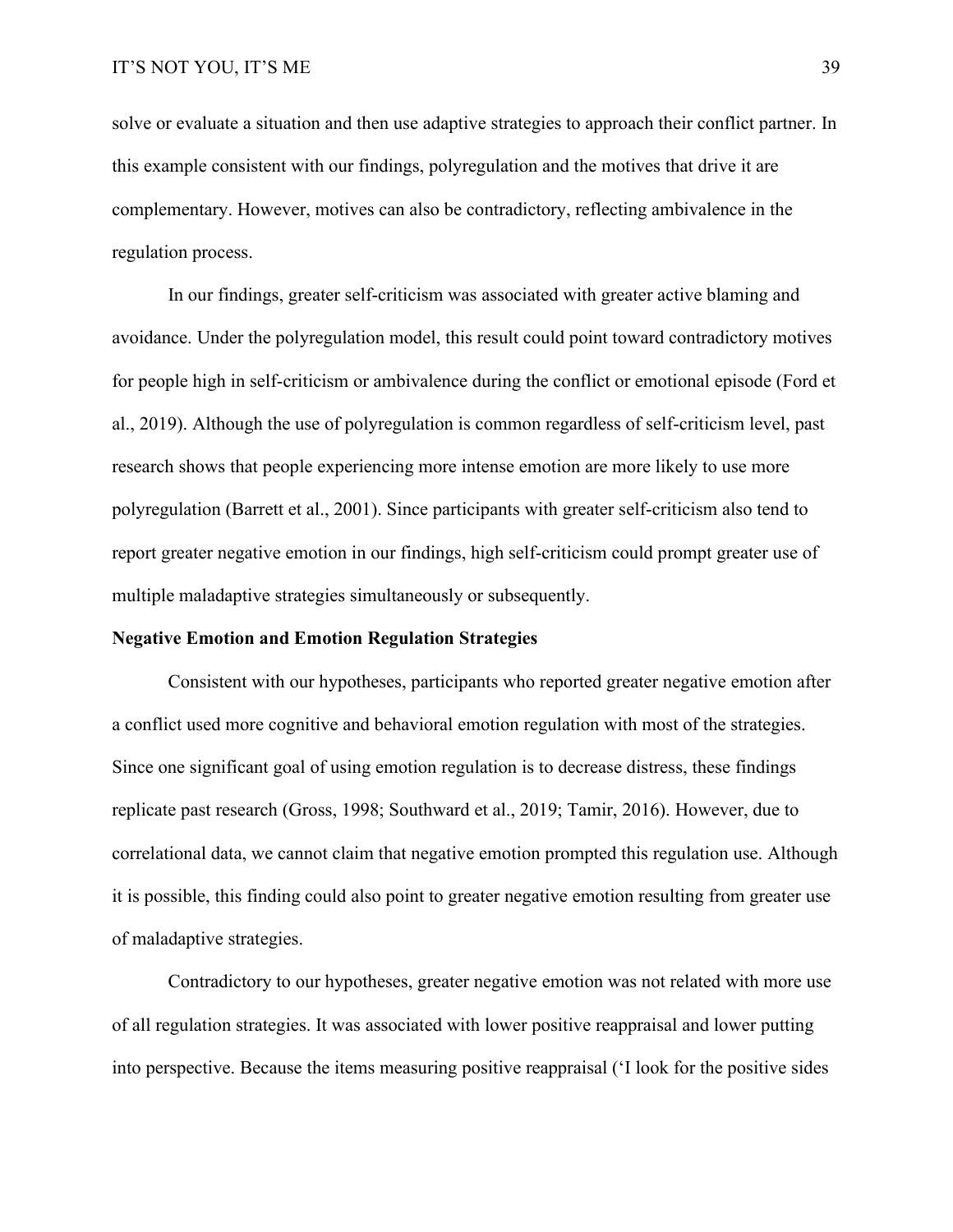to the matter ') and putting into perspective ('I think that it hasn't been too bad compared to other things') might require participants to downplay or reframe the negative aspects of the situation, we suspect that participants with a high amount of negative emotion would use less of this strategy since it could feel invalidating to their high levels of distress. On the other hand, these results are also correlational, so a greater use of these adaptive strategies could have reduced past negative emotion.

#### **Main Effects of Emotion Regulation Strategies**

Relationship factors, self-criticism, and negative emotion all independently predicted emotion regulation strategy use. However, not one variable stands out as the most influential or predictive of regulation use. In the beginning of this project, we expected negative emotion to be the strongest predictor of all regulation strategies. However, different strategies of emotion regulation were better predicted by different variables. For instance, negative emotion strongly predicted cognitive focus, avoidance, and adaptive strategies, but the association between negative emotion and active blaming disappeared when self-criticism and partner invalidation were included in the model. Self-criticism predicted active blaming, avoidance, and adaptive strategies, but the positive association between self-criticism and cognitive focus disappeared when negative emotion was accounted for in the model. Therefore, the categorizations of maladaptive and adaptive might even be too broad when examining which variables predict specific strategies. Future research should be wary of such differences and inspect what variables each strategy is especially sensitive to (e.g., emotional stimuli, individual differences, relationship setting).

#### **Implications for Emotion Regulation Motives**

No significant interactions were evident between self-criticism and relationship factors in predicting regulation strategies when we controlled for negative emotion. Still, self-criticism and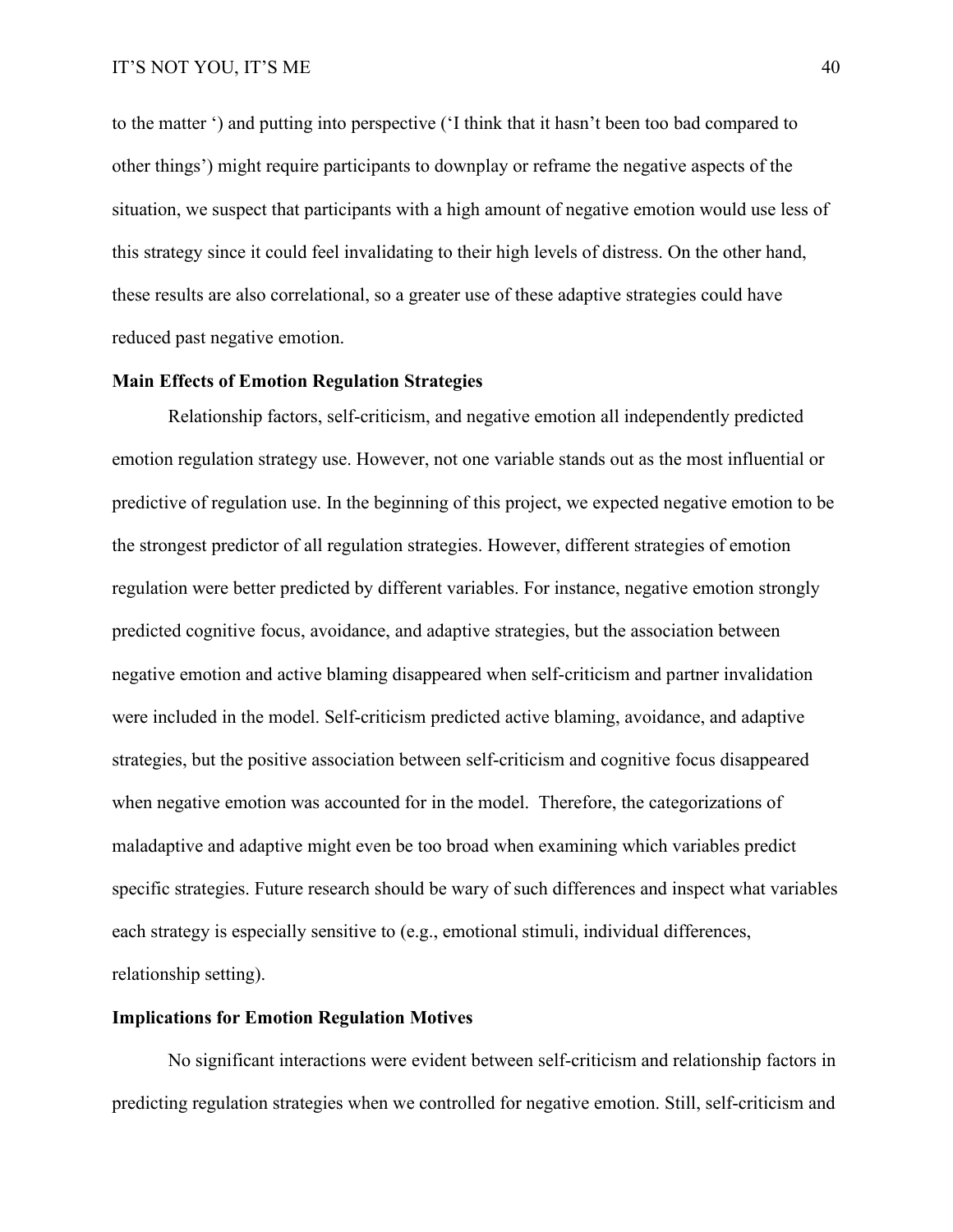relationship factors independently affected emotion regulation strategies. Since these effects are still significant when negative emotion is controlled for, self-criticism and relationship factors could be prompting instrumental motivations for emotion regulation (focused on what is useful) in addition to hedonic motivations (focused on what feels good) (Tamir, 2016). Past research suggests that people with low self-esteem are less motivated to decrease negative emotion than people with higher self-esteem, potentially because the negative emotion verifies their negative self-concept (Wood et al., 2009). People in close relationships can increase sadness to recruit social support or increase anger to subordinate others (Clark et al., 1987; Wei et al., 2005). In addition to causing greater negative emotion that prompts emotion regulation, we suggest increased self-criticism and some relationship factors could predict other motivations for emotion regulation (self-verification and achieving interpersonal goals).

#### **Limitations**

First and foremost, limitations revolve around measuring reactions and perspectives from past conflict and relationships. Since we asked participants' to retrospectively narrate a conflict, it is impossible to truly replicate their past thoughts, feelings, emotions, and motivations. Perspectives of the conflicts could now be colored by shifting perspectives of past partners, relationships, and actions (Levine et al., 2009). Therefore, in the present moment, some participants could report different negative emotion and different qualities of the relationship than they experienced during the real-life conflict. Future researchers could combat this problem by using ecological momentary assessment to measure perceptions, emotions, and actions as they happen in the present (Shiffman et al., 2008). Researchers could also perform controlled studies in a laboratory by prompting conflict in existing relationships. This method has been used before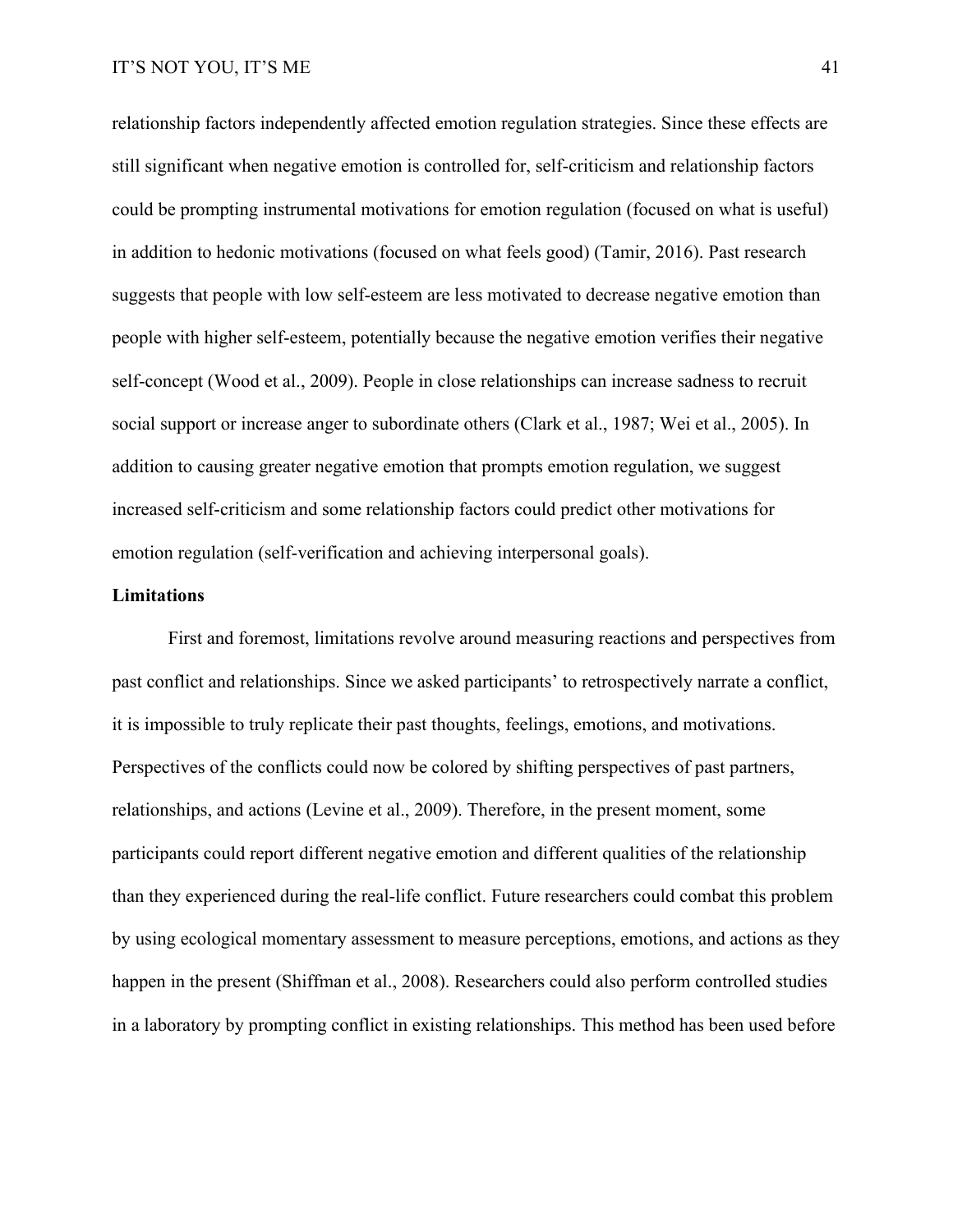in studies of conflict resolution within romantic relationships (Santor et al., 2000; Zuroff & Duncan, 1999).

Also, when we designed this study, we envisioned participants writing about a singular conflict in a relationship and how they responded to that singular emotional episode. Many participants wrote about a singular emotional episode: losing a game, hearing an inappropriate comment, or being late to an event. However, many participants also wrote about ongoing conflicts that involved multiple emotional episodes throughout time. For instance, participants reported conflicts about religious differences, patterns of lying in relationships, long-distance relationship communication, political differences, and infidelity. Rather than studying the complexities of a singular emotional episode, reactions to these conflicts could also be affected by a variety of other factors not accounted for in our study. Therefore, it is more difficult to generalize our results because the nature of the conflicts that participants reported were not consistent. Future researchers could avoid this issue by utilizing clearer language when prompting clients to narrate a conflict (e.g., argument, disagreement).

This research was also limited in exploring different relationship contexts. In Study 1, participants were not randomly assigned to report regulation use in family relationships, so we cannot generalize that regulation use does not vary between *all* relationship types (only between friendships and romantic relationships). Next, we only investigated regulation use within adult relationships, so we cannot generalize about regulation use in childhood, adolescence, or late adulthood. Lastly, this research does not explore differences in emotion regulation between different racial/ethnic groups. Beyond participants' racial/ethnic identity, this research does not ask about the racial/ethnic identity of the participants' relationship partner. We expect that cultural differences surrounding the appropriateness of emotion expressivity and differences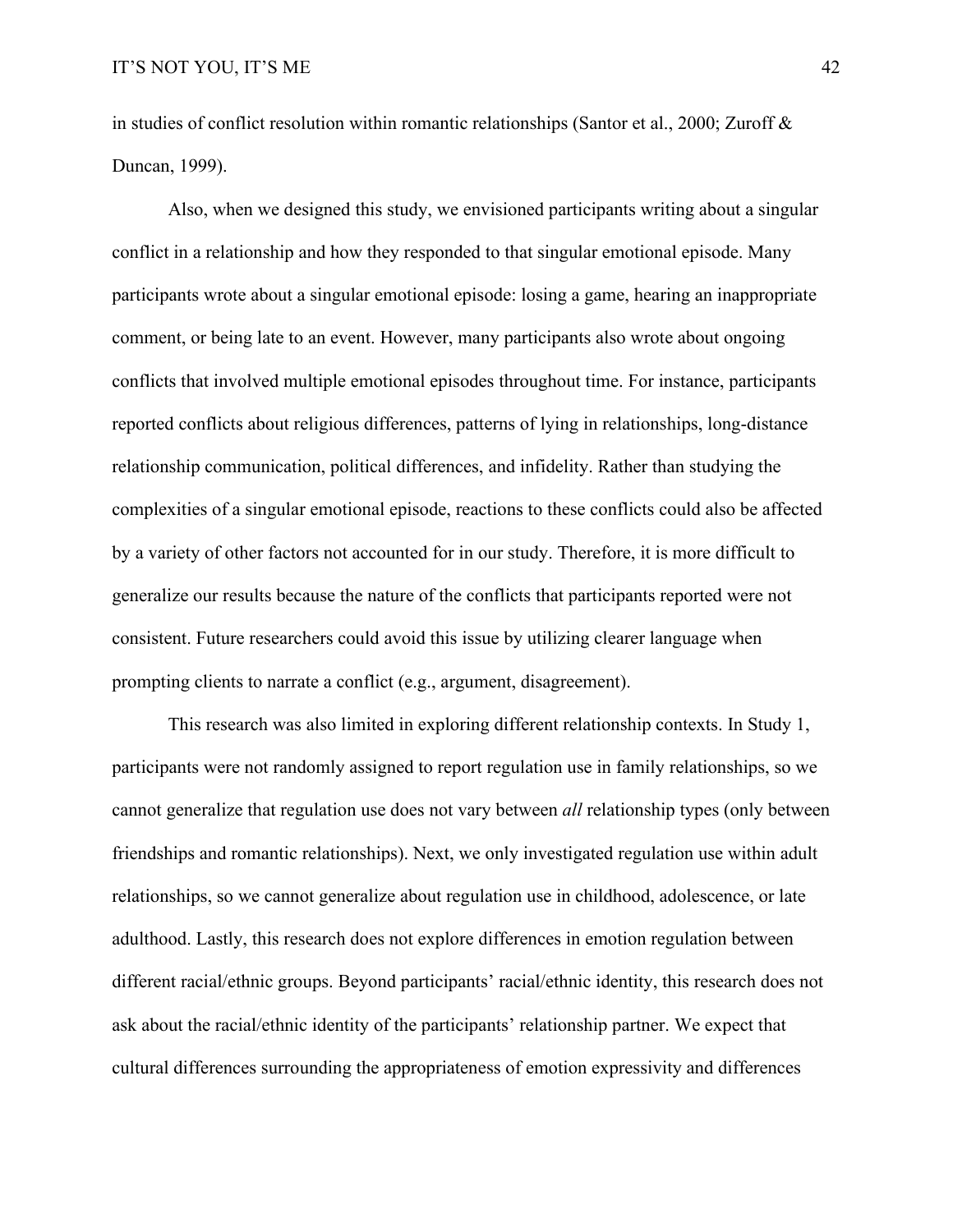between individualistic and collectivist mindsets could affect the use of regulation strategies (Perel, 2000). In the future, researchers should examine cultural heterogeneity/homogeneity as a relationship factor that could affect the use of emotion regulation in response to relationship conflict.

#### **Strengths and Future Directions**

The reported research and the methods used have been preregistered to ensure transparency and integrity in hypotheses, data collection, and data analyses. Participants included in analyses passed attention checks, adding to the reliability of our results. In Study 1, participants were randomly assigned to a condition, allowing us to properly examine differences between condition. In Study 2, our sample size (*n* = 315) exceeded our sample size offered in our preregistration  $(n = 200)$ , increasing the power of our results. The current research has also filled a gap in previous research. To our knowledge, past research has not examined the ways that selfcriticism (an individual difference) and relationship factors (a contextual difference) affect emotion regulation strategy use in the same model or investigated potential interactions between self-criticism and relationship factors on emotion regulation strategy use.

This research has examined the use of intrapersonal emotion regulation that is prompted by interpersonal relationships. Future research implications and directions emerge from these findings. When examining predictors of emotion regulation, future research should focus on relationship factors and qualities rather than relationship type. Future research could examine causal relationships between relationship factors, self-criticism, and negative emotion. Research could investigate how the use emotion regulation strategies by one relationship partner affects the regulation strategy use of another participant. It could examine if different relationship factors interact with each other in predicting regulation use (e.g., does relationship importance predict strategy use differently at various levels of relationship satisfaction?) Finally, future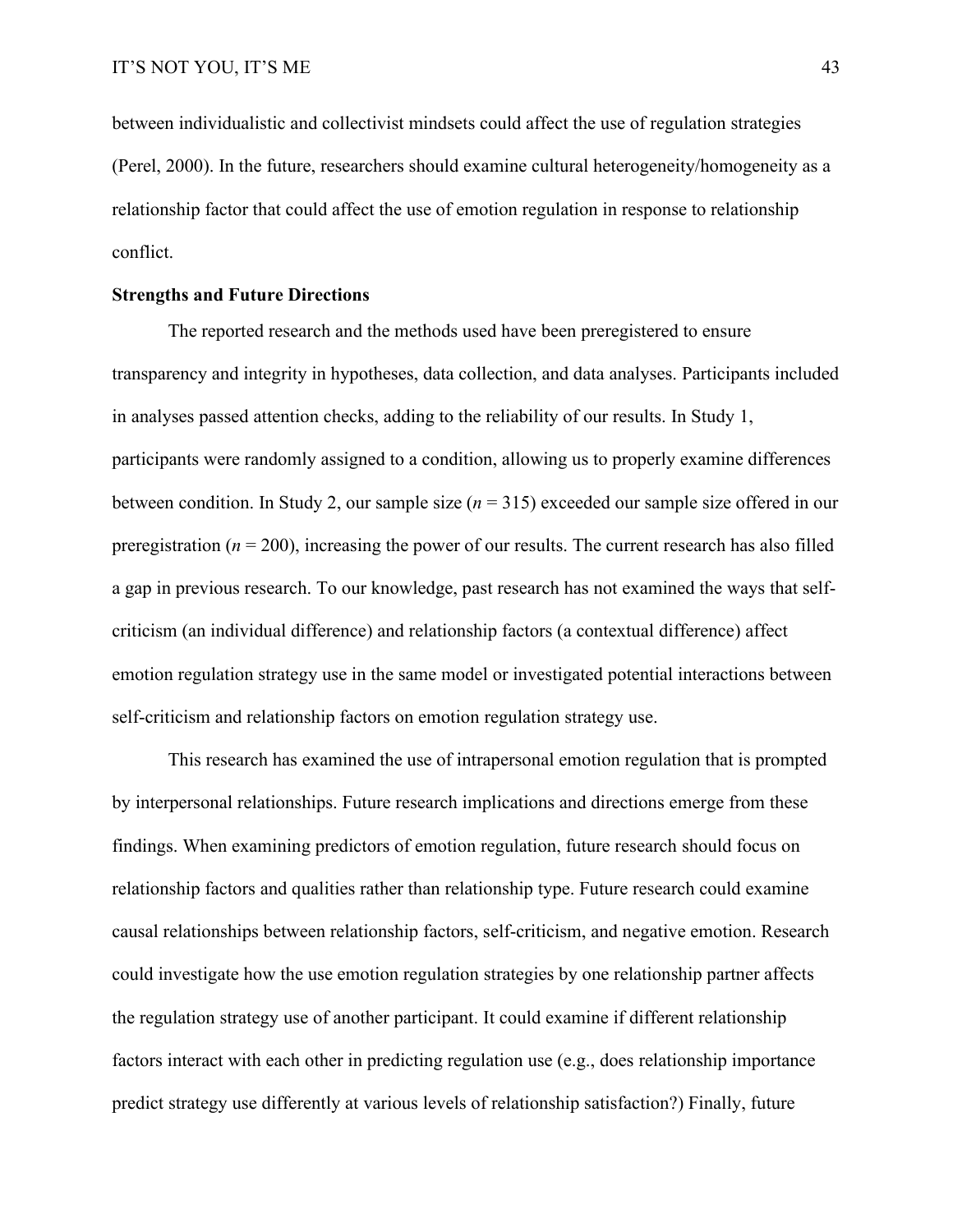research could investigate the underlying reasons that relationship factors and self-criticism impact regulation strategy use (e.g., emotion regulation motives).

In addition to research implications, these findings also have clinical implications. Various types of therapy, including Dialectical Behavioral Therapy (DBT) and Interpersonal Therapy (IPT), focus on how to increase interpersonal effectiveness and improve affective processes in response to interpersonal difficulties (Dimeff & Linehan, 2001; Lipsitz & Markowitz, 2013). Within these approaches, in addition to focusing on emotion regulation patterns, professionals should examine the predictors of maladaptive and adaptive regulation (such as self-criticism and perceptions of relationship factors) to see ways that these variables may be perpetuating habitual maladaptive strategy use.

#### **Conclusion**

In the studies presented here, we examined the effects of self-criticism and relationship factors on the use of emotion regulation strategies following relationship conflict. We found that apart from negative emotion, greater self-criticism was associated with greater maladaptive strategies, and the qualities of a relationship (relationship importance, relationship satisfaction, comfort with emotional vulnerability, and partner emotional invalidation) predict some strategy use after conflict. However, self-criticism did not predict strategy use differently in different relationship settings. This research clarifies the relationships between self-criticism, relationship factors, and emotion regulation after relationship conflict, and future research would be influential in defining the directional effects of these variables and underlying reasons for their existence.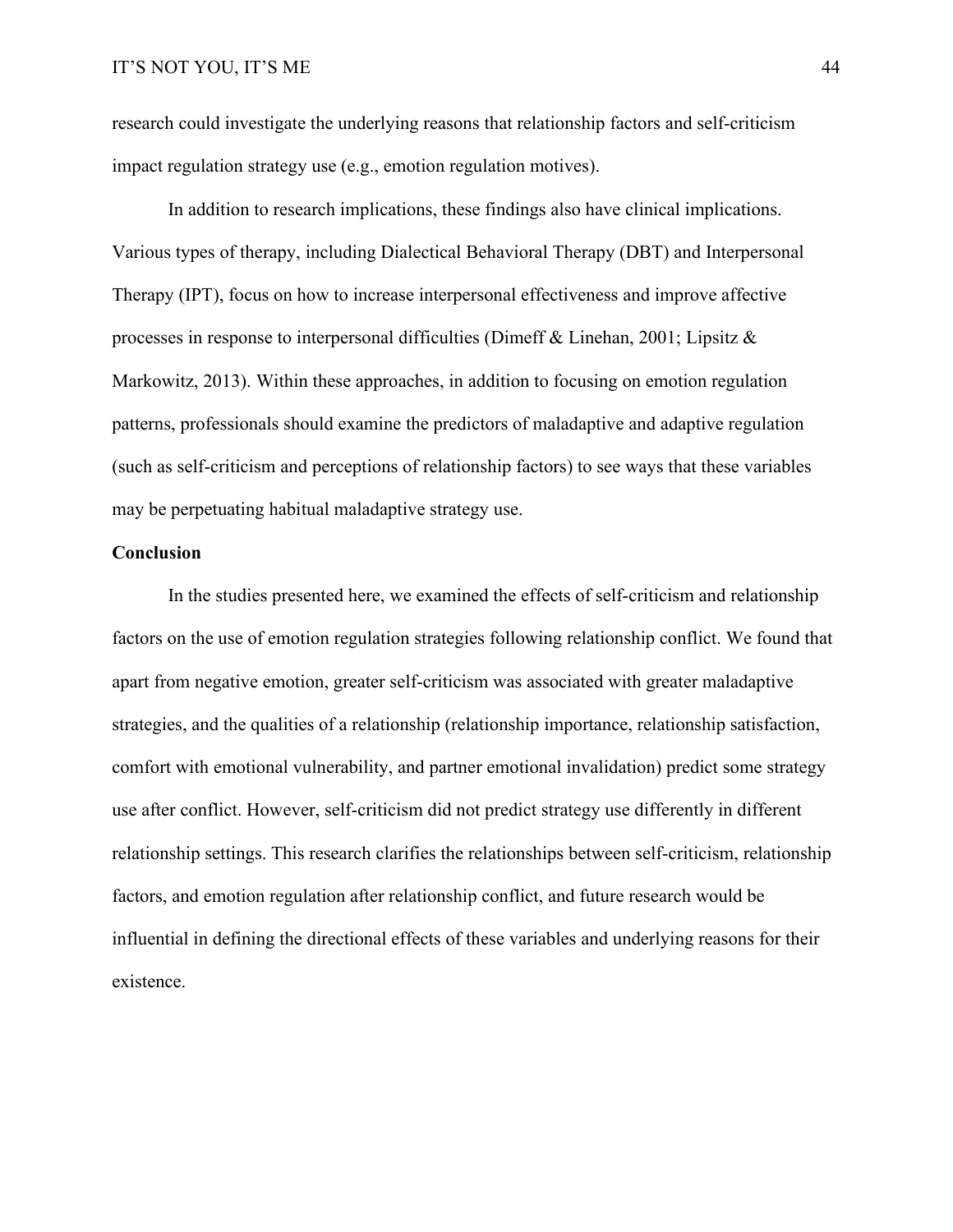#### **References**

- Aldao, A., & Nolen-Hoeksema, S. (2010). Specificity of cognitive emotion regulation strategies: A transdiagnostic examination. *Behaviour Research and Therapy*, *48*(10), 974–983. https://doi.org/10.1016/j.brat.2010.06.002
- Aldao, A., & Nolen-Hoeksema, S. (2012). The influence of context on the implementation of adaptive emotion regulation strategies. *Behaviour Research and Therapy*, *50*(7–8), 493– 501. https://doi.org/10.1016/j.brat.2012.04.004
- Aldao, A., Nolen-Hoeksema, S., & Schweizer, S. (2010). Emotion-regulation strategies across psychopathology: A meta-analytic review. *Clinical Psychology Review*, *30*(2), 217–237. https://doi.org/10.1016/j.cpr.2009.11.004
- Aron, A., Aron, E. N., & Smollan, D. (1992). Inclusion of Other in the Self Scale. *Journal of Personality and Social Psychology*, *63*(4), 596–612.
- Aune, K. S., & Comstock, J. (1991). Experience and expression of jealousy: Comparison between friends and romantics. *Psychological Reports*, *69*(1), 315–319. https://doi.org/10.2466/pr0.1991.69.1.315
- Barrett, L. F., Gross, J. J., Christensen, T. C., & Benvenuto, M. (2001). Knowing what you're feeling and knowing what to do about it: Mapping the relation between emotion differentiation and emotion regulation. *Cognition and Emotion*, *15*, 713–724. https://doi.org/10.1080/02699930143000239
- Bernstein, A., & Brantz, H. (2013). Tolerance of negative affective states (TNAS): Development and evaluation of a novel construct and measure. *Cognitive Therapy and Research*, *37*(3), 421–433. https://doi.org/10.1007/s10608-012-9471-6

Cantazaro, A., & Wei, M. (2010). Adult attachment, dependence, self-criticism, and depressive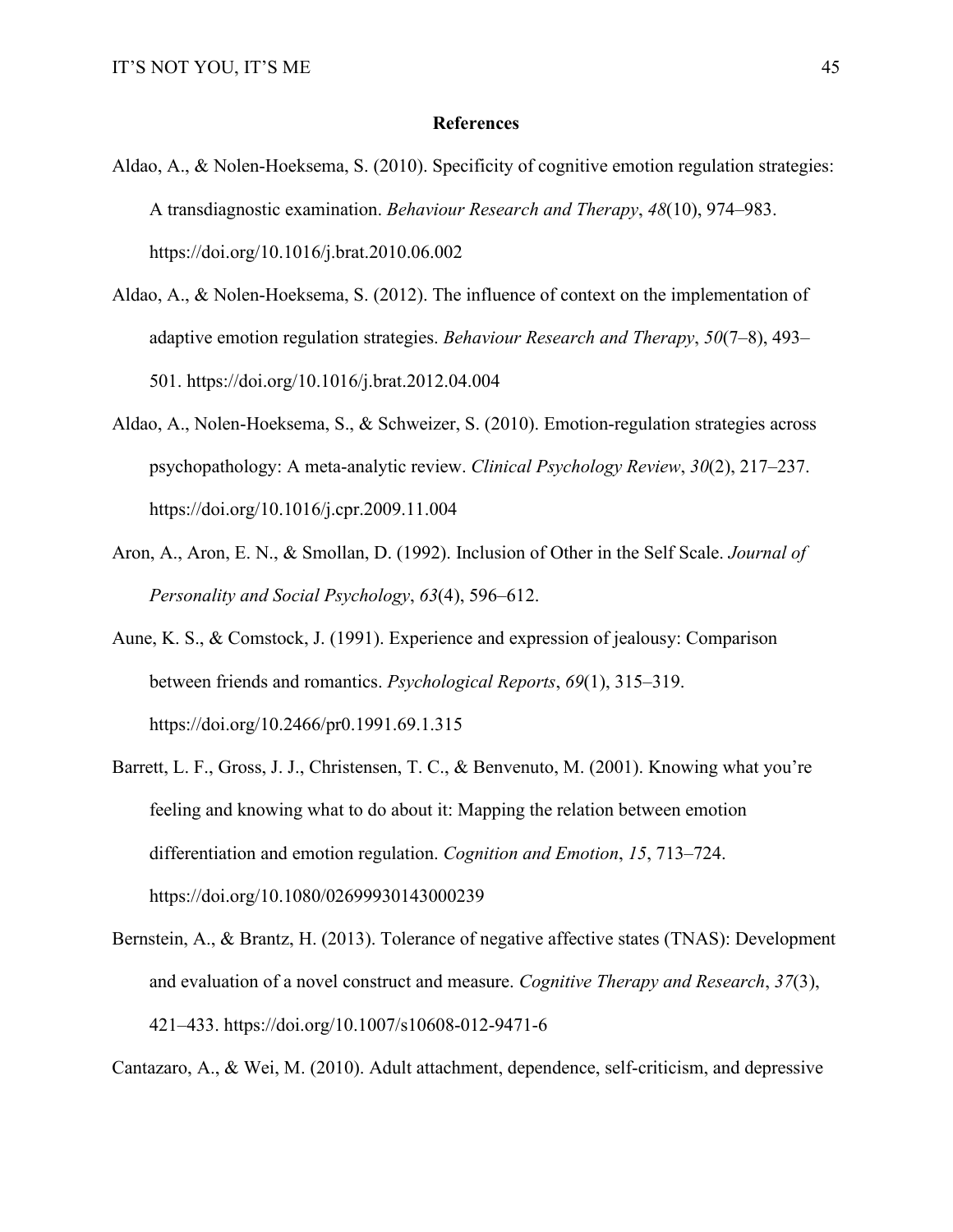symptoms: A test of a mediational model. *Journal of Personality*, *78*(4), 1135–1162. https://doi.org/10.1111/j.1467-6494.2010.00645.x

- Clark, M. S., Ouellette, R., Powell, M. C., & Milberg, S. (1987). Recipient's Mood, Relationship Type, and Helping. *Journal of Personality and Social Psychology*, *53*(1), 94–103. https://doi.org/10.1037/0022-3514.53.1.94
- De Santis, S., Falgares, G., & Kopala-Sibley, D. C. (2021). The relationship between attachment styles and internalizing/externalizing problems: The mediating role of self-criticism. *Current Psychology*, *40*(5), 2355–2365. https://doi.org/10.1007/s12144-019-00174-4
- Dimeff, L., & Linehan, M. M. (2001). Dialectical Behavior Therapy in a nutshell. *The California Psychologist*, 1–3.
- Dunkley, D. M., & Blankstein, K. R. (2000). Self-critical perfectionism, coping, hassles, and current distress: A structural equation modeling approach. *Cognitive Therapy and Research*, *24*(6), 713–730. https://doi.org/10.1023/A:1005543529245
- Dunkley, D. M., Ma, D., Lee, I. A., Preacher, K. J., & Zuroff, D. C. (2014). Advancing complex explanatory conceptualizations of daily negative and positive affect: Trigger and maintenance coping action patterns. *Journal of Counseling Psychology*, *61*(1), 93–109. https://doi.org/10.1037/a0034673
- Dunkley, D. M., Zuroff, D. C., & Blankstein, K. R. (2003). Self-critical perfectionism and daily affect: Dispositional and situational influences on stress and coping. *Journal of Personality and Social Psychology*, *84*(1), 234–252. https://doi.org/10.1037/0022-3514.84.1.234
- Farrell, A. K., Imami, L., Stanton, S. C. E., & Slatcher, R. B. (2018). Affective processes as mediators of links between close relationships and physical health. *Social and Personality Psychology Compass*, *12*(7), 1–14. https://doi.org/10.1111/spc3.12408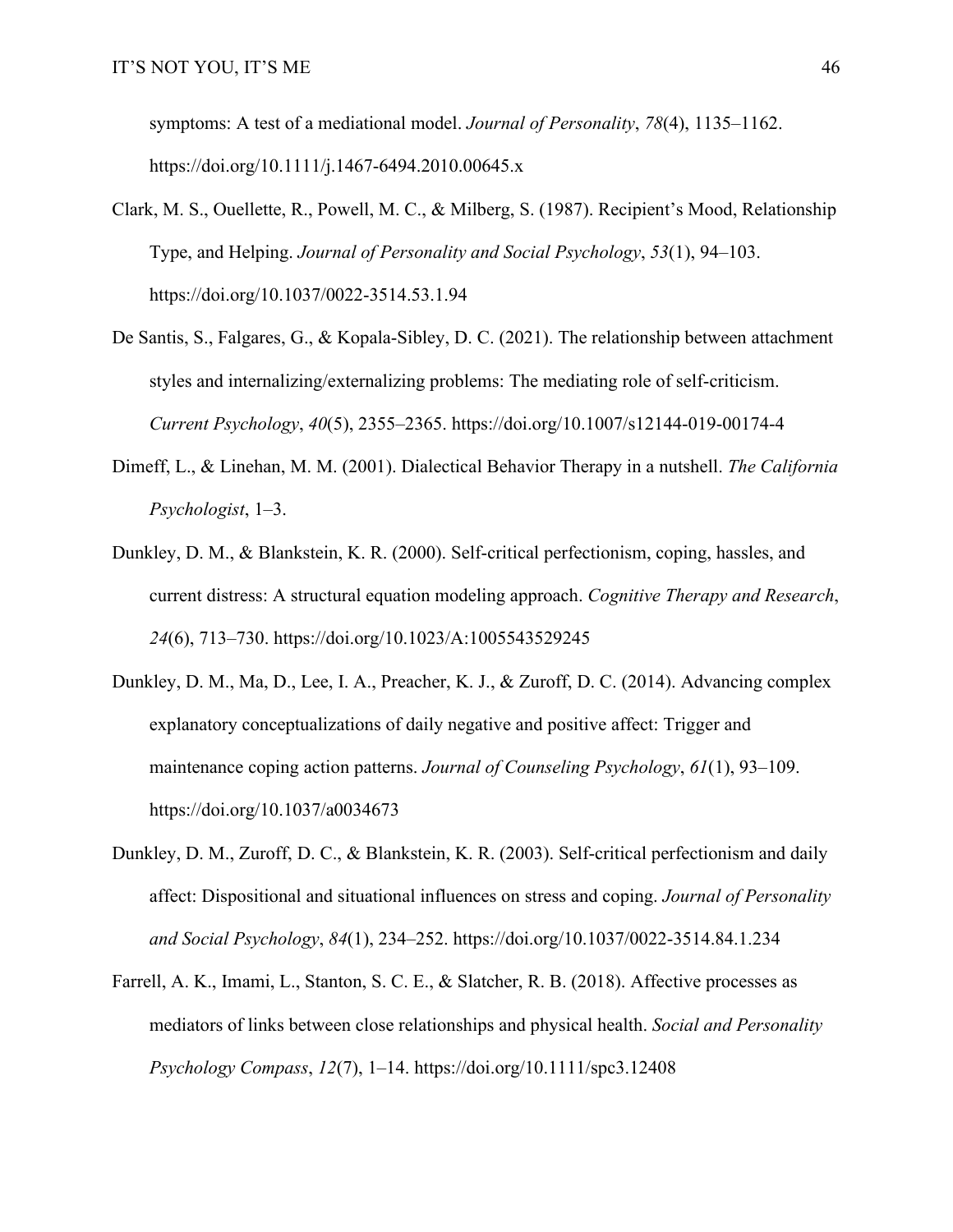- Folkman, S., & Lazarus, R. S. (1980). An analysis of coping in a middle-aged community sample. *Journal of Health and Social Behavior*, *21*, 219–239.
- Ford, B. Q., Gross, J. J., & Gruber, J. (2019). Broadening Our Field of View: The Role of Emotion Polyregulation. *Emotion Review*, *11*(3), 197–208. https://doi.org/10.1177/1754073919850314
- Fuhrman, R. W., Flannagan, D., & Matamoros, M. (2009). Behavior expectations in cross-sex friendships, same-sex friendships, and romantic relationships. *Personal Relationships*, *16*(4), 575–596. https://doi.org/10.1111/j.1475-6811.2009.01240.x
- Garnefski, N., Kraaij, V., & Spinhoven, P. (2001). Negative life events, cognitive emotion regulation and emotional problems. *Personality and Individual Relationships*, *30*, 1311– 1327. https://doi.org/10.1016/S0191-8869(00)00113-6
- Goldstein, S. E. (2011). Relational aggression in young adults' friendships and romantic relationships. *Personal Relationships*, *18*(4), 645–656. https://doi.org/10.1111/j.1475- 6811.2010.01329.x
- Gonzaga, G. C., Keltner, D., Londahl, E. A., & Smith, M. D. (2001). Love and the commitment problem in romantic relations and friendship. *Journal of Personality and Social Psychology*, *81*(2), 247–262. https://doi.org/10.1037/0022-3514.81.2.247
- Gross, J. J. (1998). The emerging field of emotion regulation: An integrative review. *Review of General Psychology*, *2*(3), 271–299.
- Gross, J. J. (2015). Emotion Regulation: Current Status and Future Prospects. *Psychological Inquiry*, *26*(1), 1–26. https://doi.org/10.1080/1047840X.2014.940781
- Gross, J. J., & John, O. P. (2003). Individual differences in two emotion regulation processes: Implications for affect, relationships, and well-being. *Journal of Personality and Social*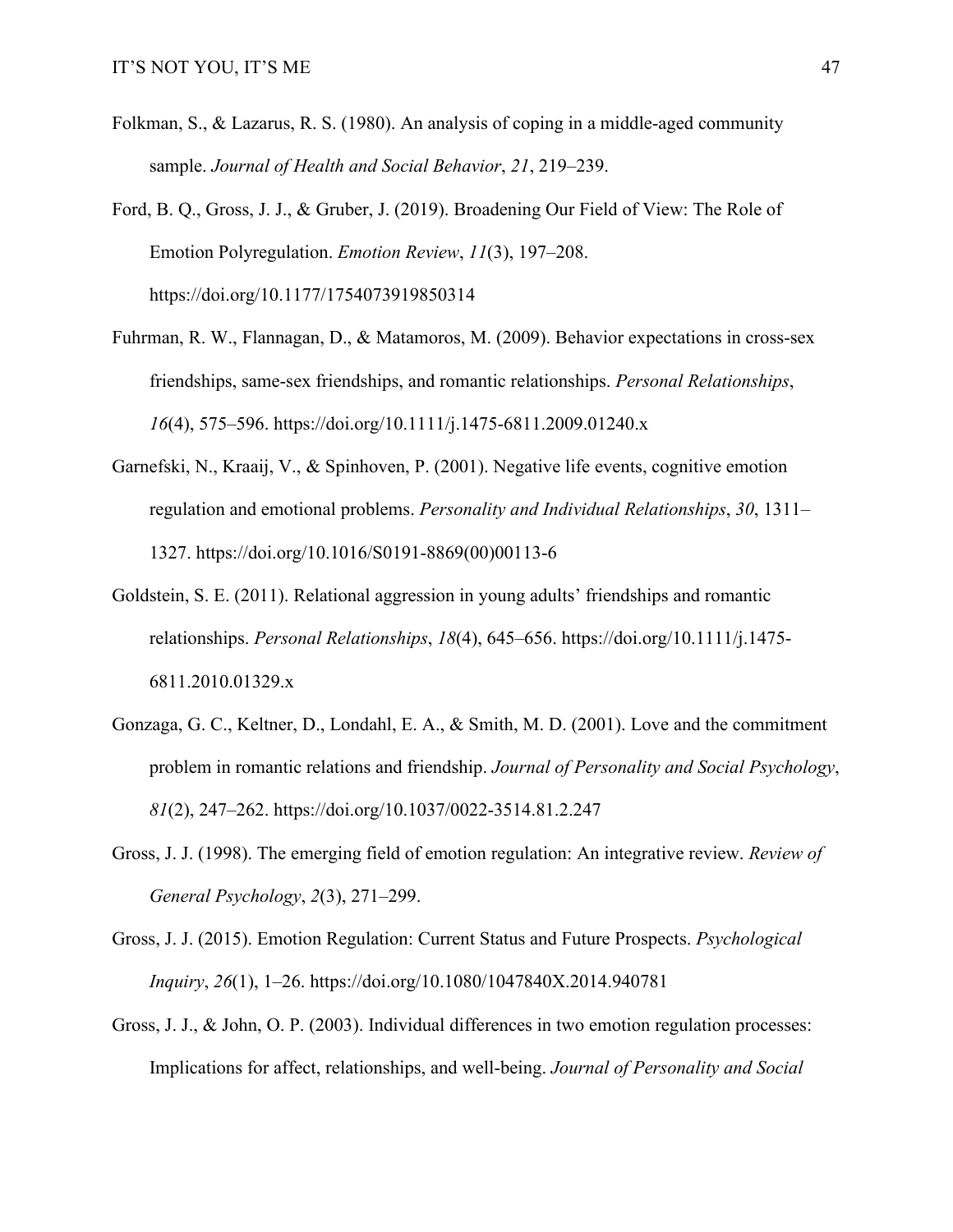*Psychology*, *85*(2), 348–362. https://doi.org/10.1037/0022-3514.85.2.348

Hayes, A. F. (2013). The PROCESS macro for SPSS and SAS (version 2.13) [Software].

- Hayes, S. C., Luoma, J. B., Bond, F. W., Masuda, A., & Lillis, J. (2006). Acceptance and Commitment Therapy: Model, processes and outcomes. *Behaviour Research and Therapy*, *44*(1), 1–25. https://doi.org/10.1016/j.brat.2005.06.006
- Holm-Denoma, J. M., Otamendi, A., & Joiner, Thomas E., J. (2008). Self-criticism as interpersonally maladaptive. In *Self-criticism and self-enhancement; theory, research, and clinical implications* (pp. 73–86). American Psychological Association.
- Holt-Lunstad, J., & Uchino, B. N. (2015). Definition and conceptualizations of social support. *Health Behavior: Theory, Research, and Practice*, *183*.
- Holt-Lunstad, J., Uchino, B. N., Smith, T. W., & Hicks, A. (2007). On the importance of relationship quality: The impact of ambivalence in friendships on cardiovascular functioning. *Annals of Behavioral Medicine*, *33*(3), 278–290. https://doi.org/10.1007/BF02879910
- Hughes, D. J., Kratsiotis, I. K., Niven, K., & Holman, D. (2020). Personality traits and emotion regulation: A targeted review and recommendations. *Emotion (Washington, D.C.)*, *20*(1), 63–67. https://doi.org/10.1037/emo0000644
- Ireland, M. J., Clough, B. A., & Day, J. J. (2017). The cognitive emotion regulation questionnaire: Factorial, convergent, and criterion validity analyses of the full and short versions. *Personality and Individual Differences*, *110*, 90–95. https://doi.org/10.1016/j.paid.2017.01.035
- Janoff-Bulman, R. (1979). Characterological versus behavioral self-blame: Inquiries into depression and rape. *Journal of Personality and Social Psychology*, *37*(10), 1798–1809.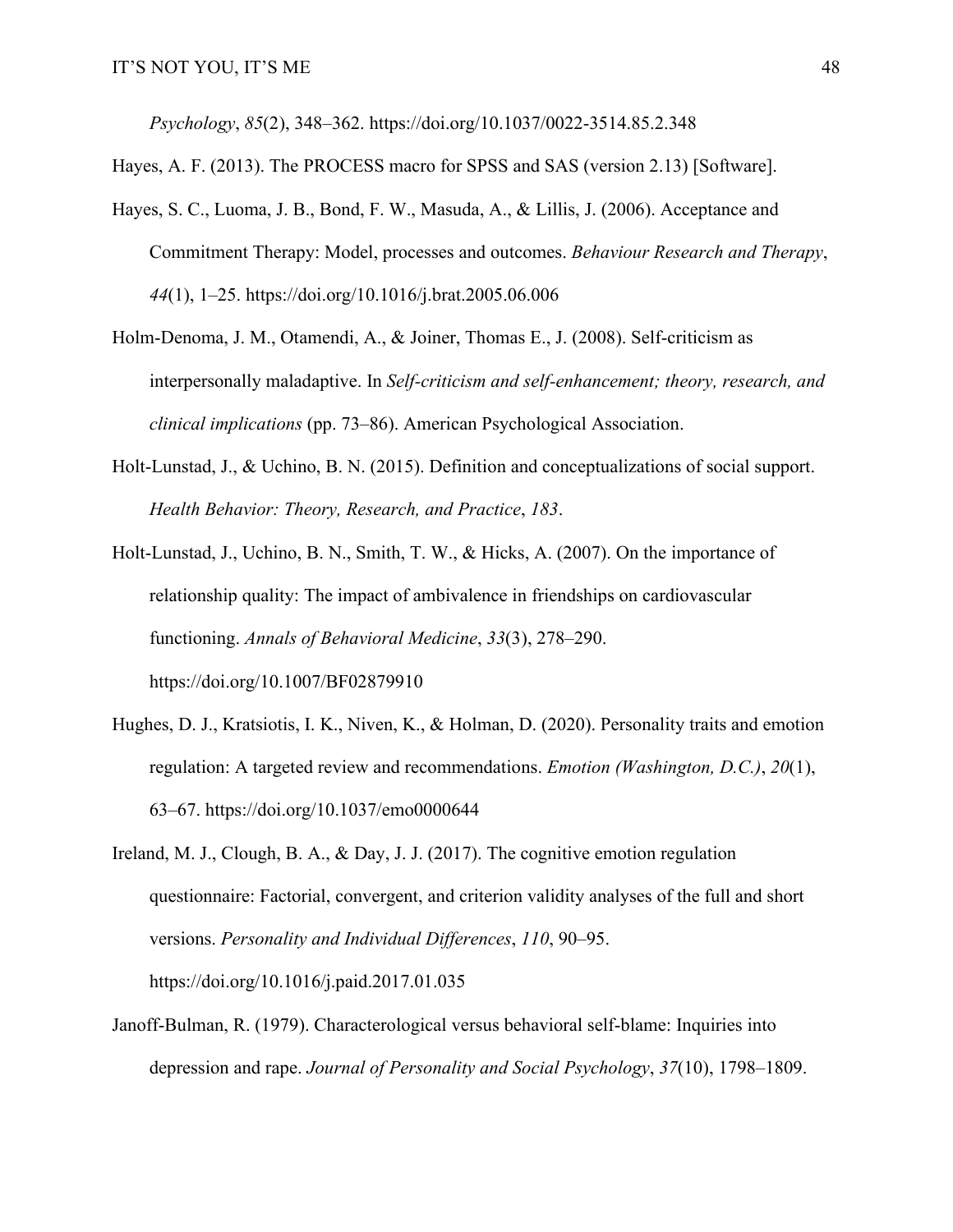https://doi.org/10.1037/0022-3514.37.10.1798

- Katz, B. A., Lustig, N., Assis, Y., & Yovel, I. (2017). Measuring regulation in the here and now: The development and validation of the state emotion regulation inventory (SERI). *Psychological Assessment*, *29*(10), 1235–1248. https://doi.org/10.1037/pas0000420
- Kito, M. (2005). Self-disclosure in romantic relationships and friendships among american and japanese college students. *Journal of Social Psychology*, *145*(2), 127–140. https://doi.org/10.3200/SOCP.145.2.127-140
- Kochendorfer, L. B., & Kerns, K. A. (2020). A meta-analysis of friendship qualities and romantic relationship outcomes in adolescence. *Journal of Research on Adolescence*, *30*(1), 4–25. https://doi.org/10.1111/jora.12505
- Koole, S. (2009). The psychology of emotion regulation: An integrative review. *Cognition and Emotion*, *23*(1), 4–41. https://doi.org/10.1080/02699930802619031
- Kraaij, V., & Garnefski, N. (2019). The Behavioral Emotion Regulation Questionnaire: Development, psychometric properties and relationships with emotional problems and the Cognitive Emotion Regulation Questionnaire. *Personality and Individual Differences*, *137*(August 2018), 56–61. https://doi.org/10.1016/j.paid.2018.07.036
- Laursen, B., & Hafen, C. A. (2010). Future directions in the study of close relationships: Conflict is bad (Except when it's not). *Social Development*, *19*(4), 858–872. https://doi.org/10.1111/j.1467-9507.2009.00546.x
- Lear, M. K., Luoma, J. B., & Chwyl, C. (2020). The influence of self-criticism and relationship closeness on peer-reported relationship need satisfaction. *Personality and Individual Differences*, *163*(April), 110087. https://doi.org/10.1016/j.paid.2020.110087

Levine, L. J., Lench, H. C., & Safer, M. A. (2009). Functions of Remembering and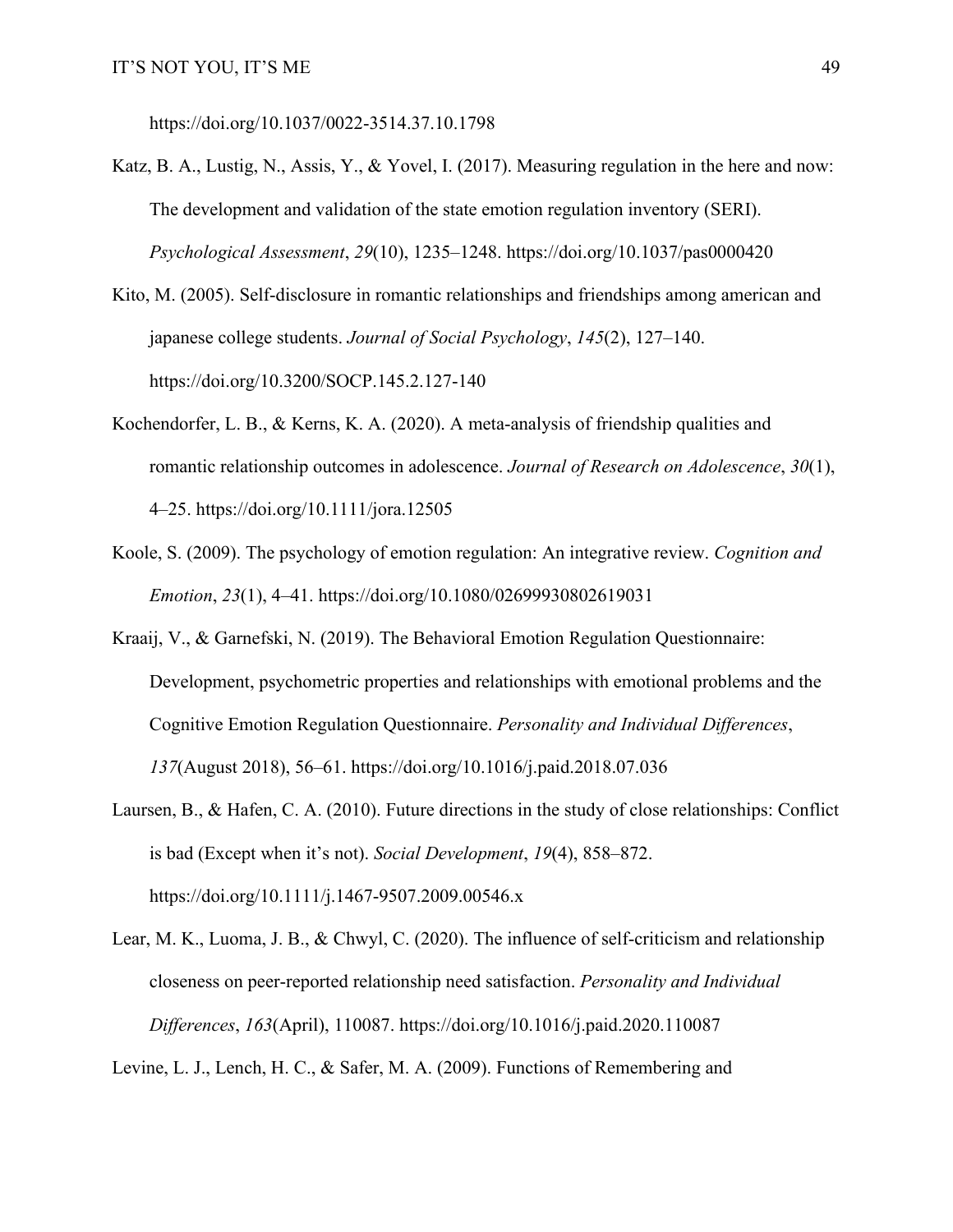Misremembering Emotion. *Applied Cognitive Psychology*, *23*, 1059–1075.

https://doi.org/10.1002/acp.1610

- Lindsey, E. W. (2020). Relationship context and emotion regulation across the life span. *Emotion (Washington, D.C.)*, *20*(1), 59–62. https://doi.org/10.1037/emo0000666
- Lipsitz, J. D., & Markowitz, J. C. (2013). Mechanisms of change in Interpersonal Therapy (IPT). *Clinical Psychology Review*, *33*(8), 1134–1147. https://doi.org/10.1016/j.cpr.2013.09.002
- Marroquín, B., & Nolen-Hoeksema, S. (2015). Emotion regulation and depressive symptoms: Close relationships as social context and influence. *Journal of Personality and Social Psychology*, *109*(5), 836–855. https://doi.org/10.1037/pspi0000034
- Martin, R. C., & Dahlen, E. R. (2005). Cognitive emotion regulation in the prediction of depression, anxiety, stress, and anger. *Personality and Individual Differences*, *39*(7), 1249– 1260. https://doi.org/10.1016/j.paid.2005.06.004
- Martins, T. C., Canavarro, M. C., & Moreira, H. (2015). Adult attachment insecurity and dyadic adjustment: The mediating role of self-criticism. *Psychology and Psychotherapy: Theory, Research and Practice*, *88*(4), 378–393. https://doi.org/10.1111/papt.12055
- Mikulincer, M., Shaver, P. R., Bar-On, N., & Ein-Dor, T. (2010). The Pushes and Pulls of Close Relationships: Attachment Insecurities and Relational Ambivalence. *Journal of Personality and Social Psychology*, *98*(3), 450–468. https://doi.org/10.1037/a0017366
- Mongrain, M., & Zuroff, D. C. (1995). Motivational and affective correlates of dependency and self-criticism. *Personality and Individual Differences*, *18*, 347–354.
- Moskowitz, D. S., & Zuroff, D. C. (1991). Contributions of personality and environmental factors to positive and negative affect in an adult community sample. *Poster Session Presented at the Meeting of the Canadian Psychological Association*.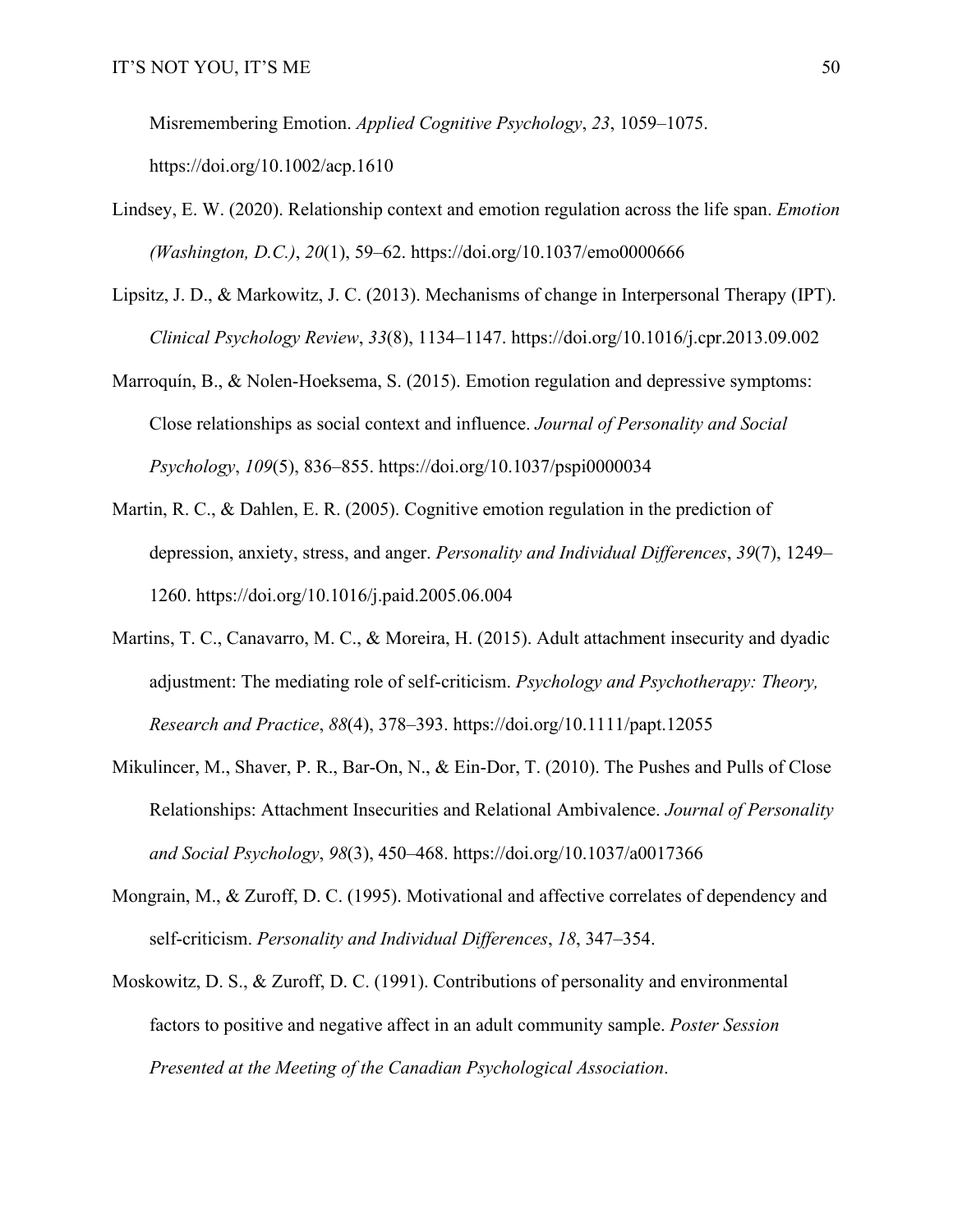- Perel, E. (2000). A tourist's view of marriage: Cross-cultural couples-challenges, choices, and implications for therapy. In *Couples on the Fault Line* (pp. 179–204).
- Ross, K. M., Rook, K., Winczewski, L., Collins, N., & Dunkel Schetter, C. (2019). Close relationships and health: The interactive effect of positive and negative aspects. *Social and Personality Psychology Compass*, *13*(6), 1–20. https://doi.org/10.1111/spc3.12468
- Santor, D. A., Pringle, J. D., & Israeli, A. L. (2000). Enhancing and disrupting cooperative behavior in couples: Effects of dependency and self-criticism following favorable and unfavorable performance feedback. *Cognitive Therapy and Research*, *24*(4), 379–397. https://doi.org/10.1023/A:1005523602102
- Schneider, T. R. (2004). The role of neuroticism on psychological and physiological stress responses. *Journal of Experimental Social Psychology*, *40*(6), 795–804. https://doi.org/10.1016/j.jesp.2004.04.005
- Schreiber, R. E., & Veilleux, J. C. (2022). Perceived invalidation of emotion uniquely predicts affective distress: Implications for the role of interpersonal factors in emotional experience. *Personality and Individual Differences*, *184*(August 2021), 111191. https://doi.org/10.1016/j.paid.2021.111191
- Sedikides, C., & Michelle, L. (2008). On when self-enhancement and self-criticism function adaptively and maladaptively. In *Self-criticism and self-enhancement; theory, research, and clinical implications* (pp. 181–198). American Psychological Association.
- Shiffman, S., Stone, A. A., & Hufford, M. R. (2008). Ecological momentary assessment. *Annual Review of Clinical Psychology*, *4*, 1–32. https://doi.org/10.1146/annurev.clinpsy.3.022806.091415

Southward, M. W., Heiy, J. E., & Cheavens, J. S. (2019). Emotions as context: Do the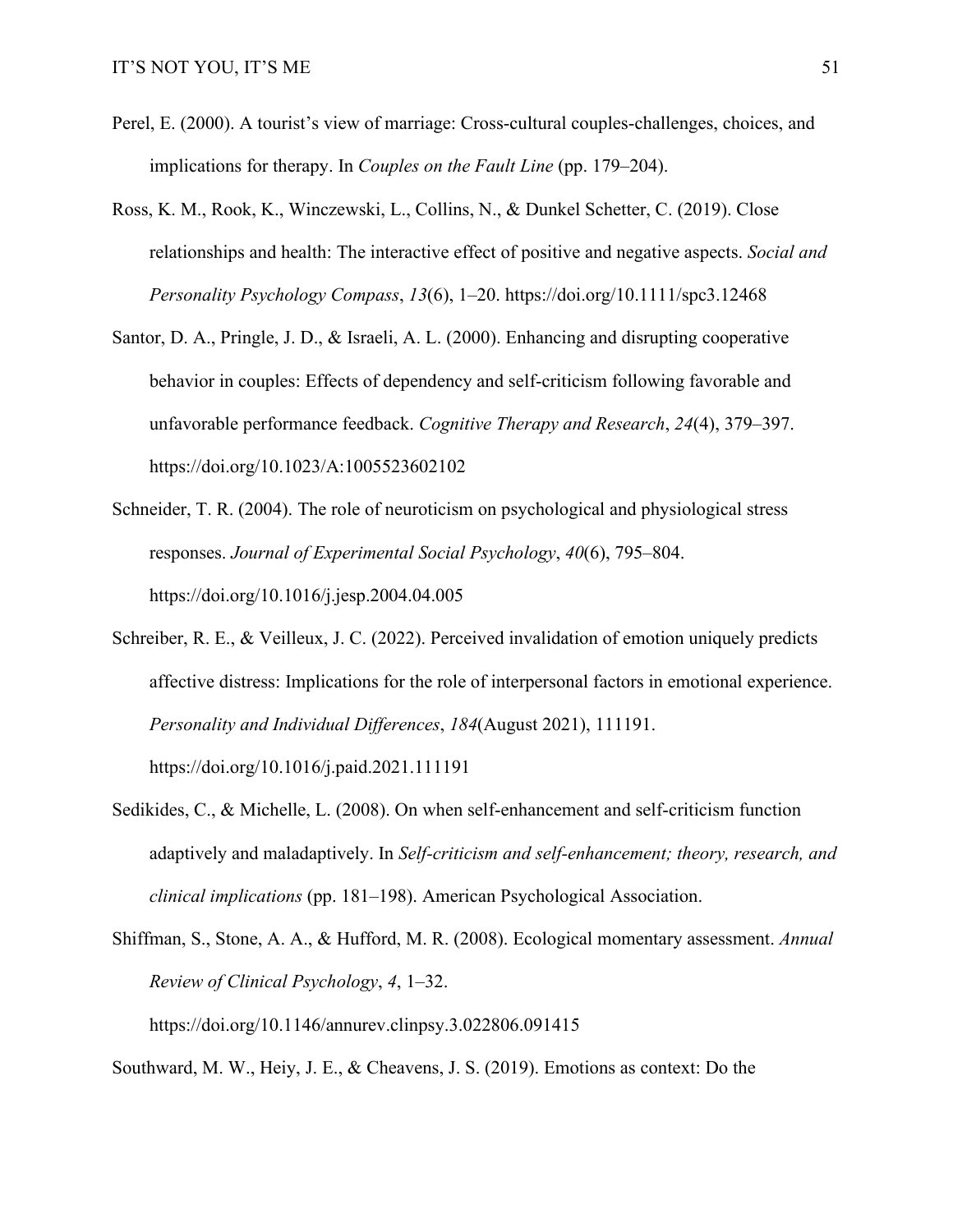naturalistic effects of emotion regulation strategies depend on the regulated emotion? *Journal of Social and Clinical Psychology*, *38*(6), 451–474. https://doi.org/10.1521/jscp.2019.38.6.451

- Sumter, S. R., Valkenburg, P. M., & Peter, J. (2013). Perceptions of love across the lifespan: Differences in passion, intimacy, and commitment. *International Journal of Behavioral Development*, *37*(5), 417–427. https://doi.org/10.1177/0165025413492486
- Tamir, M. (2016). Why Do People Regulate Their Emotions? A Taxonomy of Motives in Emotion Regulation. *Personality and Social Psychology Review*, *20*(3), 199–222. https://doi.org/10.1177/1088868315586325
- Tang, Y., & Huang, Y. (2019). Contextual factors influence the selection of specific and broad types of emotion regulation strategies. *British Journal of Social Psychology*, *58*(4), 1008– 1033. https://doi.org/10.1111/bjso.12313
- Thompson, R., & Zuroff, D. C. (2004). The Levels of Self-Criticism Scale: Comparative selfcriticism and internalized self-criticism. *Personality and Individual Differences*, *36*(2), 419– 430. https://doi.org/10.1016/S0191-8869(03)00106-5
- Vater, A., & Schröder-Abé, M. (2015). Explaining the link between personality and relationship satisfaction: Emotion regulation and interpersonal behaviour in conflict discussions. *European Journal of Personality*, *29*(2), 201–215. https://doi.org/10.1002/per.1993
- Watson, D., & Clark, L. A. (1994). *The PANAS-X: Manual for the positive and negative affect schedule-expanded form.*
- Wei, M., Vogel, D. L., Ku, T. Y., & Zakalik, R. A. (2005). Adult attachment, affect regulation, negative mood, and interpersonal problems: The mediating roles of emotional reactivity and emotional cutoff. *Journal of Counseling Psychology*, *52*(1), 14–24.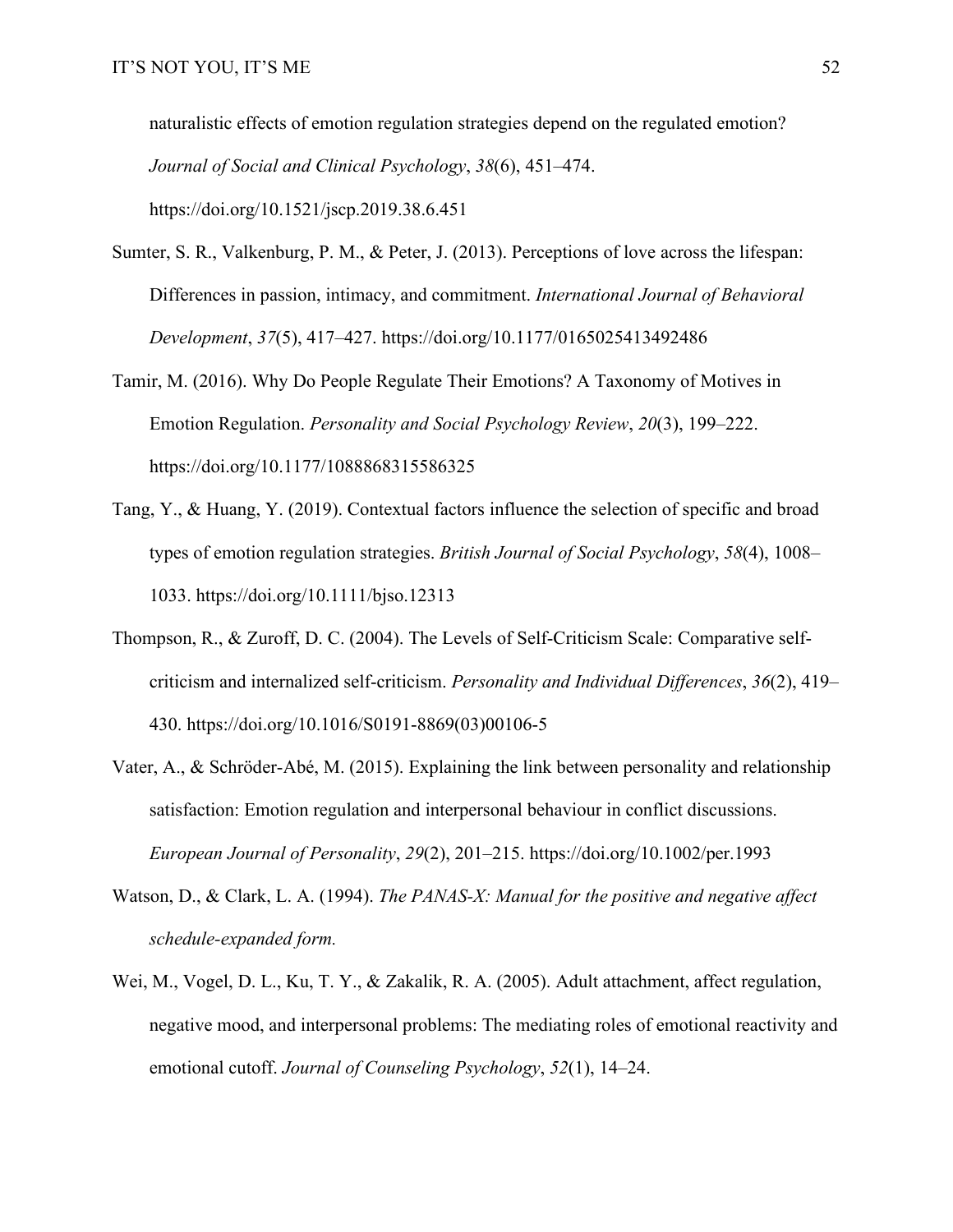https://doi.org/10.1037/0022-0167.52.1.14

- Werner, A. M., Tibubos, A. N., Rohrmann, S., & Reiss, N. (2019). The clinical trait selfcriticism and its relation to psychopathology: A systematic review – Update. *Journal of Affective Disorders*, *246*(June 2018), 530–547. https://doi.org/10.1016/j.jad.2018.12.069
- Whiffen, V. E., Aube, J., Thompson, J., & Campbell, T. L. (2000). Attachment beliefs and interpersonal contexts associated with dependency and self-criticism. *Journal of Social and Clinical Psychology*, *19*, 184–205.
- Wood, J. V., Heimpel, S. A., Manwell, L. A., & Whittington, E. J. (2009). This Mood Is Familiar and I Don't Deserve to Feel Better Anyway: Mechanisms Underlying Self-Esteem Differences in Motivation to Repair Sad Moods. *Journal of Personality and Social Psychology*, *96*(2), 363–380. https://doi.org/10.1037/a0012881
- Zielinski, M. J., & Veilleux, J. C. (2018). The perceived invalidation of emotion scale (PIES): Development and psychometric properties of a novel measure of current emotion invalidation. *Psychological Assessment*, *30*(11), 1454–1467. https://doi.org/10.1037/pas0000584
- Zuroff, D. C., & Duncan, N. (1999). Self-criticism and conflict resolution in romantic couples. *Canadian Journal of Behavioural Science*, *31*(3), 137–149. https://doi.org/10.1037/h0087082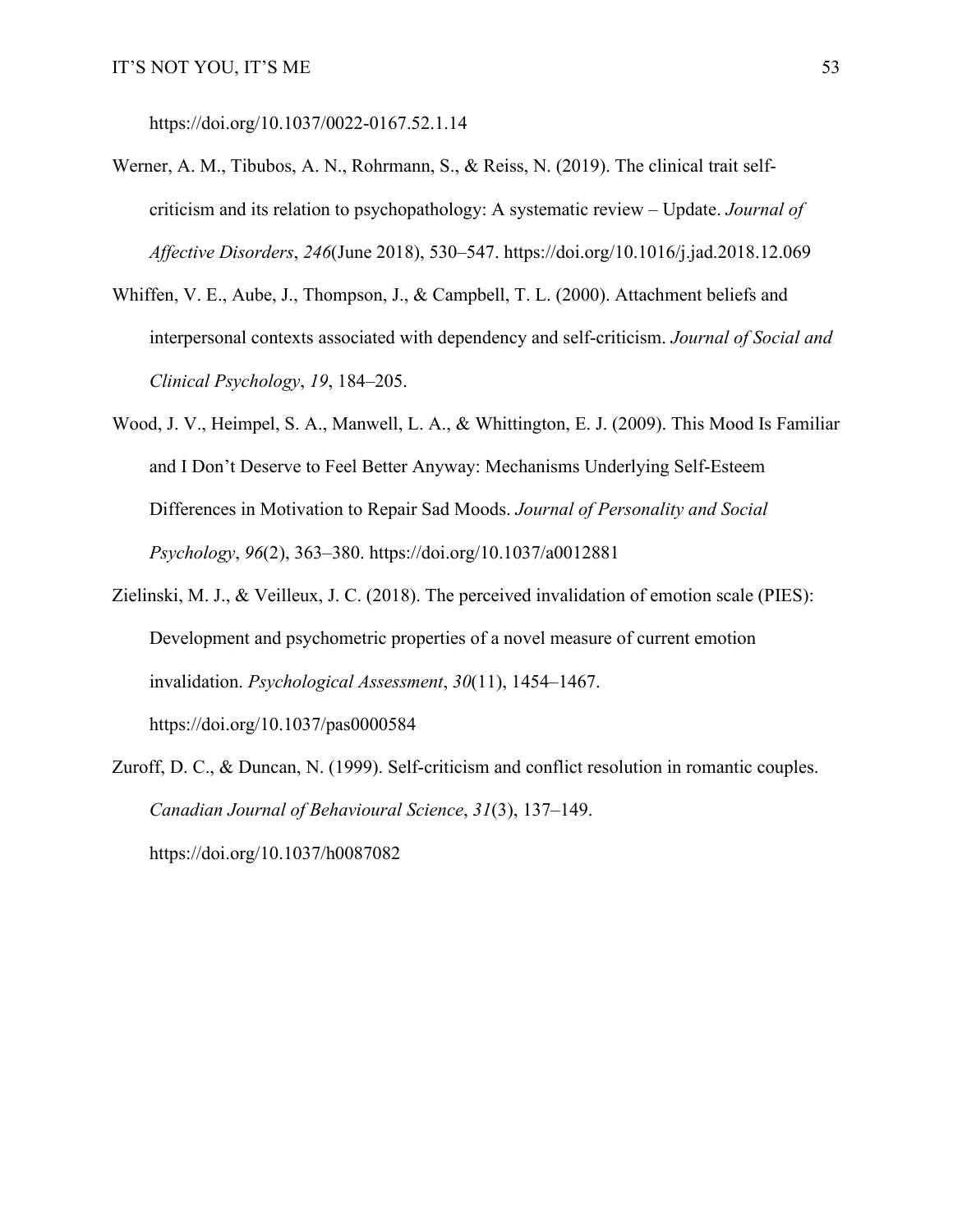## **Supplemental Materials**

Table A*. Intercorrelations of CERQ, BERQ, Self-Criticism, and After Conflict Emotion Scales*

|                  | Variable        |          | 2.      | 3.       | 4.       | 5.       | 6.                       | 7.                       | 8.      | 9.       | 10.     | 11.     | 12.     | 13.                      | 14.     | 15.     | 16.     |
|------------------|-----------------|----------|---------|----------|----------|----------|--------------------------|--------------------------|---------|----------|---------|---------|---------|--------------------------|---------|---------|---------|
| $\overline{1}$ . | Self-Blame      | $- -$    |         |          |          |          |                          |                          |         |          |         |         |         |                          |         |         |         |
| 2.               | Rumination      | $.29**$  | $-$     |          |          |          |                          |                          |         |          |         |         |         |                          |         |         |         |
| 3.               | Catastrophizing | $.10\,$  | $.55**$ | --       |          |          |                          |                          |         |          |         |         |         |                          |         |         |         |
| 4.               | Other Blame     | $-.52**$ | $.22**$ | $.28**$  |          |          |                          |                          |         |          |         |         |         |                          |         |         |         |
| 5.               | Positive        | $.20**$  | .09     | $-.16*$  | $-.24**$ | $-$      |                          |                          |         |          |         |         |         |                          |         |         |         |
|                  | Reappraisal     |          |         |          |          |          |                          |                          |         |          |         |         |         |                          |         |         |         |
| 6.               | Refocusing on   | $.25**$  | $.42**$ | .10      | $-.12$   | $.56**$  | $\overline{\phantom{m}}$ |                          |         |          |         |         |         |                          |         |         |         |
|                  | Planning        |          |         |          |          |          |                          |                          |         |          |         |         |         |                          |         |         |         |
| 7.               | Acceptance      | $.18*$   | $.46**$ | $.34**$  | $.26**$  | .06      | .11                      | $\overline{\phantom{a}}$ |         |          |         |         |         |                          |         |         |         |
| 8.               | Positive        | .10      | .11     | .14      | $-.06$   | $.37**$  | $.32**$                  | .13                      |         |          |         |         |         |                          |         |         |         |
|                  | Refocusing      |          |         |          |          |          |                          |                          |         |          |         |         |         |                          |         |         |         |
| 9.               | Putting into    | .03      | .03     | $-.28**$ | .05      | $.51**$  | $.33**$                  | $.17*$                   | $.27**$ |          |         |         |         |                          |         |         |         |
|                  | Perspective     |          |         |          |          |          |                          |                          |         |          |         |         |         |                          |         |         |         |
| 10.              | Seeking         | $-.03$   | $.27**$ | $.21**$  | .15      | .12      | .14                      | $.31**$                  | $.33**$ | $.24**$  |         |         |         |                          |         |         |         |
|                  | Distraction     |          |         |          |          |          |                          |                          |         |          |         |         |         |                          |         |         |         |
| 11.              | Withdrawal      | $.22*$   | $.51**$ | $.47**$  | $.20**$  | $-.19**$ | .11                      | $.33**$                  | .04     | $-.04$   | $.15*$  |         |         |                          |         |         |         |
| 12.              | Ignoring        | .13      | $.16*$  | $.26**$  | .06      | $-.05$   | .01                      | $.33**$                  | $.29**$ | .07      | $.41**$ | $.35**$ | $-$     |                          |         |         |         |
| 13.              | Actively        | .09      | .06     | $-.11$   | $-.09$   | $.42**$  | $.57**$                  | .009                     | .15     | $.18*$   | $-.06$  | $-.09$  | $-.19*$ | $\overline{\phantom{a}}$ |         |         |         |
|                  | Approaching     |          |         |          |          |          |                          |                          |         |          |         |         |         |                          |         |         |         |
| 14.              | Seeking Social  | $-.08$   | $.30**$ | $.20**$  | $.32**$  | .06      | $.28**$                  | $.20**$                  | .02     | .05      | $.15*$  | .14     | $-.12$  | $.21**$                  |         |         |         |
|                  | Support         |          |         |          |          |          |                          |                          |         |          |         |         |         |                          |         |         |         |
| 15.              | Internalized    | .12      | $.43**$ | $.20**$  | $.20**$  | .01      | $.17*$                   | $.26**$                  | .04     | .08      | $.20**$ | $.36**$ | $.20**$ | .01                      | .11     | $-$     |         |
|                  | Self-Criticism  |          |         |          |          |          |                          |                          |         |          |         |         |         |                          |         |         |         |
| 16.              | Comparative     | .09      | $.18*$  | $.15*$   | .02      | $-.11$   | .11                      | .11                      | $-.09$  | $-.11$   | .01     | $.20**$ | .12     | $-.07$                   | .02     | .49**   |         |
|                  | Self-Criticism  |          |         |          |          |          |                          |                          |         |          |         |         |         |                          |         |         |         |
| 17.              | After Conflict  | $.24**$  | $.52**$ | $.53**$  | $.17*$   | $-.19*$  | $.27**$                  | $.27**$                  | .04     | $-.20**$ | $.17*$  | $.49**$ | $.30**$ | $-.05$                   | $.20**$ | $.32**$ | $.26**$ |
|                  | Negative        |          |         |          |          |          |                          |                          |         |          |         |         |         |                          |         |         |         |
|                  | Emotion         |          |         |          |          |          |                          |                          |         |          |         |         |         |                          |         |         |         |

\**p* < .05, \*\**p* < .01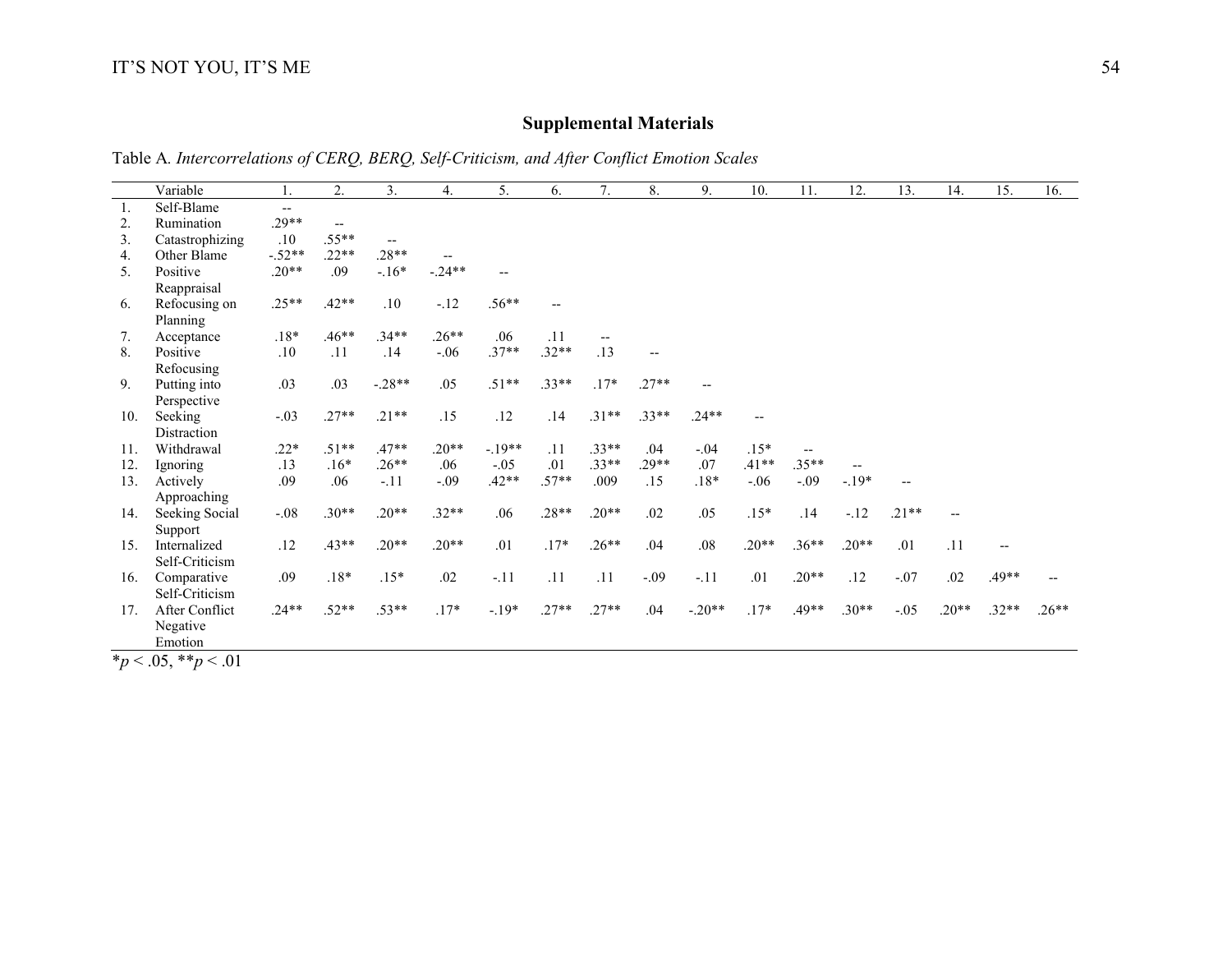| Item                                                                        | Avoidance | Adaptive | Active<br>Blaming | Cognitive<br>Focus |
|-----------------------------------------------------------------------------|-----------|----------|-------------------|--------------------|
| I tried to think about other things                                         | .73       |          |                   |                    |
| I pretended as if nothing was wrong                                         | .72       |          |                   |                    |
| I did other things to distract myself                                       | .69       |          |                   |                    |
| I isolated myself                                                           | .47       |          |                   |                    |
| I let thoughts and reactions to the conflict pass                           |           | .69      |                   |                    |
| through me without either obsessing over them<br>or avoiding them           |           |          |                   |                    |
| I talked with the person directly about how to                              | $-.45$    | .64      |                   |                    |
| approach the situation                                                      |           |          |                   |                    |
| I took action to address the conflict directly                              | $-.50$    | .64      |                   |                    |
| I tried to put the conflict into perspective with                           |           | .55      |                   |                    |
| other things in my life                                                     |           |          |                   |                    |
| I tried to think about the conflict from a                                  |           | .48      |                   |                    |
| different angle                                                             |           |          |                   |                    |
| I calmed myself down with sensory activities                                |           | .46      |                   |                    |
| (exercise, music, taking a shower)                                          |           |          |                   |                    |
| I blamed the other person for the mistakes they<br>made during the conflict |           |          | .77               |                    |
| I lashed out at the other person to make sure                               |           |          | .75               |                    |
| they knew how I felt                                                        |           |          |                   |                    |
| I tried to think about how the other person felt                            |           |          | $-.56$            |                    |
| in the situation                                                            |           |          |                   |                    |
| I shut down and shut the other person out                                   |           |          | .47               |                    |
| I thought about the conflict continuously                                   |           |          |                   | $-.76$             |
| I blamed myself for the mistakes I made during<br>the conflict              |           |          |                   | $-.69$             |
| I thought about how terrible this conflict was<br>for my relationship       |           |          |                   | $-.68$             |
| I reached out to someone to comfort me                                      |           |          |                   | $-.50$             |

Table B. *Exploratory factor analysis of study 2 emotion regulation items*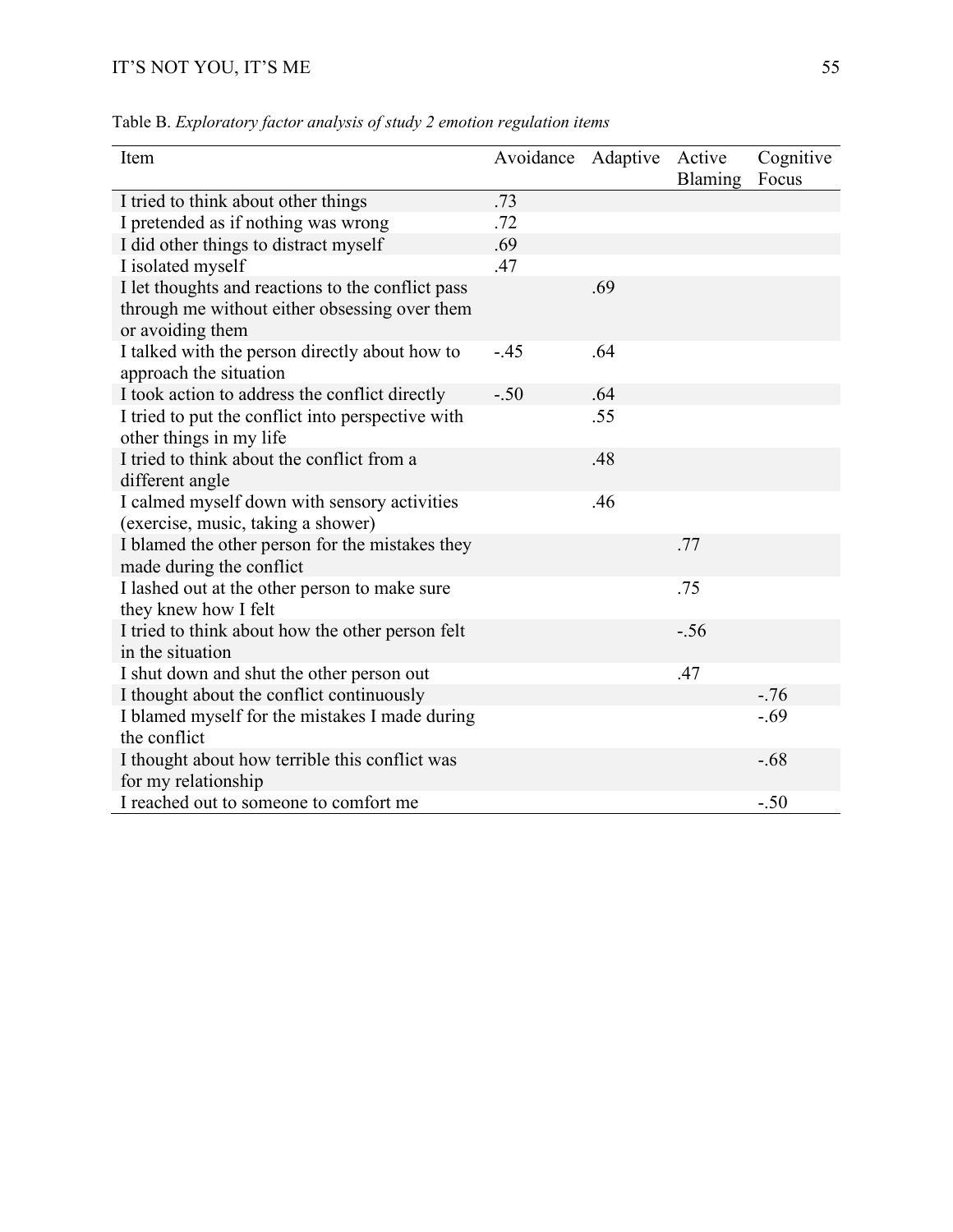|                       |          |             | Self-Criticism |             |             | Rel. Importance |             |
|-----------------------|----------|-------------|----------------|-------------|-------------|-----------------|-------------|
|                       |          | Effect (SE) | <b>LLCI</b>    | <b>ULCI</b> | Effect (SE) | LLCI            | <b>ULCI</b> |
| Cognitive Focus       | Direct   | .05(.05)    | $-.06$         | .15         | .10(.05)    | .02             | .19         |
|                       | Indirect | .28(.04)    | .19            | .37         | .04(.04)    | $-.05$          | .12         |
| <b>Active Blaming</b> | Direct   | .20(.06)    | .08            | .33         | $-.22(.05)$ | $-.33$          | $-.11$      |
|                       | Indirect | .06(.03)    | .02            | .12         | .01(.01)    | $-.01$          | .05         |
| Avoidance             | Direct   | .21(.06)    | .09            | .34         | $-17(0.05)$ | $-.28$          | $-.06$      |
|                       | Indirect | .13(.03)    | .08            | .20         | .02(.02)    | $-.02$          | .07         |
| Adaptive              | Direct   | $-.24(.05)$ | $-.34$         | $-.14$      | .18(.05)    | .09             | .27         |
|                       | Indirect | .09(.02)    | .05            | .14         | .01(.01)    | $-.01$          | .03         |

Table C. *Direct and indirect effects of self-criticism and relationship importance on regulation strategies*

Figure A. *Mediated model with cognitive focus outcome*



 $R^2 = .08$ ,  $F(1, 313) = 25.81$ ,  $p < .001$ \**p* < .05, \*\**p* < .01, *\*\*\*p < .001*

Figure C. *Mediated model with avoidance outcome* 



 $R^2 = .17$ ,  $F(2, 312) = 32.71$ ,  $p < .001$ \**p* < .05, \*\**p* < .01, *\*\*\*p < .001*

Figure B. *Mediated model with active blaming outcome* 



\**p* < .05, \*\**p* < .01, *\*\*\*p < .001*



Figure D. *Mediated model with adaptive strategies outcome*

\**p* < .05, \*\**p* < .01, *\*\*\*p < .001*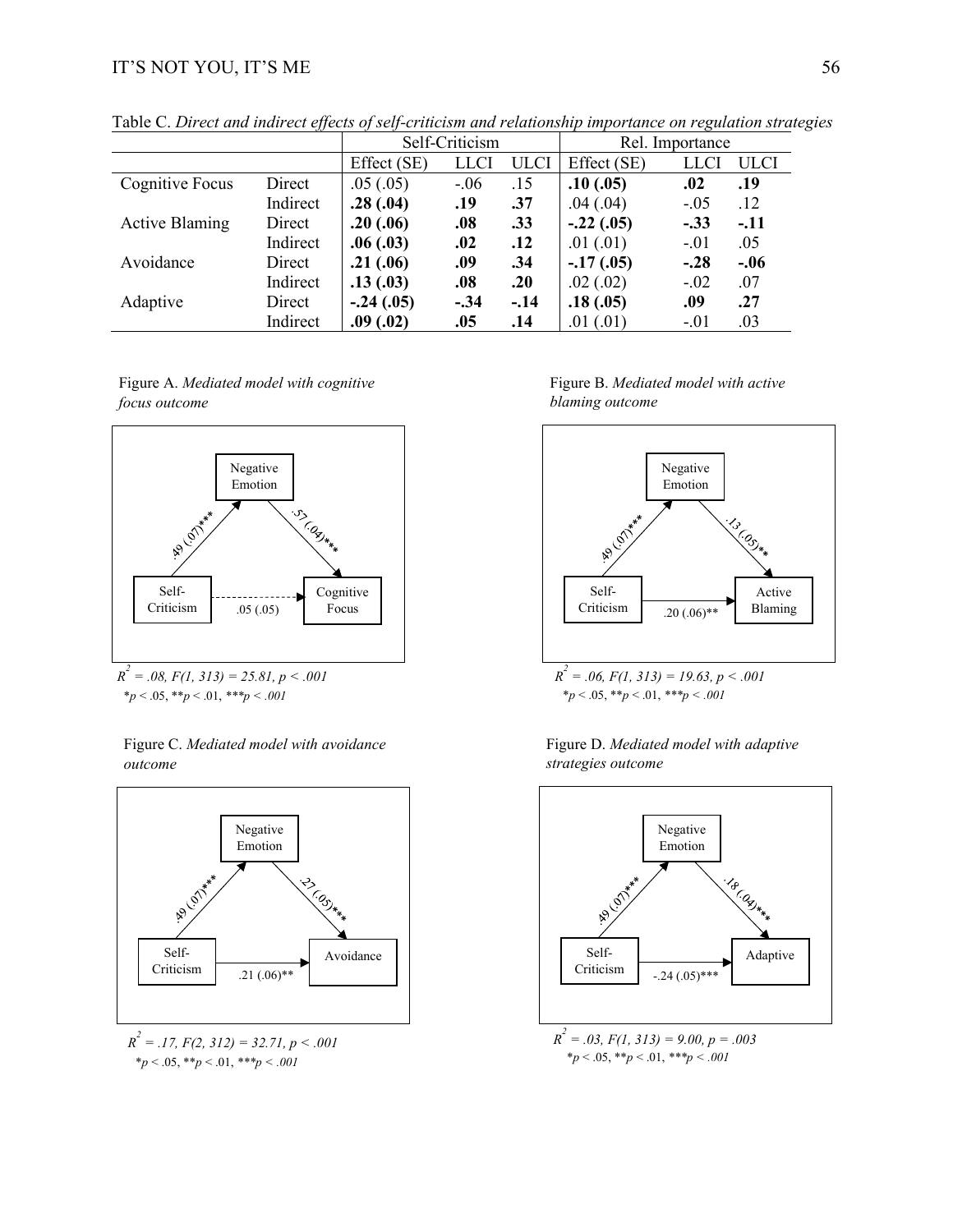## **Appendix A**

*Cognitive Emotion Regulation Questionnaire (CERQ) Revisions*

|                | Original Item                                                                                    | Revised Item                                                                                   | Subscale               |
|----------------|--------------------------------------------------------------------------------------------------|------------------------------------------------------------------------------------------------|------------------------|
| $\mathbf{1}$   | I feel that I am the one to blame for<br>it.                                                     | I felt that I was the one to blame for it                                                      | Self-blame             |
| $\overline{c}$ | I think that I have to accept that this<br>has happened                                          | I thought I had to accept that it<br>happened                                                  | Acceptance             |
| 3              | I often think about how I feel about<br>what I have experienced                                  | I often thought about my feelings about<br>what I experienced                                  | Rumination             |
| 4              | I think of nicer things than what I<br>have experienced                                          | I thought of nicer things than what I<br>experienced                                           | Positive Refocusing    |
| 5              | I think of what I can do best                                                                    | I thought of what I could do best                                                              | Refocusing on Planning |
| 6              | I think I can learn something from<br>the situation                                              | I thought I could learn something from<br>the situation                                        | Positive Reappraisal   |
| 7              | I think that it all could have been<br>much worse                                                | I thought that it all could have been<br>much worse                                            | Putting in Perspective |
| $8\,$          | I often think that what I have<br>experienced is much worse than what<br>others have experienced | I often thought that what I experienced<br>was much worse than what others have<br>experienced | Catastrophizing        |
| 9              | I feel that others are to blame for it.                                                          | I felt that the other person was to blame<br>for it                                            | Other Blame            |
| 10             | I feel that I am the one who is<br>responsible for what has happened                             | I felt that I was responsible for what<br>happened                                             | Self-blame             |
| 11             | I think that I have to accept the<br>situation                                                   | I thought I had to accept the situation                                                        | Acceptance             |
| 12             | I am preoccupied with what I think<br>and feel about what I have<br>experienced                  | I was preoccupied with what I thought<br>and felt about what I experienced                     | Rumination             |
| 13             | I think of pleasant things that have<br>nothing to do with it                                    | I thought of pleasant things that had<br>nothing to do with it                                 | Positive Refocusing    |
| 14             | I think about how I can best cope<br>with the situation                                          | I thought about how I could best cope<br>with the situation                                    | Refocusing on Planning |
| 15             | I think that I can become a stronger<br>person as a result of what has<br>happened               | I thought I could become a stronger<br>person because of what happened                         | Positive Reappraisal   |
| 16             | I think that other people go through<br>much worse experiences.                                  | I thought that other people go through<br>much worse experiences                               | Putting in Perspective |
| 17             | I keep thinking about how terrible it<br>is what I have experienced                              | I kept thinking about how terrible the<br>experience was                                       | Catastrophizing        |
| 18             | I feel that others are responsible for<br>what has happened                                      | I felt that the other person was<br>responsible for what happened                              | Other Blame            |
| 19             | I think about the mistakes I have<br>made in this matter                                         | I thought about the mistakes I made in<br>this matter                                          | Self-Blame             |
| 20             | I think that I cannot change anything<br>about it.                                               | I thought that I could not change<br>anything about it                                         | Acceptance             |
| 21             | I want to understand why I feel the<br>way I do about what I have<br>experienced                 | I wanted to understand why I felt the<br>way I did about what I experienced                    | Rumination             |
| 22             | I think of something nice instead of<br>what has happened                                        | I thought of something nice instead of<br>what happened                                        | Positive Refocusing    |
| 23             | I think about how to change the<br>situation                                                     | I thought about how to change the<br>situation                                                 | Refocusing on Planning |
| 24             | I think that the situation also has its<br>positive sides                                        | I thought that the situation also had its<br>positive sides                                    | Positive Reappraisal   |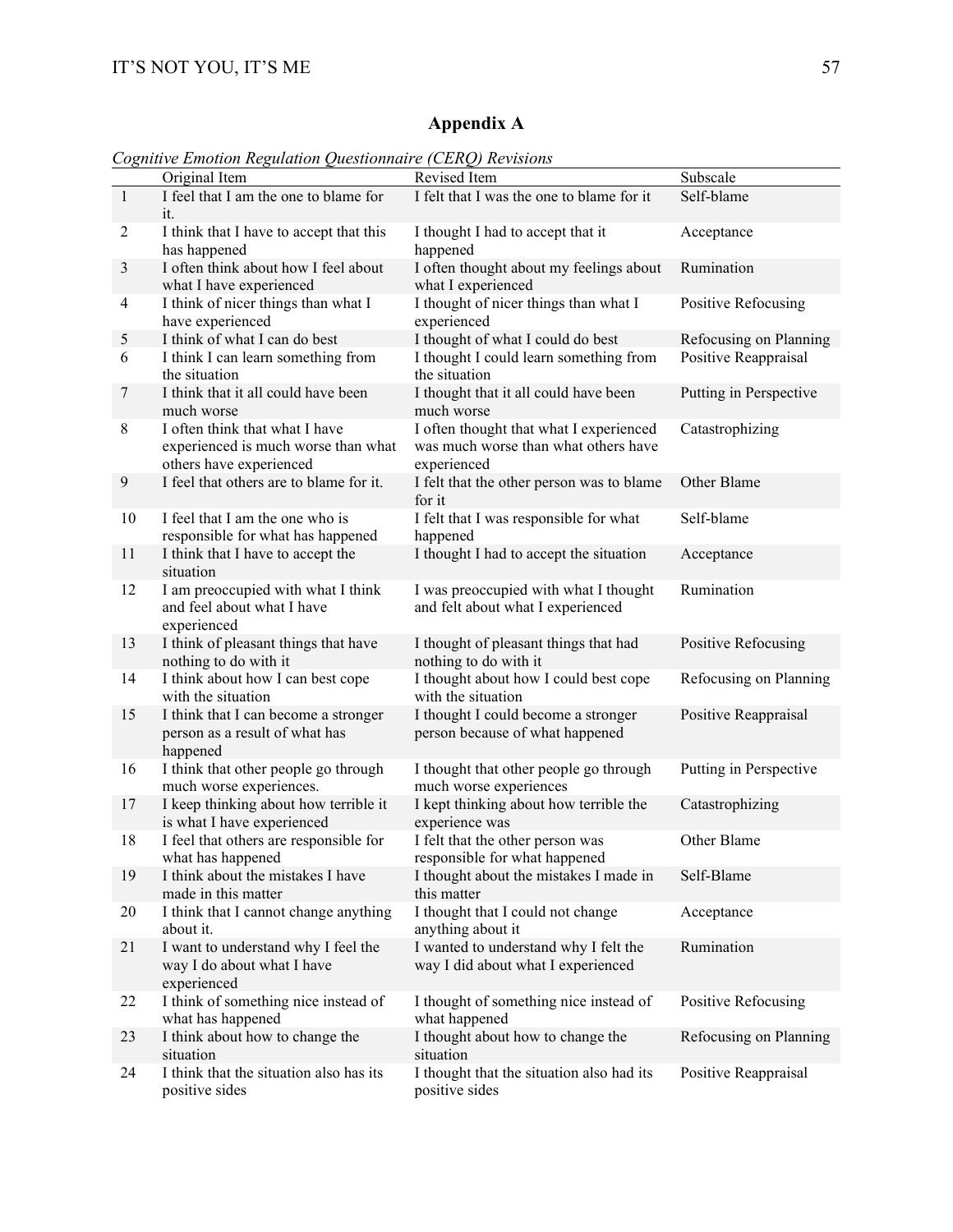| 25 | I think that it hasn't been too bad<br>compared to other things                           | I thought it hadn't been too bad<br>compared to other things                              | Putting in Perspective |
|----|-------------------------------------------------------------------------------------------|-------------------------------------------------------------------------------------------|------------------------|
| 26 | I often think that what I have<br>experienced is the worst that can<br>happen to a person | I often thought that what I experienced<br>was the worst that could happen to a<br>person | Catastrophizing        |
| 27 | I think about the mistakes others<br>have made in this matter.                            | I thought about the mistakes the other<br>person made in this matter                      | Other Blame            |
| 28 | I think that basically the cause must<br>lie within myself                                | I thought it was basically my fault                                                       | Self-Blame             |
| 29 | I think that I must learn to live with<br>it.                                             | I thought that I must learn to live with<br>it                                            | Acceptance             |
| 30 | I dwell upon the feelings the situation<br>has evoked in me                               | I dwelled upon the feelings the<br>situation evoked in me                                 | Rumination             |
| 31 | I think about pleasant experiences                                                        | I thought about pleasant experiences                                                      | Positive Refocusing    |
| 32 | I think about a plan of what I can do<br>best                                             | I thought about a plan of what I could<br>do best                                         | Refocusing on Planning |
| 33 | I look for the positive sides to the<br>matter                                            | I looked for the positive sides to the<br>matter                                          | Positive Reappraisal   |
| 34 | I tell myself that there are worse<br>things in life                                      | I told myself that there are worse things<br>in life                                      | Putting in Perspective |
| 35 | I continually think about how<br>horrible the situation has been                          | I continually thought about how<br>horrible the situation was                             | Catastrophizing        |
| 36 | I feel that basically the cause lies<br>with others                                       | I felt that it was basically the other<br>person's fault                                  | Other Blame            |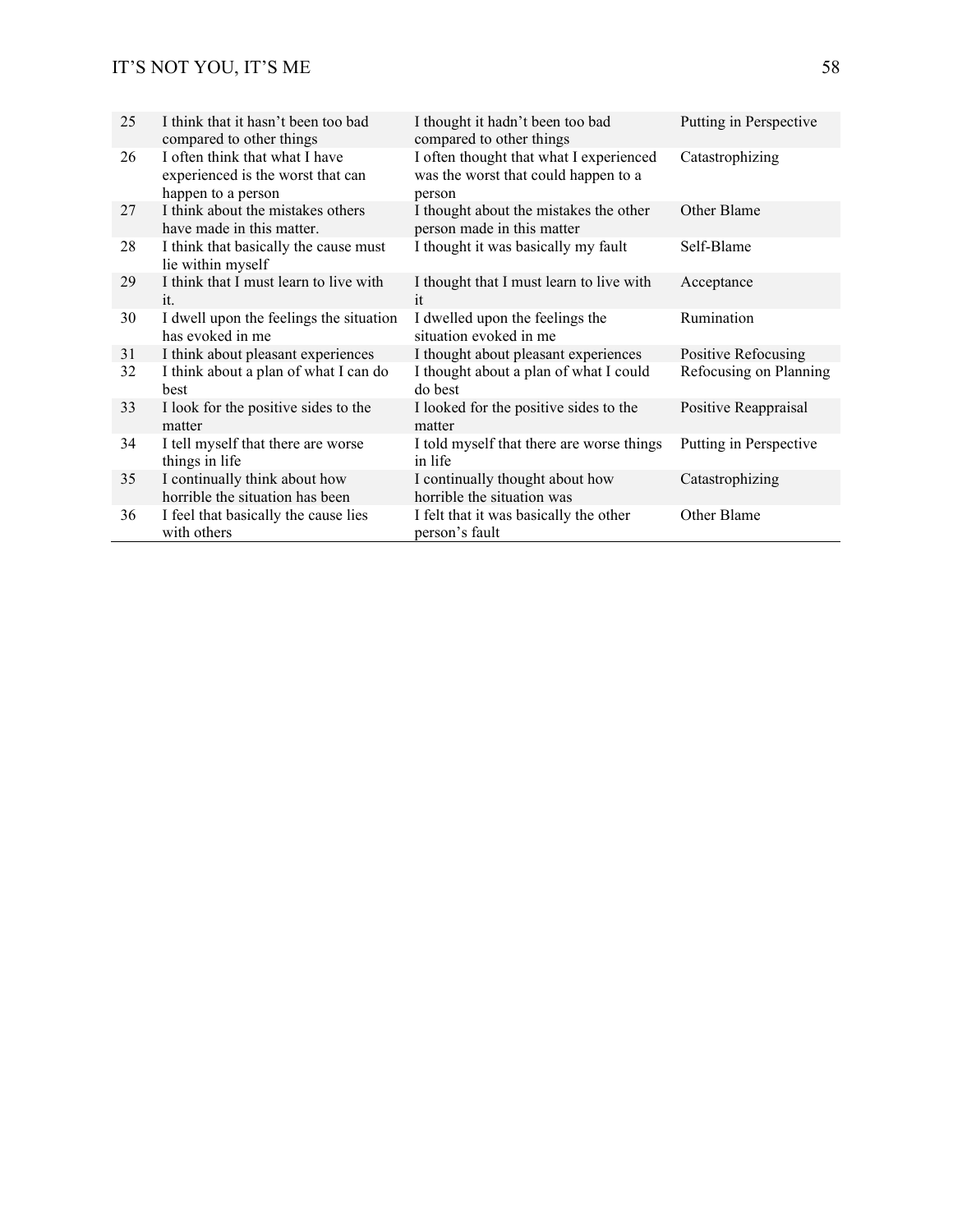## **Appendix B**

*Behavioral Emotion Regulation Questionnaire (CERQ) Revisions*

|     | Original Item                                       | Revised Item                                        | Subscale                   |
|-----|-----------------------------------------------------|-----------------------------------------------------|----------------------------|
| 1.  | I engage in other, unrelated activities             | I engaged in other, unrelated<br>activities         | <b>Seeking Distraction</b> |
| 2.  | I avoid other people                                | I avoided other people                              | Withdrawal                 |
| 3.  | I try to do something about it                      | I tried to do something about it                    | Actively Approaching       |
| 4.  | I look for someone to comfort me                    | I looked for someone to comfort<br>me               | Seeking Social Support     |
| 5.  | I move on and pretend that nothing<br>happened      | I moved on and pretended that<br>nothing happened   | Ignoring                   |
| 6.  | I set my worries aside by doing<br>something else   | I set my worries aside by doing<br>something else   | <b>Seeking Distraction</b> |
| 7.  | I withdraw                                          | I withdrew                                          | Withdrawal                 |
| 8.  | I get to work on it                                 | I got to work on it                                 | Actively Approaching       |
| 9.  | I ask someone for advice                            | I asked someone for advice                          | Seeking Social Support     |
| 10. | I repress it and pretend it never<br>happened       | I repressed it and pretended it<br>never happened   | Ignoring                   |
| 11. | I do other things to distract myself                | I did other things to distract myself               | <b>Seeking Distraction</b> |
| 12. | I isolate myself                                    | I isolated myself                                   | Withdrawal                 |
| 13. | I take action to deal with it                       | I took action to deal with it                       | Actively Approaching       |
| 14. | I share my feelings with someone                    | I shared my feelings with someone                   | Seeking Social Support     |
| 15  | I behave as if nothing is going on                  | I behaved as if nothing is going on                 | Ignoring                   |
| 16. | I engage in an activity which makes me<br>feel good | I engaged in an activity which<br>made me feel good | Seeking Distraction        |
| 17. | I close myself off to others                        | I closed myself off to others                       | Withdrawal                 |
| 18. | I do whatever is required to deal with it           | I did whatever was required to deal<br>with it      | Actively Approaching       |
| 19. | I look for someone who can support<br>me            | I looked for someone who can<br>support me          | Seeking Social Support     |
| 20. | I block it out                                      | I blocked it out                                    | Ignoring                   |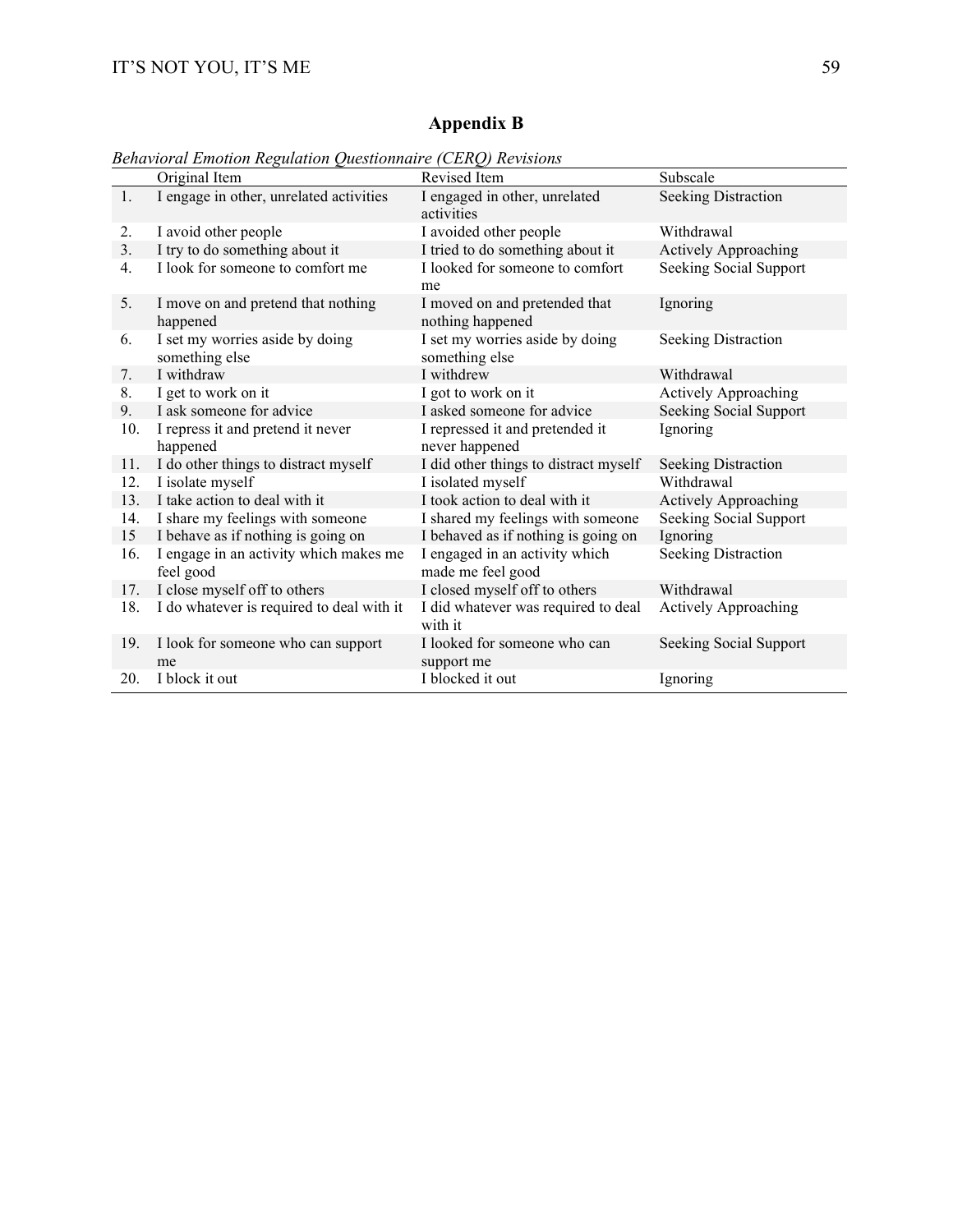## **Appendix C**

| Emotion Regulation Strategy Subscales Post Factor Analysis                                                          |          |
|---------------------------------------------------------------------------------------------------------------------|----------|
| <b>Cognitive Focus</b>                                                                                              |          |
| I thought about the conflict continuously                                                                           |          |
| I blamed myself for the mistakes I made during the conflict                                                         |          |
| I thought about how terrible this conflict was for my relationship                                                  |          |
| I reached out to someone to comfort me                                                                              |          |
| <b>Active Blaming</b>                                                                                               |          |
| I blamed the other person for the mistakes they made during the conflict                                            |          |
| I lashed out at the other person to make sure they knew how I felt                                                  |          |
| I tried to think about how the other person felt in the situation                                                   | Reversed |
| I shut down and shut the other person out                                                                           |          |
| Avoidance                                                                                                           |          |
| I tried to think about other things                                                                                 |          |
| I pretended as if nothing was wrong                                                                                 |          |
| I did other things to distract myself                                                                               |          |
| I isolated myself                                                                                                   |          |
| <b>Adaptive Strategies</b>                                                                                          |          |
| I let thoughts and reactions to the conflict pass through me without either obsessing<br>over them or avoiding them |          |
| I talked with the person directly about how to approach the situation                                               |          |
| I took action to address the conflict directly                                                                      |          |
| I tried to put the conflict into perspective with other things in my life                                           |          |
| I tried to think about the conflict from a different angle                                                          |          |
| I calmed myself down with sensory activities (exercise, music, taking a shower)                                     |          |
|                                                                                                                     |          |